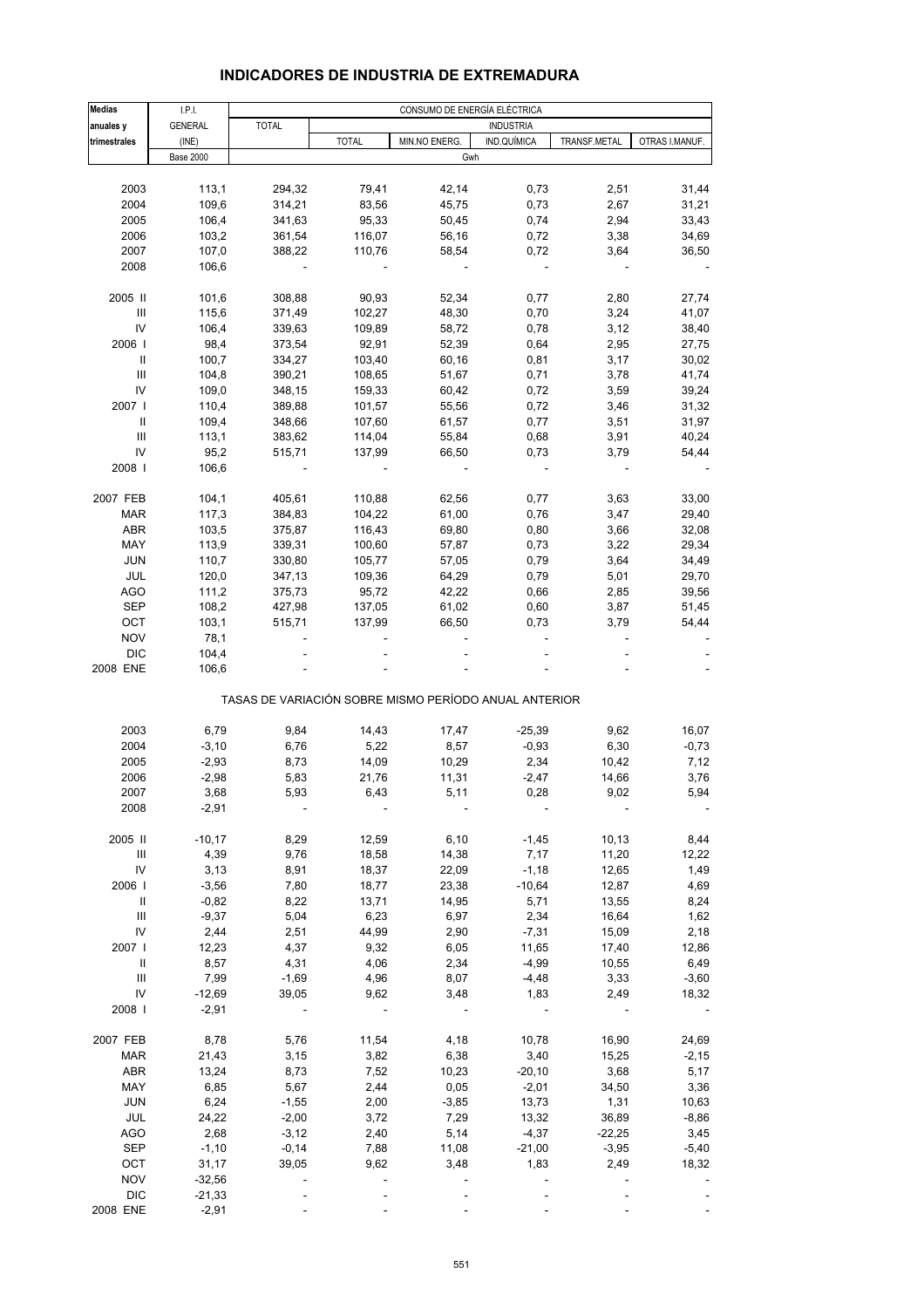| Medias                             |              | VISADOS: SUPERFICIE A CONSTRUIR |                                                       |                         | LICENCIAS: SUPERFICIE A CONSTRUIR |               |                           |                          |           |
|------------------------------------|--------------|---------------------------------|-------------------------------------------------------|-------------------------|-----------------------------------|---------------|---------------------------|--------------------------|-----------|
| anuales y                          | <b>TOTAL</b> | <b>EDIFICIOS</b>                | <b>SERVICIOS</b>                                      | <b>OTROS</b>            | <b>TOTAL</b>                      |               | <b>RESIDENCIAL</b>        |                          | NO RESID. |
| trimestrales                       |              | <b>VIVIENDAS</b>                | <b>COMERCIALES</b>                                    | <b>DESTINOS</b>         |                                   | <b>TOTAL</b>  | <b>VIVIENDAS</b>          | COLECTIVOS               |           |
|                                    |              | Metros cuadrados                |                                                       |                         |                                   |               | Miles de metros cuadrados |                          |           |
|                                    |              |                                 |                                                       |                         |                                   |               |                           |                          |           |
| 2002                               | 174.372      | 147.170                         | 12.606                                                | 14.596                  | 122                               | 100           | 97                        | 3                        | 22        |
| 2003                               | 170.304      | 141.356                         | 13.585                                                | 15.363                  | 93                                | 74            | 72                        | $\mathbf 2$              | 19        |
| 2004                               | 202.141      | 173.231                         | 11.471                                                | 17.439                  | 117                               | 92            | 92                        | 0                        | 24        |
| 2005                               | 227.692      | 196.402                         | 13.885                                                | 17.406                  | 140                               | 124           | 123                       | $\mathbf{1}$             | 16        |
| 2006                               | 282.934      | 229.978                         | 11.624                                                | 41.332                  | 174                               | 143           | 142                       | 1                        | 31        |
| 2007                               | 279.734      | 249.233                         | 8.823                                                 | 21.678                  | 145                               | 121           | 120                       | 0                        | 24        |
|                                    |              |                                 |                                                       |                         |                                   |               |                           |                          |           |
| 2005                               | 191.832      | 163.453                         | 16.042                                                | 12.337                  | 142                               | 127           | 127                       | 0                        | 15        |
| Ш                                  | 210.124      | 182.663                         | 14.436                                                | 13.025                  | 136                               | 115           | 114                       | 1                        | 21        |
| Ш                                  | 248.186      | 212.629                         | 12.930                                                | 22.627                  | 132                               | 117           | 116                       | $\mathbf{1}$             | 15        |
| ${\sf IV}$                         | 260.626      | 226.861                         | 12.132                                                | 21.633                  | 151                               | 136           | 136                       | 0                        | 15        |
| 2006                               | 253.948      | 212.225                         | 18.428                                                | 23.295                  | 191                               | 144           | 142                       | 2                        | 47        |
| Ш                                  | 269.790      | 176.944                         | 9.671                                                 | 83.175                  | 135                               | 103           | 103                       | 0                        | 32        |
| Ш                                  | 258.182      | 234.496                         | 4.884                                                 | 18.801                  | 173                               | 147           | 147                       | 0                        | 26        |
| ${\sf IV}$                         | 349.816      | 296.245                         | 13.514                                                | 40.058                  | 197                               | 179           | 178                       | 1                        | 19        |
| 2007                               | 287.846      | 245.204                         | 19.066                                                | 23.576                  | 146                               | 117           | 116                       | 0                        | 29        |
| Ш                                  | 289.625      | 258.447                         | 3.677                                                 | 27.501                  | 124                               | 103           | 103                       | 0                        | 21        |
| Ш                                  | 240.851      | 214.281                         | 3.435                                                 | 23.135                  | 166                               | 143           | 142                       | 1                        | 23        |
| ${\sf IV}$                         | 300.616      | 279.000                         | 9.115                                                 | 12.501                  | $\overline{\phantom{a}}$          |               | ÷,                        |                          |           |
|                                    |              |                                 |                                                       |                         |                                   |               |                           |                          |           |
| 2007 ENE                           | 165.295      | 133.795                         | 13.926                                                | 17.574                  | 102                               | 92            | 92                        | 0                        | 10        |
| FEB                                | 200.708      | 169.221                         | 12.005                                                | 19.482                  | 158                               | 113           | 112                       | 1                        | 45        |
| <b>MAR</b>                         | 497.534      | 432.595                         | 31.268                                                | 33.671                  | 177                               | 145           | 145                       | 0                        | 32        |
| ABR                                | 306.117      | 296.581                         | 2.827                                                 | 6.709                   | 88                                | 73            | 73                        | 0                        | 15        |
| MAY                                | 364.117      | 342.667                         | 5.998                                                 | 15.452                  | 151                               | 127           | 127                       | 0                        | 24        |
| <b>JUN</b>                         | 198.640      | 136.092                         | 2.205                                                 | 60.343                  | 134                               | 110           | 110                       | 0                        | 24        |
| JUL                                | 193.478      | 137.934                         | 3.791                                                 | 51.753                  | 149                               | 132           | 129                       | 3                        | 17        |
| AGO                                | 302.748      | 293.244                         | 1.688                                                 | 7.816                   | 218                               | 190           | 190                       | 0                        | 28        |
| SEP                                | 226.327      | 211.664                         | 4.827                                                 | 9.836                   | 131                               | 106           | 106                       | 0                        | 25        |
| OCT                                | 235.849      | 213.954                         | 3.896                                                 | 17.999                  |                                   |               |                           |                          |           |
| <b>NOV</b>                         | 519.741      | 496.168                         | 13.528                                                | 10.045                  |                                   |               |                           |                          |           |
| <b>DIC</b>                         |              |                                 |                                                       |                         |                                   |               |                           |                          |           |
|                                    | 146.258      | 126.879                         | 9.920                                                 | 9.459                   |                                   |               |                           |                          |           |
|                                    |              |                                 | TASAS DE VARIACIÓN SOBRE MISMO PERÍODO ANUAL ANTERIOR |                         |                                   |               |                           |                          |           |
| 2002                               | 6,08         | 12,14                           | 7,15                                                  | $-31,69$                | 35,24                             | 39,30         | 37,15                     | 191,67                   | 19,64     |
| 2003                               | $-2,33$      | $-3,95$                         | 7,76                                                  | 5,25                    | $-24,22$                          | $-26, 13$     | $-25,54$                  | $-45,71$                 | $-15,67$  |
| 2004                               | 18,69        |                                 |                                                       | 13,51                   |                                   |               | 27,14                     |                          | 29,65     |
| 2005                               |              | 22,55                           | $-15,56$                                              |                         | 25,83                             | 24,86         |                           | $-78,95$                 | $-32,76$  |
|                                    | 12,64        | 13,38                           | 21,04                                                 | $-0,19$                 | 20,31                             | 34,39         | 34,24                     | 75,00                    |           |
| 2006                               | 24,26        | 17,10                           | $-16,28$                                              | 137,46                  | 24,32                             | 15,69         | 15,63                     | 28,57                    | 89,34     |
| 2007                               | $-1,13$      | 8,37                            | $-24,10$                                              | -47,55                  | $-12,74$                          | $-7,95$       | $-7,82$                   | $-33,33$                 | $-30,60$  |
| 2005                               | 6,34         | 7,85                            | 18,43                                                 | $-19,41$                | 66,15                             | 105,95        | 105,41                    | $\sim$                   | $-36,11$  |
| Ш                                  | 1,49         | 6,43                            | $-11,14$                                              | $-32,02$                | 39,25                             | 41,98         | 41,74                     | 100,00                   | 26,00     |
| Ш                                  | 17,01        | 10,89                           | 104,70                                                | 61,04                   | $-16,84$                          | 2,93          | 2,05                      |                          | $-67,16$  |
| ${\sf IV}$                         | 24,69        | 27,45                           | 24,09                                                 | 1,86                    | 21,18                             | 21,43         | 22,22                     | $-66,67$                 | 18,92     |
| 2006                               | 32,38        | 29,84                           | 14,88                                                 | 88,82                   | 34,43                             | 13,65         | 12,37                     | 500,00                   | 206,52    |
| Ш                                  | 28,40        | $-3,13$                         | $-33,01$                                              | 538,57                  | $-0,74$                           | $-10,72$      | $-10,20$                  | $\sim$ $-$               | 53,97     |
| Ш                                  | 4,03         | 10,28                           | $-62,22$                                              | $-16,91$                | 31,65                             | 25,64         | 26,72                     | $\sim 100$ km s $^{-1}$  | 79,55     |
|                                    |              |                                 |                                                       |                         |                                   |               |                           |                          |           |
| IV                                 | 34,22        | 30,58                           | 11,39                                                 | 85,17                   | 30,97                             | 31,37         | 30,96                     | 200,00                   | 27,27     |
| 2007 l                             | 13,35        | 15,54                           | 3,46                                                  | 1,20                    | $-23,87$                          | $-19,17$      | $-18,27$                  | $-83,33$                 | $-38,30$  |
| Ш                                  | 7,35         | 46,06                           | $-61,98$                                              | $-66,94$                | $-7,90$                           | 0,65          | 0,65                      | $\blacksquare$           | $-35,05$  |
| $\ensuremath{\mathsf{III}}\xspace$ | $-6,71$      | $-8,62$                         | $-29,67$                                              | 23,05                   | $-4,23$                           | $-2,95$       | $-3,63$                   |                          | $-11,39$  |
| IV                                 | $-14,06$     | $-5,82$                         | $-32,55$                                              | $-68,79$                | $\sim 100$                        |               | $\sim$ $-$                |                          | ÷         |
| 2007 ENE                           | 0,63         | $-4,38$                         | $-18,51$                                              | 142,00                  | $-32,89$                          | $-19,30$      | $-19,30$                  | $\overline{\phantom{a}}$ | $-73,68$  |
| FEB                                | $-19,92$     | $-20,44$                        | $-32,01$                                              | $-3,99$                 | $-14, 13$                         | 0,89          | 0,90                      | 0,00                     | $-37,50$  |
| <b>MAR</b>                         | 43,41        | 52,28                           | 52,24                                                 | $-20,46$                | $-25,63$                          | $-29,95$      | $-28,22$                  |                          | 3,23      |
| <b>ABR</b>                         | 74,07        | 102,40                          | $-77,69$                                              | $-59,73$                | $-40,14$                          | $-35,40$      | $-35,40$                  |                          | $-55,88$  |
| MAY                                | 32,37        | 73,71                           |                                                       |                         |                                   |               | 28,28                     |                          | 14,29     |
|                                    |              |                                 | $-45,68$                                              | $-76,85$                | 25,83                             | 28,28         |                           |                          | $-42,86$  |
| <b>JUN</b>                         | $-44,58$     | $-27,24$                        | $-58,38$                                              | $-63,67$                | $-2,90$                           | 14,58         | 14,58                     |                          |           |
| JUL                                | 7,67         | $-20,50$                        | 0,56                                                  | $\sim 100$ km s $^{-1}$ | 2,76                              | 0,00          | $-2,27$                   |                          | 30,77     |
| <b>AGO</b>                         | 103,28       | 125,90                          | $-63,38$                                              | $-46, 14$               | 54,61                             | 123,53        | 123,53                    |                          | $-50,00$  |
| <b>SEP</b>                         | $-49,24$     | $-47,11$                        | $-23,06$                                              | $-75,07$                | $-44,02$                          | $-52,68$      | $-52,68$                  |                          | 150,00    |
| OCT                                | $-39,42$     | $-37,76$                        | $-76,28$                                              | $-38,17$                | $\overline{\phantom{a}}$          |               |                           |                          |           |
| <b>NOV</b>                         | 43,77        | 49,68                           | $-30,30$                                              | $-5,29$                 |                                   | $\frac{1}{2}$ |                           |                          |           |
| <b>DIC</b>                         | $-51,02$     | $-40,56$                        | 110,84                                                | $-88,24$                |                                   |               |                           |                          |           |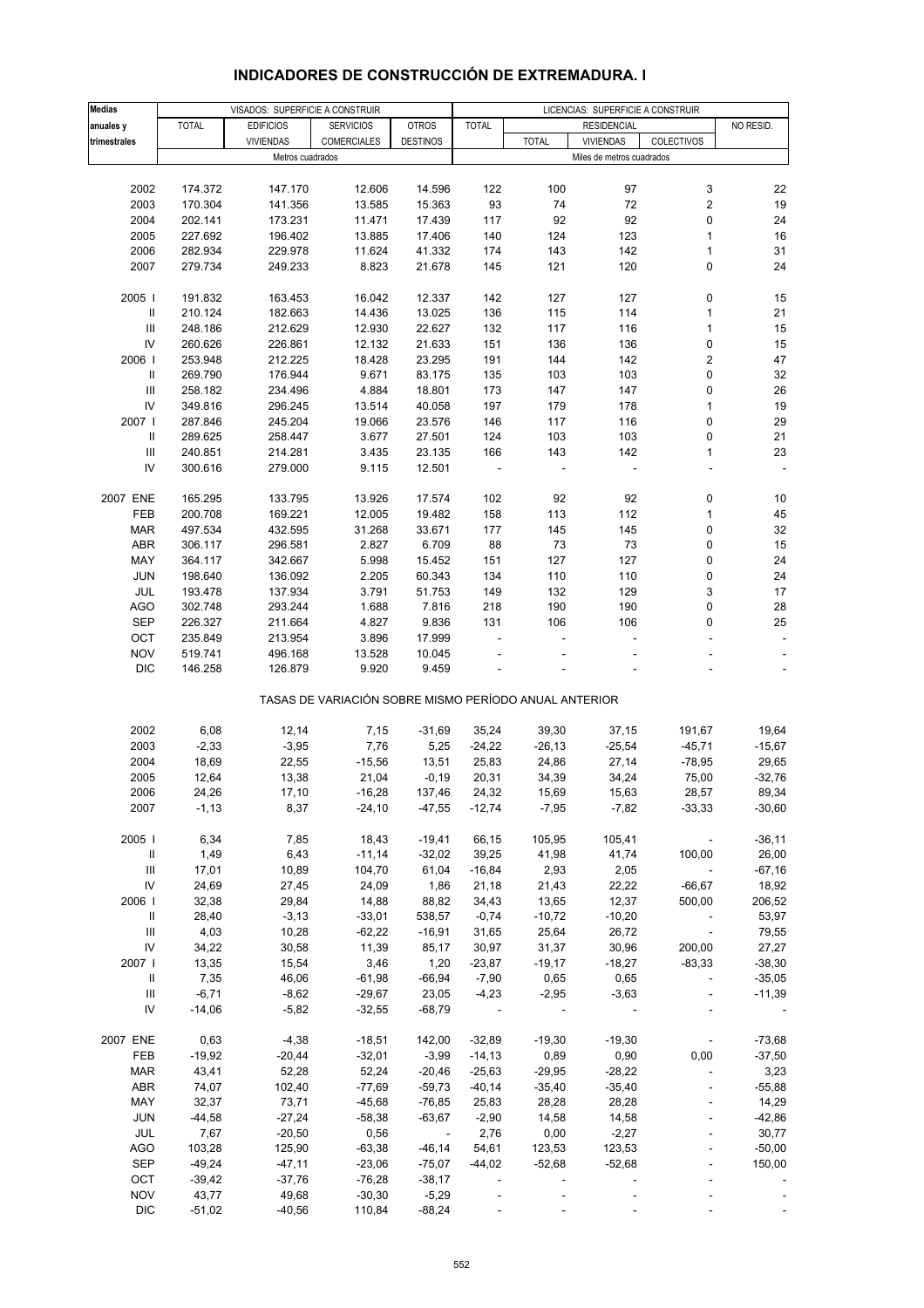| <b>Medias</b>                      |                      |                      | VIVIENDAS VISADAS COLEGIO ARQUITECTOS TÉCNICOS |                                                       | LICENCIAS MUNIC.: Nº DE VIVIENDAS |                   |                                      |          |                |
|------------------------------------|----------------------|----------------------|------------------------------------------------|-------------------------------------------------------|-----------------------------------|-------------------|--------------------------------------|----------|----------------|
| anuales y                          | <b>TOTAL</b>         |                      | OBRA NUEVA                                     |                                                       | Α                                 | Α                 | <b>OBRA</b>                          | REHABI-  | DEMO-          |
| trimestrales                       |                      | <b>TOTAL</b>         | EDIF.VIV.                                      | OTROS EDIF.                                           | AMPLIAR                           | <b>REFORMAR</b>   | <b>NUEVA</b>                         | LITACIÓN | <b>LICIÓN</b>  |
|                                    |                      |                      |                                                |                                                       | Unidades                          |                   |                                      |          |                |
|                                    |                      |                      |                                                |                                                       |                                   |                   |                                      |          |                |
| 2002                               | 908                  | 813                  | 807                                            | 5                                                     | 21                                | 74                | 539                                  | 19       | 24             |
| 2003                               | 940                  | 818                  | 812                                            | 6                                                     | 22                                | 100               | 405                                  | 20       | 21             |
| 2004                               | 1.112                | 936                  | 954                                            | 1                                                     | 25                                | 151               | 507                                  | 22       | 20             |
| 2005                               | 1.270                | 1.090                | 1.086                                          | 4                                                     | 22                                | 159               | 695                                  | 27       | 20             |
| 2006                               | 1.538                | 1.341                | 1.336                                          | 5                                                     | 20                                | 178               | 834                                  | 33       | 27             |
| 2007                               | 1.692                | 1.502                | 1.502                                          | 0                                                     | 18                                | 172               | 690                                  | 34       | 19             |
| 2005                               | 1.051                | 907                  | 896                                            | 11                                                    | 16                                | 129               | 732                                  | 22       | 14             |
| $\, \parallel$                     | 1.202                | 993                  | 990                                            | 3                                                     | 23                                | 186               | 537                                  | 28       | 15             |
| III                                | 1.404                | 1.205                | 1.203                                          | $\mathbf{1}$                                          | 26                                | 173               | 719                                  | 30       | 24             |
| IV                                 | 1.425                | 1.254                | 1.253                                          | 1                                                     | 24                                | 147               | 791                                  | 26       | 28             |
| 2006                               | 1.388                | 1.216                | 1.201                                          | 15                                                    | 20                                | 152               | 799                                  | 26       | 28             |
| Ш                                  | 1.255                | 1.044                | 1.040                                          | 4                                                     | 18                                | 193               | 602                                  | 23       | 20             |
| $\ensuremath{\mathsf{III}}\xspace$ | 1.528                | 1.297                | 1.297                                          | 0                                                     | 23                                | 208               | 886                                  | 42       | 19             |
| IV                                 | 1.981                | 1.806                | 1.805                                          | 0                                                     | 18                                | 158               | 1.048                                | 42       | 39             |
| 2007                               | 1.600                | 1.445                | 1.445                                          | 0                                                     | 15                                | 139               | 686                                  | 33       | 18             |
| $\, \parallel$                     | 1.704                | 1.537                | 1.537                                          | 0                                                     | 22                                | 145               | 566                                  | 40       | 20             |
| $\ensuremath{\mathsf{III}}\xspace$ | 1.513                | 1.293                | 1.293                                          | 0                                                     | 20                                | 201               | 817                                  | 30       | 19             |
| IV                                 | 1.950                | 1.732                | 1.732                                          | 0                                                     | 16                                | 202               |                                      |          |                |
|                                    |                      |                      |                                                |                                                       |                                   |                   |                                      |          |                |
| 2007 ENE                           | 897                  | 795                  | 795                                            | 0                                                     | 11                                | 91                | 586                                  | 30       | 15             |
| FEB                                | 1.052                | 922                  | 922                                            | 0                                                     | 11                                | 119               | 696                                  | 28       | 29             |
| <b>MAR</b>                         | 2.851                | 2.619                | 2.619                                          | 0                                                     | 24                                | 208               | 775                                  | 41       | 10             |
| ABR                                | 1.899                | 1.772                | 1.772                                          | 0                                                     | 18                                | 109               | 369                                  | 69       | $\overline{7}$ |
| MAY                                | 2.226                | 2.038                | 2.038                                          | 0                                                     | 38                                | 150               | 685                                  | 39       | 24             |
| <b>JUN</b>                         | 988                  | 801                  | 801                                            | 0                                                     | 10                                | 177               | 643                                  | 12       | 28             |
| JUL                                | 974                  | 796                  | 796                                            | 0                                                     | 10                                | 168               | 769                                  | 23       | 18             |
| <b>AGO</b>                         | 2.049                | 1.793                | 1.793                                          | 0                                                     | 20                                | 236               | 1.116                                | 36       | 22             |
| <b>SEP</b>                         | 1.517                | 1.290                | 1.290                                          | 0                                                     | 29                                | 198               | 567                                  | 31       | 17             |
| OCT<br><b>NOV</b>                  | 1.498                | 1.271                | 1.271                                          | 0<br>0                                                | 15                                | 212               |                                      |          |                |
| <b>DIC</b>                         | 3.358<br>993         | 3.117<br>807         | 3.117<br>807                                   | 0                                                     | 20<br>14                          | 221<br>172        |                                      |          |                |
|                                    |                      |                      |                                                |                                                       |                                   |                   |                                      |          |                |
|                                    |                      |                      |                                                | TASAS DE VARIACIÓN SOBRE MISMO PERÍODO ANUAL ANTERIOR |                                   |                   |                                      |          |                |
|                                    |                      |                      |                                                |                                                       |                                   |                   |                                      |          |                |
| 2002                               | 7,77                 | 8,67                 | 8,56                                           | 27,45                                                 | 16,98                             | $-3,16$           | 43,95                                | $-18,01$ | 19,49          |
| 2003                               | 3,53                 | 0,58                 | 0,52                                           | 10,77                                                 | 6,85                              | 34,87             | $-24,85$                             | 5,38     | $-9,57$        |
| 2004                               | 18,36                | 14,47                | 17,60                                          | $-81,94$                                              | 13,58                             | 51,21             | 25,25                                | 13,62    | $-8,24$        |
| 2005                               | 14,24                | 16,41                | 13,73                                          | 269,23                                                | $-10,96$                          | 4,96              | 37,13                                | 20,22    | 3,85           |
| 2006                               | 21,07                | 23,06                | 23,07                                          | 20,83                                                 | $-11,57$                          | 11,98             | 19,95                                | 24,92    | 31,69          |
| 2007                               | 10,00                | 12,01                | 12,41                                          |                                                       | $-7,17$                           | $-3,28$           | $-9,53$                              | 12,36    | $-15,84$       |
| 2005                               | 10,05                | 6,62                 | 5,70                                           | 300,00                                                | 4,35                              | 43,49             | 111,86                               | $-1,47$  | $-41,43$       |
| Ш                                  | 7,61                 | 3,22                 | 3,02                                           | 200,00                                                | 6,06                              | 39,60             | 23,73                                | 23,19    | $-2,13$        |
| Ш                                  | 15,28                | 18,34                | 18,21                                          | $\sim 100$                                            | $-13,33$                          | 1,96              | 15,52                                | 26,76    | 26,79          |
| IV                                 | 22,99                | 37,25                | 26,40                                          | 50,00                                                 | $-27,27$                          | $-30,66$          | 26,61                                | 33,90    | 39,34          |
| 2006                               | 31,99                | 34,08                | 34,00                                          | 40,63                                                 | 27,08                             | 17,88             | 9,10                                 | 16,42    | 104,88         |
| $\mathbf{II}$                      | 4,44                 | 5,20                 | 5,12                                           | 33,33                                                 | $-22,86$                          | 3,77              | 12,04                                | $-17,65$ | 32,61          |
| $\ensuremath{\mathsf{III}}\xspace$ | 8,88                 | 7,69                 | 7,81                                           | $\sim 100$ km s $^{-1}$                               | $-12,82$                          | 20,42             | 23,17                                | 41,11    | $-19,72$       |
| ${\sf IV}$                         | 39,04                | 43,99                | 44,08                                          | $-66,67$                                              | $-25,00$                          | 7,26              | 32,43                                | 59,49    | 38,82          |
| 2007                               | 15,30                | 18,89                | 20,38                                          | $\blacksquare$                                        | $-24,59$                          | $-8,13$           | $-14,18$                             | 26,92    | $-35,71$       |
| $\mathbf{H}$                       | 35,80                | 47,18                | 47,74                                          | $\Box$                                                | 22,22                             | $-24,57$          | $-5,98$                              | 71,43    | $-3,28$        |
| Ш                                  | $-0,98$              | $-0,33$              | $-0,33$                                        |                                                       | $-13,24$                          | $-3,68$           | $-7,75$                              | $-29,13$ | 0,00           |
| IV                                 | $-1,60$              | $-4, 10$             | $-4,08$                                        |                                                       | $-9,26$                           | 27,91             |                                      |          |                |
|                                    |                      |                      |                                                |                                                       |                                   |                   |                                      |          |                |
| 2007 ENE                           | $-4,78$              | $-3,17$              | $-2,69$                                        | $\overline{\phantom{a}}$                              | $-31,25$                          | $-13,33$          | 0,34                                 | 150,00   | $-40,00$       |
| FEB                                | $-26,74$             | $-27,29$             | $-27,29$                                       | $\blacksquare$                                        | $-52,17$                          | $-17,93$          | 19,79                                | 27,27    | 11,54          |
| <b>MAR</b>                         | 59,72                | 68,10                | 72,64                                          | $\Box$                                                | 9,09                              | 1,46              | $-37,09$                             | $-6,82$  | $-69,70$       |
| ABR                                | 97,40                | 121,78               | 125,16                                         |                                                       | 20,00                             | $-26,35$          | $-44,51$                             | 331,25   | $-61,11$       |
| MAY                                | 57,09                | 71,55                | 71,55                                          | $\overline{\phantom{a}}$                              | 58,33                             | $-26,83$          | 23,87                                | 18,18    | 9,09           |
| <b>JUN</b>                         | $-28,72$             | $-30,10$             | $-30,10$                                       | $\Box$                                                | $-33,33$                          | $-21,33$          | 9,54                                 | $-42,86$ | 33,33          |
| JUL                                | $-23,97$             | $-21,96$             | $-21,96$                                       |                                                       | 25,00                             | $-33,60$          | $-10,16$                             | $-56,60$ | $-10,00$       |
| <b>AGO</b>                         | 125,91               | 129,58               | 129,58                                         | $\Box$                                                | $-25,93$                          | 138,38            | 143,67                               | $-18,18$ | 214,29         |
| SEP<br>OCT                         | $-36,71$<br>$-35,96$ | $-38,31$<br>$-40,05$ | $-38,31$<br>$-40,05$                           |                                                       | $-12,12$<br>$-57,14$              | $-27,47$<br>15,22 | $-57,81$<br>$\overline{\phantom{a}}$ | 3,33     | $-43,33$       |
| <b>NOV</b>                         | 56,04                | 57,66                | 57,66                                          |                                                       | 150,00                            | 32,34             |                                      |          |                |
| <b>DIC</b>                         | $-31,66$             | $-38,86$             | $-38,82$                                       | $\overline{\phantom{a}}$                              | 27,27                             | 40,98             | $\blacksquare$                       |          |                |
|                                    |                      |                      |                                                |                                                       |                                   |                   |                                      |          |                |

# **INDICADORES DE CONSTRUCCIÓN DE EXTREMADURA. II**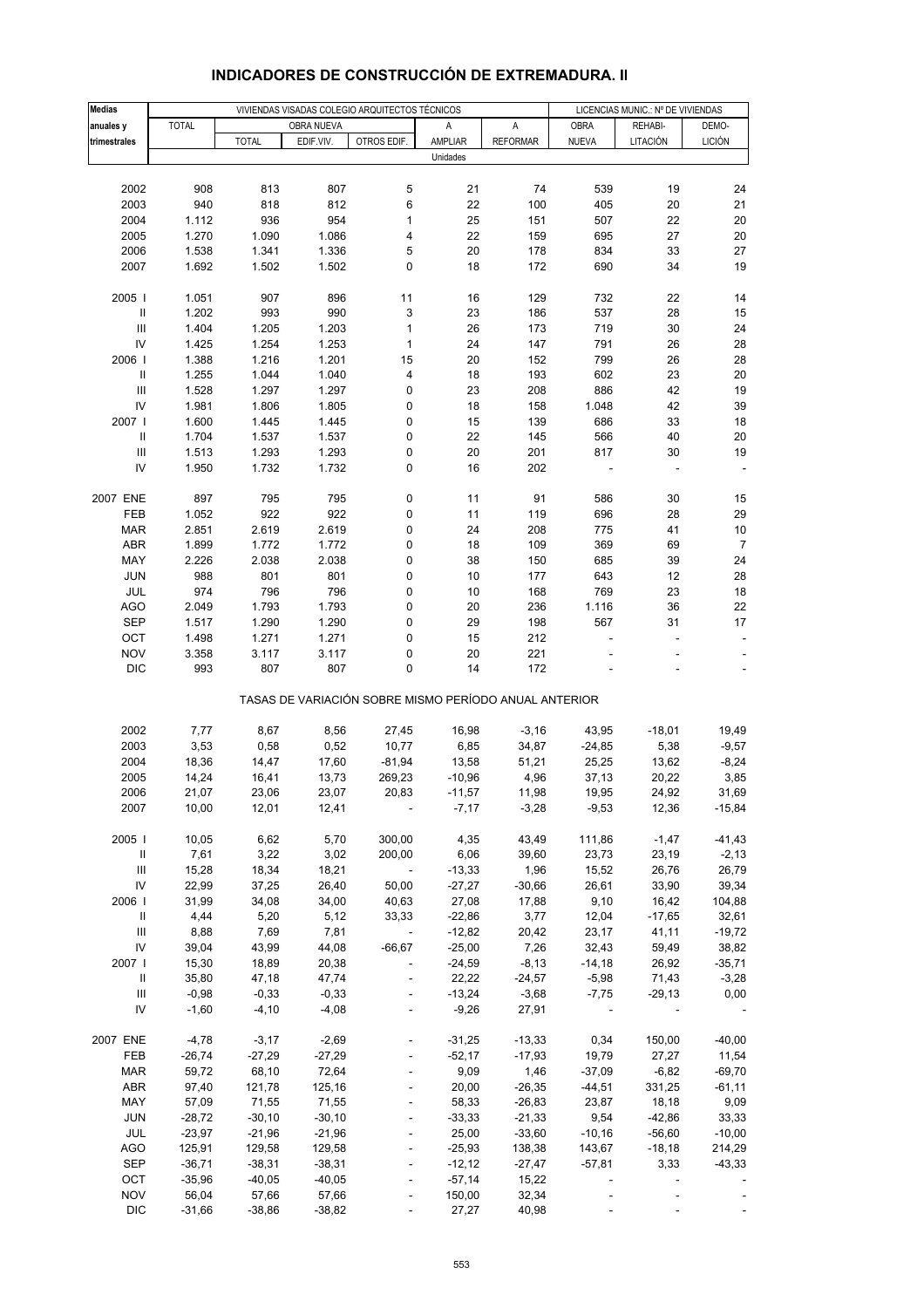| <b>Medias</b>                      | VIVIENDAS (2)            |                          |                |                |                   |                          | PROYECTOS VISADOS<br>CERTIFICAC. |                                                       |               |              | LIQUIDACIÓN      |
|------------------------------------|--------------------------|--------------------------|----------------|----------------|-------------------|--------------------------|----------------------------------|-------------------------------------------------------|---------------|--------------|------------------|
| anuales y                          |                          | <b>INICIADAS</b>         |                |                | <b>TERMINADAS</b> |                          |                                  | POR EL COLEGIO DE ARQUITECTOS                         |               | FIN DE OBRA  | <b>EJECUCIÓN</b> |
| trimestrales                       | <b>TOTAL</b>             | <b>PROTEGIDAS</b>        | <b>LIBRES</b>  | <b>TOTAL</b>   | <b>PROTEGIDAS</b> | <b>LIBRES</b>            | <b>TOTAL</b>                     | <b>PROTEGIDOS</b>                                     | <b>LIBRES</b> | Nº VIVIENDAS | MAT. OBRA        |
|                                    |                          |                          |                |                | Unidades          |                          |                                  |                                                       |               | Unidades     | Miles $\epsilon$ |
|                                    |                          |                          |                |                |                   |                          |                                  |                                                       |               |              |                  |
| 2002                               | 1.027                    | 171                      | 856            | 771            | 179               | 592                      | 1.311                            | 396                                                   | 915           | 204          | 9.866            |
| 2003                               | 877                      | 182                      | 696            | 1.005          | 200               | 806                      | 991                              | 215                                                   | 775           | 285          | 14.797           |
| 2004                               | 759                      | 27                       | 732            | 690            | 37                | 652                      | 997                              | 178                                                   | 819           | 372          | 21.266           |
| 2005                               | 859                      | 84                       | 774            | 868            | 160               | 708                      | 1.224                            | 216                                                   | 1.008         | 401          | 22.394           |
| 2006                               | 954                      | 73                       | 882            | 756            | 121               | 635                      | 1.787                            | 233                                                   | 1.554         | 369          | 20.502           |
|                                    |                          |                          |                |                |                   |                          |                                  |                                                       |               |              |                  |
| 2007                               | 1.275                    | 89                       | 1.185          | 991            | 120               | 871                      | 1.127                            | 134                                                   | 993           | 444          | 31.269           |
| 2005                               | 688                      | 35                       | 653            | 795            | 195               | 601                      | 1.148                            | 206                                                   | 942           | 421          | 23.234           |
| $\mathbf{II}$                      | 838                      | 101                      | 737            | 931            | 105               | 825                      | 1.317                            | 279                                                   | 1.038         | 491          | 25.040           |
| $\ensuremath{\mathsf{III}}\xspace$ | 857                      | 65                       | 792            | 936            | 168               | 768                      | 1.372                            | 206                                                   | 1.165         | 389          | 23.248           |
| ${\sf IV}$                         | 1.052                    | 136                      | 916            | 809            | 170               | 639                      | 1.058                            | 171                                                   | 887           | 303          | 18.054           |
| 2006                               | 757                      | 53                       | 704            | 641            | 87                | 555                      | 1.534                            | 178                                                   | 1.356         | 269          | 15.834           |
| Ш                                  | 1.215                    | 102                      | 1.113          | 821            | 124               | 697                      | 1.383                            | 329                                                   | 1.054         | 487          | 25.990           |
| $\mathbf{III}$                     | 894                      | 26                       | 867            | 856            | 140               |                          | 2.554                            | 216                                                   | 2.339         |              | 19.928           |
| IV                                 |                          |                          |                |                |                   | 716                      |                                  |                                                       |               | 360          |                  |
|                                    | 951                      | 109                      | 842            | 705            | 132               | 573                      | 1.676                            | 209                                                   | 1.467         | 361          | 20.254           |
| 2007 l                             | 1.651                    | 133                      | 1.518          | 923            | 138               | 785                      | 1.247                            | 129                                                   | 1.118         | 516          | 29.555           |
| $\mathbf{II}$                      | 948                      | 95                       | 853            | 956            | 153               | 803                      | 1.111                            | 71                                                    | 1.040         | 433          | 27.131           |
| $\ensuremath{\mathsf{III}}\xspace$ | 1.225                    | 40                       | 1.186          | 1.095          | 69                | 1.026                    | 1.428                            | 240                                                   | 1.187         | 332          | 37.628           |
| IV                                 |                          | ÷                        |                |                |                   | $\overline{\phantom{a}}$ | 724                              | 96                                                    | 628           | 496          | 30.761           |
|                                    |                          |                          |                |                |                   |                          |                                  |                                                       |               |              |                  |
| 2007 ENE<br>FEB                    | 1.830<br>1.810           | 42<br>180                | 1.788<br>1.630 | 486<br>1.083   | 174<br>89         | 312<br>994               | 787<br>774                       | 79<br>67                                              | 708<br>707    | 319<br>497   | 21.442<br>30.060 |
|                                    |                          |                          |                |                |                   |                          |                                  |                                                       |               |              |                  |
| <b>MAR</b>                         | 1.312                    | 177                      | 1.135          | 1.199          | 150               | 1.049                    | 2.180                            | 240                                                   | 1.940         | 732          | 37.164           |
| <b>ABR</b>                         | 766                      | 119                      | 647            | 1.211          | 206               | 1.005                    | 885                              | 13                                                    | 872           | 527          | 30.775           |
| MAY                                | 681                      | 43                       | 638            | 986            | 205               | 781                      | 1.122                            | 150                                                   | 972           | 402          | 25.963           |
| JUN                                | 1.396                    | 123                      | 1.273          | 670            | 48                | 622                      | 1.326                            | 50                                                    | 1.276         | 369          | 24.655           |
| JUL                                | 1.276                    | 70                       | 1.206          | 1.515          | 166               | 1.349                    | 1.865                            | 176                                                   | 1.689         | 349          | 67.137           |
| <b>AGO</b>                         | 1.245                    | 19                       | 1.226          | 809            | 14                | 795                      | 1.526                            | 440                                                   | 1.086         | 247          | 16.741           |
| <b>SEP</b>                         | 1.155                    | 30                       | 1.125          | 961            | 27                | 934                      | 892                              | 105                                                   | 787           | 400          | 29.008           |
| OCT                                | ÷,                       | ÷,                       |                |                |                   |                          | 929                              | 78                                                    | 851           | 875          | 47.444           |
| <b>NOV</b>                         |                          |                          |                |                |                   |                          | 518                              | 44                                                    | 474           | 290          | 24.572           |
| <b>DIC</b>                         |                          |                          |                |                |                   | ÷,                       | 724                              | 165                                                   | 559           | 324          | 20.268           |
|                                    |                          |                          |                |                |                   |                          |                                  | TASAS DE VARIACIÓN SOBRE MISMO PERÍODO ANUAL ANTERIOR |               |              |                  |
|                                    |                          |                          |                |                |                   |                          |                                  |                                                       |               |              |                  |
| 2002                               | 14,22                    | 9,21                     | 15,28          | $-3,48$        | $-22,63$          | 4,32                     | 23,90                            | 142,74                                                | 2,25          | $-14,85$     | $-1,08$          |
| 2003                               | $-14,57$                 | 6,14                     | $-18,71$       | 30,45          | 11,80             | 36,07                    | $-24,41$                         | $-45,56$                                              | $-15,27$      | 39,80        | 49,98            |
| 2004                               | $-13,46$                 | $-84,89$                 | 5,18           | $-31,42$       | $-81,27$          | $-19,06$                 | 0,58                             | $-17,45$                                              | 5,59          | 30,70        | 43,72            |
| 2005                               | 13,13                    | 207,29                   | 5,85           | 25,85          | 326,28            | 8,61                     | 22,79                            | 21,23                                                 | 23,13         | 7,87         | 5,30             |
| 2006                               | 11,12                    | $-13,95$                 | 13,85          | $-12,90$       | $-24,29$          | $-10,33$                 | 46,01                            | 8,08                                                  | 54,12         | $-7,92$      | $-8,45$          |
| 2007                               | 33,41                    | 47,88                    | 32,44          | 28,27          | 2,47              | 32,88                    | -36,91                           | $-42,53$                                              | $-36,06$      | 20,28        | 52,52            |
|                                    |                          |                          |                |                |                   |                          |                                  |                                                       |               |              |                  |
| 2005                               | 5,14                     | 52,17                    | 3,43           | 26,58          | 175,47            | 7,71                     | 35,75                            | 44,50                                                 | 33,98         | 24,83        | 42,52            |
| $\mathbf{H}$                       | 28,74                    | 471,70                   | 16,38          | 13,31          | 161,16            | 5,68                     | 19,94                            | 44,06                                                 | 14,78         | 35,85        | 1,29             |
| Ш                                  | 4,13                     | 708,33                   | $-2,78$        | 31,95          | 698,41            | 11,62                    | 21,35                            | 8,98                                                  | 23,84         | $-0,34$      | 15,68            |
| IV                                 | 15,86                    | 123,50                   | 8,11           | 35,06          | 864,15            | 9,86                     | 16,01                            | $-7,89$                                               | 22,13         | $-23,85$     | $-24,60$         |
| 2006                               | 9,98                     | 50,48                    | 7,81           | $-19,36$       | $-55,48$          | $-7,66$                  | 33,59                            | $-13,61$                                              | 43,90         | $-35,97$     | $-31,85$         |
| Ш                                  | 45,09                    | 0,99                     | 51,13          | $-11,78$       | 18,04             | $-15,59$                 | 4,98                             | 18,04                                                 | 1,48          | $-0,88$      | 3,79             |
| $\ensuremath{\mathsf{III}}\xspace$ | 4,32                     | $-59,28$                 | 9,51           | $-8,58$        | $-16,50$          | $-6,85$                  | 86,22                            | 4,52                                                  | 100,69        | $-7,37$      | $-14,28$         |
| ${\sf IV}$                         | $-9,63$                  | $-20,05$                 | $-8,08$        | $-12,81$       | $-22,50$          | $-10,23$                 | 58,41                            | 22,18                                                 | 65,41         | 18,90        | 12,19            |
| 2007                               | 118,05                   | 152,53                   | 115,48         | 43,87          | 58,85             | 41,53                    | $-18,69$                         | $-27,58$                                              | $-17,53$      | 91,58        | 86,65            |
| Ш                                  | $-22,02$                 | $-6,86$                  | $-23,41$       | 16,40          | 23,06             | 15,22                    | $-19,67$                         | $-78,44$                                              | $-1,30$       | $-11,16$     | 4,39             |
| $\ensuremath{\mathsf{III}}\xspace$ | 37,11                    | 50,63                    | 36,70          | 27,97          |                   | 43,36                    |                                  |                                                       |               |              |                  |
| IV                                 | $\overline{\phantom{a}}$ | $\blacksquare$           | $\blacksquare$ |                | $-50,71$          |                          | $-44, 11$                        | 11,44                                                 | $-49,23$      | $-7,86$      | 88,83            |
|                                    |                          |                          |                |                |                   | $\overline{\phantom{a}}$ | $-56,82$                         | $-54,30$                                              | $-57,18$      | 37,62        | 51,88            |
| 2007 ENE                           | 149,66                   | $-32,26$                 | 166,47         | $-8,82$        | 210,71            | $-34,59$                 | $-44,81$                         | $-48,37$                                              | $-44,38$      | 43,69        | 42,49            |
| FEB                                | 109,01                   | 195,08                   | 102,48         | 48,76          | $-35,04$          | 68,19                    | $-51,50$                         | $-76,66$                                              | $-45,99$      | 124,89       | 144,45           |
| <b>MAR</b>                         | 95,24                    | 405,71                   | 78,18          | 80,84          | 123,88            | 76,01                    | 38,06                            | 158,06                                                | 30,55         | 100,55       | 84,36            |
| <b>ABR</b>                         | $-29,79$                 | 105,17                   | $-37,37$       | 54,86          | 48,20             | 56,30                    | $-28,74$                         | $-96,93$                                              | 6,47          | 23,42        | 60,81            |
| MAY                                | $-46,42$                 | $-75,43$                 | $-41,79$       | 4,45           | 32,26             | $-1,01$                  | $-13,69$                         | $-47,92$                                              | $-3,95$       | 22,19        | 18,90            |
| JUN                                | 8,72                     | 68,49                    | 5,12           | $-9,09$        | $-39,24$          | $-5,47$                  | $-17,49$                         | $-81,95$                                              | $-4,06$       | $-47,66$     | $-33,36$         |
| JUL                                | 89,32                    | 159,26                   | 86,40          | 33,60          | 15,28             | 36,26                    | 6,03                             | 36,43                                                 | 3,62          | 13,31        | 316,49           |
| AGO                                | 23,51                    | $-51,28$                 | 26,52          | $-3,35$        | $-91,41$          | 17,95                    | $-34,79$                         | 65,41                                                 | -47,64        | $-5,36$      | 0,90             |
| <b>SEP</b>                         | 15,62                    | 130,77                   | 14,10          | 61,24          | $-76, 11$         | 93,37                    | $-74,97$                         | $-58,33$                                              | $-76,24$      | $-21,88$     | 7,15             |
| OCT                                |                          |                          |                |                |                   |                          |                                  | $-73,74$                                              |               |              |                  |
|                                    | $\Box$                   | $\overline{\phantom{a}}$ | $\Box$         | $\blacksquare$ |                   | $\overline{\phantom{a}}$ | $-36,50$                         |                                                       | $-27,02$      | 101,15       | 112,59           |
| <b>NOV</b>                         |                          |                          |                |                |                   | $\blacksquare$           | $-77,39$                         | $-4,35$                                               | $-78,89$      | $-11,04$     | 15,70            |
| <b>DIC</b>                         |                          |                          |                |                |                   | $\Box$                   | $-43,17$                         | $-42,11$                                              | $-43,48$      | 0,93         | 17,78            |

# **INDICADORES DE CONSTRUCCIÓN DE EXTREMADURA. III**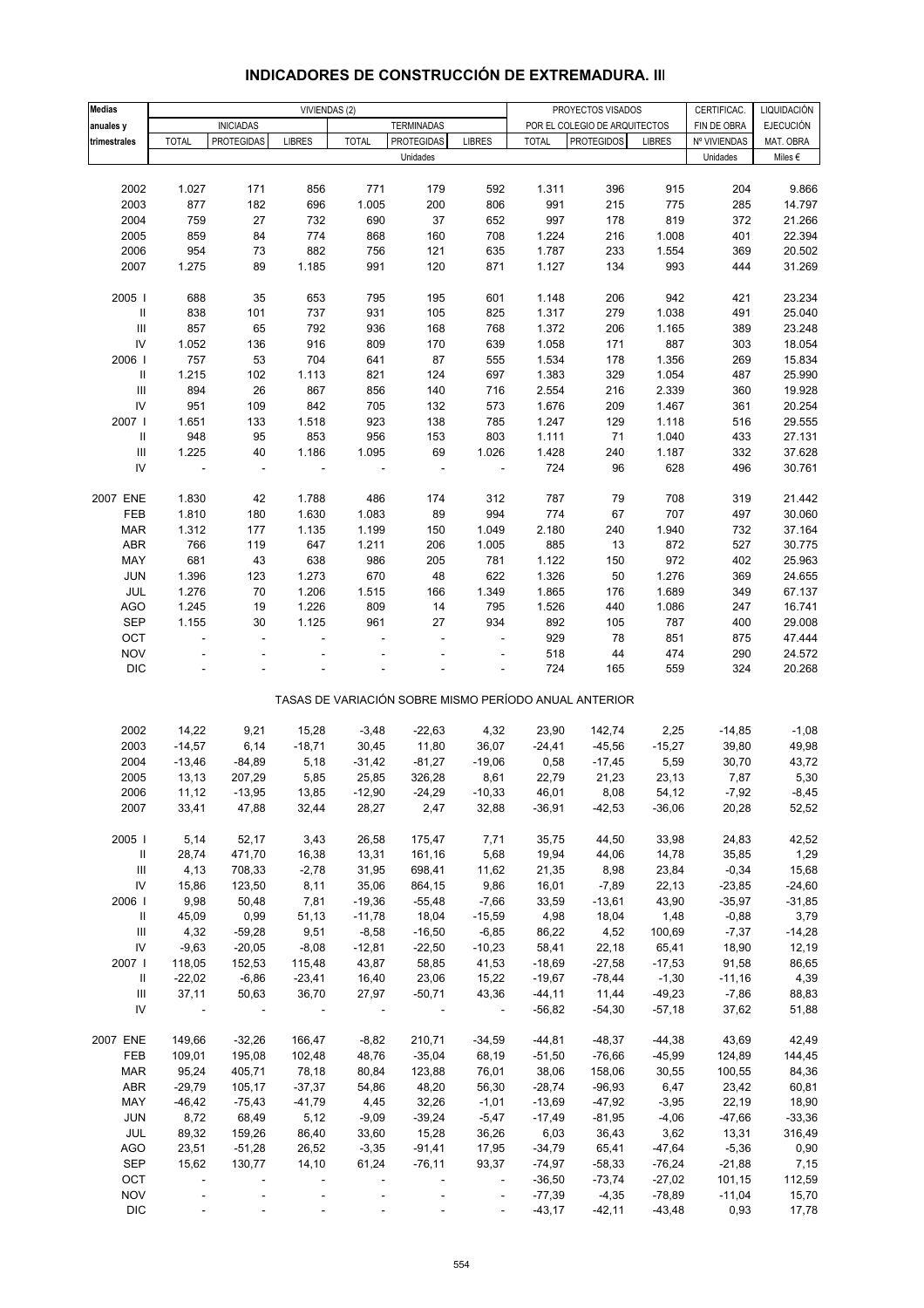| <b>Medias</b>                      |                                                       | LICITACIÓN OFICIAL (SEOPAN) |                    | LICITACIÓN OFICIAL (FOMENTO) (3) | CONSUMO            |                  |                 |  |  |  |  |
|------------------------------------|-------------------------------------------------------|-----------------------------|--------------------|----------------------------------|--------------------|------------------|-----------------|--|--|--|--|
| anuales y                          | <b>TOTAL</b>                                          | <b>EDIFICACIÓN</b>          | OBRA CIVIL         | <b>TOTAL</b>                     | <b>EDIFICACIÓN</b> | INGENIERÍA       | E.ELECTRICA     |  |  |  |  |
| trimestrales                       |                                                       |                             |                    |                                  |                    | <b>CIVIL</b>     | CONSTRUC.       |  |  |  |  |
|                                    |                                                       |                             |                    | Miles €                          |                    |                  | Gwh             |  |  |  |  |
|                                    |                                                       |                             |                    |                                  |                    |                  |                 |  |  |  |  |
| 2003                               | 56.800,4                                              | 14.170,4                    | 42.630,0           | 41.312                           | 13.758             | 27.554           | 1,214           |  |  |  |  |
| 2004                               | 35.058,1                                              | 8.222,8                     | 26.835,4           | 34.475                           | 7.450              | 27.025           | 1,465           |  |  |  |  |
| 2005                               | 40.994,6                                              | 11.209,1                    | 29.785,5           | 37.583                           | 9.181              | 28.402           | 1,594           |  |  |  |  |
| 2006                               | 86.791,8                                              | 29.567,3                    | 57.224,5           | 66.206                           | 20.444             | 48.239           | 1,633           |  |  |  |  |
| 2007                               | 72.767,9                                              | 17.533,8                    | 55.234,2           | 70.948                           | 15.225             | 55.723           | 1,817           |  |  |  |  |
| 2008                               | 74.245,0                                              | 6.398,0                     | 67.847,0           |                                  |                    |                  |                 |  |  |  |  |
|                                    |                                                       |                             |                    |                                  |                    |                  |                 |  |  |  |  |
| 2005 II                            | 32.230,7                                              | 11.224,0                    | 21.006,7           | 33.444                           | 10.856             | 22.588           | 1,473           |  |  |  |  |
| $\ensuremath{\mathsf{III}}\xspace$ | 67.128,3                                              | 15.323,0                    | 51.805,3           | 55.085                           | 12.876             | 42.209           | 1,524           |  |  |  |  |
| IV                                 | 56.062,7                                              | 15.620,3                    | 40.442,3           | 52.343                           | 10.754             | 41.589           | 1,515           |  |  |  |  |
| 2006                               | 41.988,3                                              | 10.495,3                    | 31.493,0           | 43.173                           | 10.927             | 32.246           | 1,764           |  |  |  |  |
| Ш                                  | 92.534,7                                              | 24.076,7                    | 68.458,0           | 68.072                           | 18.014             | 59.964           | 1,543           |  |  |  |  |
| III                                | 99.931,7                                              | 23.556,0                    | 76.375,7           | 57.712                           | 18.615             | 39.097           | 1,506           |  |  |  |  |
| IV                                 | 112.712,3                                             | 60.141,0                    | 52.571,3           | 95.866                           | 34.218             | 61.648           | 1,720           |  |  |  |  |
| 2007 l                             | 85.499,0                                              | 19.380,3                    | 66.118,7           | 92.633                           | 23.251             | 69.382           | 2,146           |  |  |  |  |
| Ш                                  | 123.025,3                                             | 28.263,3                    | 94.762,0           | 127.627                          | 26.148             | 101.479          | 1,757           |  |  |  |  |
| III                                | 58.655,3                                              | 15.267,3                    | 43.388,0           | 29.073                           | 3.685              | 25.388           | 1,649           |  |  |  |  |
| IV                                 | 23.892,0                                              | 7.224,0                     | 16.668,0           | 16.214                           | 4.111              | 12.103           | 1,511           |  |  |  |  |
| 2008                               | 74.245,0                                              | 6.398,0                     | 67.847,0           |                                  |                    |                  |                 |  |  |  |  |
|                                    |                                                       |                             |                    |                                  |                    |                  |                 |  |  |  |  |
| 2007 FEB                           | 61.200,0                                              | 20.784,0                    | 40.416,0           | 73.278                           | 20.349             | 52.929           | 1,938           |  |  |  |  |
| <b>MAR</b>                         | 93.248,0                                              | 28.462,0                    | 64.786,0           | 164.085                          | 29.432             | 134.653          | 2,407           |  |  |  |  |
| <b>ABR</b>                         | 157.078,0                                             | 32.929,0                    | 124.149,0          | 122.325                          | 48.528             | 73.798           | 1,876           |  |  |  |  |
| MAY                                | 87.940,0                                              | 44.622,0                    | 43.318,0           | 117.480                          | 6.257              | 111.223          | 1,804           |  |  |  |  |
| <b>JUN</b>                         | 124.058,0                                             | 7.239,0                     | 116.819,0          | 143.075                          | 23.659             | 119.416          | 1,591           |  |  |  |  |
| JUL                                | 128.811,0                                             | 35.771,0                    | 93.040,0           | 32.552                           | 4.408              | 28.145           | 1,697           |  |  |  |  |
| <b>AGO</b>                         | 35.000,0                                              | 6.208,0                     | 28.792,0           | 22.693                           | 2.112              | 20.581           | 1,616           |  |  |  |  |
| <b>SEP</b>                         | 12.155,0                                              | 3.823,0                     | 8.332,0            | 31.975                           | 4.536              | 27.439           | 1,635           |  |  |  |  |
| OCT                                | 28.633,0                                              | 4.469,0                     | 24.164,0           | 16.020                           | 4.897              | 11.123           | 1,511           |  |  |  |  |
| <b>NOV</b>                         | 16.751,0                                              | 6.636,0                     | 10.115,0           | 16.408                           | 3.325              | 13.082           |                 |  |  |  |  |
| <b>DIC</b>                         | 26.292,0                                              | 10.567,0                    | 15.725,0           |                                  |                    |                  |                 |  |  |  |  |
| 2008 ENE                           | 74.245,0                                              | 6.398,0                     | 67.847,0           |                                  |                    |                  |                 |  |  |  |  |
|                                    | TASAS DE VARIACIÓN SOBRE MISMO PERÍODO ANUAL ANTERIOR |                             |                    |                                  |                    |                  |                 |  |  |  |  |
|                                    |                                                       |                             |                    |                                  |                    |                  |                 |  |  |  |  |
| 2003                               | $-13,39$                                              | 119,37                      | $-27,89$           | $-39,27$                         | 70,45              | $-54,04$         | 1,02            |  |  |  |  |
| 2004                               | $-38,28$                                              | $-41,97$                    | $-37,05$           | $-16,55$                         | $-45,85$           | $-1,92$          | 20,70           |  |  |  |  |
| 2005                               | 16,93                                                 | 36,32                       | 10,99              | 9,01                             | 23,23              | 5,10             | 8,78            |  |  |  |  |
| 2006                               | 111,72                                                | 163,78                      | 92,12              | 76,16                            | 122,68             | 69,84            | 2,47            |  |  |  |  |
| 2007                               | $-16,16$                                              | $-40,70$                    | $-3,48$            | 12.39                            | $-29,51$           | 25.99            | 13.74           |  |  |  |  |
| 2008                               | -27,25                                                | $-28,07$                    | $-27,17$           |                                  |                    |                  |                 |  |  |  |  |
| 2005 II                            |                                                       |                             |                    |                                  |                    |                  |                 |  |  |  |  |
|                                    | 0,69                                                  | 53,65                       | $-14,97$           | 11,47                            | 114,81             | $-9,46$          | 4,67            |  |  |  |  |
| Ш<br>IV                            | 132,53                                                | 71,31<br>22,07              | 160,01<br>121,77   | 83,15<br>58,24                   | 20,81<br>$-7,67$   | 117,35<br>94,06  | 9,59<br>4,92    |  |  |  |  |
| 2006                               | 80,66                                                 |                             |                    |                                  |                    |                  |                 |  |  |  |  |
| Ш                                  | 390,71<br>187,10                                      | 293,23<br>114,51            | 434,90<br>225,89   | 356,40<br>103,54                 | 388,45<br>65,94    | 346,46<br>165,47 | $-5,31$<br>4,77 |  |  |  |  |
|                                    |                                                       |                             |                    |                                  |                    |                  |                 |  |  |  |  |
| $\ensuremath{\mathsf{III}}\xspace$ | 48,87                                                 | 53,73                       | 47,43              | 4,77                             | 44,57              | $-7,37$          | $-1,20$         |  |  |  |  |
| IV                                 | 101,05                                                | 285,02                      | 29,99              | 83,15                            | 218,19             | 48,23            | 13,48           |  |  |  |  |
| 2007 l                             | 103,63                                                | 84,66                       | 109,95             | 114,56                           | 112,79             | 115,16           | 21,66           |  |  |  |  |
| Ш                                  | 32,95                                                 | 17,39                       | 38,42              | 87,49                            | 45,15              | 69,23            | 13,84           |  |  |  |  |
| Ш                                  | $-41,30$                                              | $-35,19$                    | $-43,19$           | $-49,62$                         | $-80,20$           | $-35,06$         | 9,54            |  |  |  |  |
| IV<br>2008                         | $-78,80$<br>$-27,25$                                  | $-87,99$<br>$-28,07$        | -68,29<br>$-27,17$ | $-82,71$                         | $-91,34$           | $-73,86$         | $-1,50$         |  |  |  |  |
|                                    |                                                       |                             |                    |                                  |                    |                  |                 |  |  |  |  |
| 2007 FEB                           | 602,24                                                | 465,55                      | 701,90             | 874,31                           | 794,46             | 908,94           | 12,67           |  |  |  |  |
| <b>MAR</b>                         | 186,92                                                | 30,90                       | 502,27             | 427,25                           | 23,13              |                  | 31,75           |  |  |  |  |
| <b>ABR</b>                         | 120,84                                                | 117,24                      | 121,81             | 293,06                           | 413,52             | 43,60            | 6,23            |  |  |  |  |
| MAY                                | $-2,81$                                               | 89,62                       | $-35,30$           | 38,35                            | -69,62             | 72,93            | 28,49           |  |  |  |  |
| <b>JUN</b>                         | 6,96                                                  | $-78,42$                    | 41,69              | 62,25                            | $-1,40$            | 86,05            | 8,97            |  |  |  |  |
| JUL                                | 85,80                                                 | 87,35                       | 85,21              | $-43,02$                         | $-67,64$           | $-35,31$         | 16,31           |  |  |  |  |
| <b>AGO</b>                         | $-59,41$                                              | $-71,47$                    | $-55,34$           | $-51,86$                         | -88,42             | $-28,81$         | 1,64            |  |  |  |  |
| SEP                                | $-91,57$                                              | $-87,18$                    | -92,72             | $-53,57$                         | $-81,09$           | $-38,85$         | 11,38           |  |  |  |  |
| OCT                                | $-80,76$                                              | $-94,00$                    | $-67,50$           | $-89,11$                         | $-93,48$           | $-84,56$         | $-1,50$         |  |  |  |  |
| <b>NOV</b>                         | $-36,09$                                              | $-45,19$                    | $-28,27$           | $-59,38$                         | $-83,25$           | $-36,33$         |                 |  |  |  |  |
| DIC                                | $-83,88$                                              | $-88,74$                    | $-77,29$           |                                  |                    |                  |                 |  |  |  |  |

#### **INDICADORES DE CONSTRUCCIÓN DE EXTREMADURA. IV**

2008 ENE -27,25 -28,07 -27,17 ----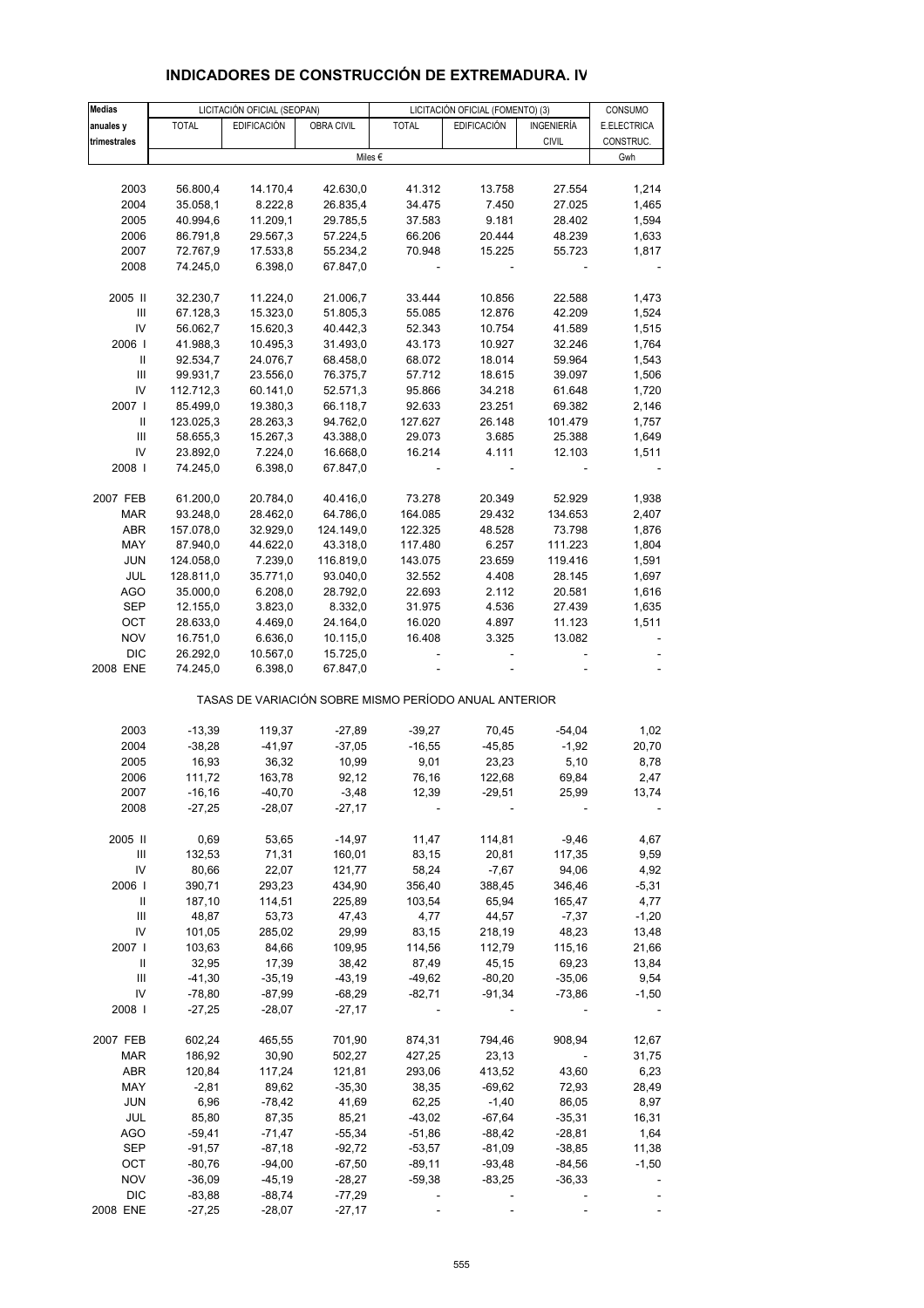| <b>Medias</b>                                         | ESTABLECIMIENTOS HOTELEROS |                    |                    |                    |                          |                    |                  |  |  |
|-------------------------------------------------------|----------------------------|--------------------|--------------------|--------------------|--------------------------|--------------------|------------------|--|--|
| anuales y                                             |                            | NÚMERO DE VIAJEROS |                    |                    | NÚMERO DE PERNOCTACIONES |                    | <b>GRADO DE</b>  |  |  |
| trimestrales                                          | <b>TOTAL</b>               | <b>ESPAÑOLES</b>   | <b>EXTRANJEROS</b> | <b>TOTAL</b>       | <b>ESPAÑOLES</b>         | <b>EXTRANJEROS</b> | <b>OCUPACIÓN</b> |  |  |
|                                                       |                            |                    | Unidades           |                    |                          |                    | %                |  |  |
|                                                       |                            |                    |                    |                    |                          |                    |                  |  |  |
| 2003<br>2004                                          | 84.763                     | 73.059             | 11.707             | 146.101            | 128.658                  | 17.328             | 30,96            |  |  |
| 2005                                                  | 87.513<br>85.465           | 76.268<br>75.778   | 11.247             | 153.292            | 135.433                  | 17.743<br>15.696   | 31,48<br>30,61   |  |  |
| 2006                                                  | 92.755                     | 81.320             | 9.687<br>11.435    | 150.563<br>167.936 | 134.732<br>149.861       | 18.076             | 33,51            |  |  |
| 2007                                                  | 97.278                     | 84.785             | 12.493             | 174.303            | 153.411                  | 20.892             | 34,59            |  |  |
| 2008                                                  | 62.328                     | 55.670             | 6.658              | 111.271            | 99.290                   | 11.981             | 23,14            |  |  |
|                                                       |                            |                    |                    |                    |                          |                    |                  |  |  |
| 2005 II                                               | 92.560                     | 80.302             | 12.258             | 164.273            | 145.404                  | 18.869             | 33,24            |  |  |
| $\ensuremath{\mathsf{III}}\xspace$                    | 94.576                     | 83.280             | 11.296             | 174.042            | 155.435                  | 18.607             | 34,47            |  |  |
| IV                                                    | 83.255                     | 74.699             | 8.556              | 144.102            | 129.912                  | 14.190             | 29,09            |  |  |
| 2006                                                  | 74.751                     | 66.877             | 7.874              | 125.626            | 112.145                  | 13.481             | 26,30            |  |  |
| Ш                                                     | 107.298                    | 91.671             | 15.627             | 196.220            | 171.959                  | 24.260             | 39,11            |  |  |
| III                                                   | 101.486                    | 88.859             | 12.627             | 190.802            | 171.414                  | 19.388             | 36,82            |  |  |
| IV                                                    | 87.483                     | 77.874             | 9.610              | 159.096            | 143.924                  | 15.172             | 31,81            |  |  |
| 2007 l                                                | 78.504                     | 69.591             | 8.913              | 125.234            | 110.034                  | 15.200             | 26,95            |  |  |
| Ш                                                     | 109.232                    | 93.393             | 15.839             | 201.197            | 175.306                  | 25.891             | 39,65            |  |  |
| III                                                   | 108.602                    | 95.007             | 13.595             | 198.858            | 176.466                  | 22.392             | 38,31            |  |  |
| IV<br>2008                                            | 92.775<br>62.328           | 81.149<br>55.670   | 11.627<br>6.658    | 171.924<br>111.271 | 151.838<br>99.290        | 20.086<br>11.981   | 33,43<br>23,14   |  |  |
|                                                       |                            |                    |                    |                    |                          |                    |                  |  |  |
| 2007 FEB                                              | 73.266                     | 64.474             | 8.792              | 114.764            | 99.824                   | 14.940             | 26,91            |  |  |
| <b>MAR</b>                                            | 101.254                    | 91.213             | 10.041             | 165.878            | 148.378                  | 17.500             | 33,27            |  |  |
| <b>ABR</b>                                            | 132.364                    | 116.162            | 16.202             | 250.172            | 222.284                  | 27.888             | 49,66            |  |  |
| MAY                                                   | 101.260                    | 83.131             | 18.129             | 185.881            | 157.163                  | 28.718             | 35,70            |  |  |
| <b>JUN</b>                                            | 94.071                     | 80.885             | 13.186             | 167.538            | 146.472                  | 21.066             | 33,58            |  |  |
| JUL                                                   | 96.167                     | 84.252             | 11.915             | 168.553            | 149.538                  | 19.015             | 32,86            |  |  |
| <b>AGO</b>                                            | 122.208                    | 107.642            | 14.566             | 223.404            | 200.174                  | 23.230             | 42,15            |  |  |
| <b>SEP</b>                                            | 107.430                    | 93.127             | 14.303             | 204.617            | 179.687                  | 24.930             | 39,92            |  |  |
| OCT                                                   | 108.772                    | 92.505             | 16.267             | 210.164            | 182.919                  | 27.245             | 39,87            |  |  |
| <b>NOV</b>                                            | 94.972                     | 84.423             | 10.549             | 173.086            | 155.156                  | 17.930             | 34,22            |  |  |
| <b>DIC</b>                                            | 74.582                     | 66.518             | 8.064              | 132.521            | 117.438                  | 15.083             | 26,21            |  |  |
| 2008 ENE                                              | 62.328                     | 55.670             | 6.658              | 111.271            | 99.290                   | 11.981             | 23,14            |  |  |
| TASAS DE VARIACIÓN SOBRE MISMO PERÍODO ANUAL ANTERIOR |                            |                    |                    |                    |                          |                    |                  |  |  |
| 2003                                                  | 0,36                       | 2,01               | $-8,83$            | 1,65               | 3,12                     | $-7,93$            | $-4, 14$         |  |  |
| 2004                                                  | 3,24                       | 4,39               | $-3,93$            | 4,92               | 5,27                     | 2,39               | 1,69             |  |  |
| 2005                                                  | $-2,34$                    | $-0,64$            | $-13,87$           | $-1,78$            | $-0,52$                  | $-11,54$           | $-2,77$          |  |  |
| 2006                                                  | 8,53                       | 7,31               | 18,04              | 11,54              | 11,23                    | 15,16              | 9,47             |  |  |
| 2007                                                  | 4,88                       | 4,26               | 9,26               | 3,79               | 2,37                     | 15,58              | 3,21             |  |  |
| 2008                                                  | 2,19                       | 4,87               | $-15,80$           | 17,05              | 21,23                    | $-8,95$            | 11,95            |  |  |
| 2005 II                                               | $-2,93$                    | $-1,78$            | $-9,87$            | $-4,34$            | $-3,02$                  | $-13,37$           | $-5,08$          |  |  |
| Ш                                                     | $-3,98$                    | $-0,94$            | $-21,68$           | $-3,42$            | $-1,41$                  | $-17,47$           | $-5,13$          |  |  |
| IV                                                    | $-1,14$                    | 0,07               | $-10,69$           | $-2,89$            | $-2,44$                  | $-6,80$            | $-5,06$          |  |  |
| 2006                                                  | 4,60                       | 3,16               | 18,66              | 4,83               | 3,67                     | 21,27              | 2,57             |  |  |
| Ш                                                     | 15,92                      | 14,16              | 27,48              | 19,45              | 18,26                    | 28,57              | 17,66            |  |  |
| Ш                                                     | 7,31                       | 6,70               | 11,78              | 9,63               | 10,28                    | 4,20               | 6,81             |  |  |
| IV                                                    | 5,08                       | 4,25               | 12,32              | 10,41              | 10,79                    | 6,92               | 9,35             |  |  |
| 2007 l                                                | 5,02                       | 4,06               | 13,20              | $-0,31$            | $-1,88$                  | 12,75              | 2,46             |  |  |
| Ш                                                     | 1,80                       | 1,88               | 1,35               | 2,54               | 1,95                     | 6,72               | 1,38             |  |  |
| Ш                                                     | 7,01                       | 6,92               | 7,66               | 4,22               | 2,95                     | 15,49              | 4,05             |  |  |
| IV                                                    | 6,05                       | 4,21               | 20,99              | 8,06               | 5,50                     | 32,39              | 5,09             |  |  |
| 2008                                                  | 2,19                       | 4,87               | $-15,80$           | 17,05              | 21,23                    | $-8,95$            | 11,95            |  |  |
| 2007 FEB                                              | 1,62                       | 0,13               | 14,06              | $-1,00$            | $-2,92$                  | 14,01              | 3,54             |  |  |
| MAR                                                   | 5,76                       | 7,30               | $-6,40$            | $-1,16$            | $-1,52$                  | 2,00               | $-0,30$          |  |  |
| ABR                                                   | 2,82                       | 4,46               | $-7,56$            | 8,39               | 9,70                     | $-1,09$            | 5,68             |  |  |
| MAY                                                   | $-1,53$                    | $-1,37$            | $-2,28$            | $-1,00$            | $-1,07$                  | $-0,63$            | $-1,90$          |  |  |
| <b>JUN</b>                                            | 4,14                       | 1,71               | 22,06              | $-1,50$            | $-5,13$                  | 34,28              | $-1,06$          |  |  |
| JUL                                                   | 6,99                       | 7,70               | 2,27               | 2,48               | 1,73                     | 8,82               | 4,35             |  |  |
| AGO                                                   | 12,54                      | 12,23              | 14,87              | 7,25               | 6,22                     | 17,00              | 6,14             |  |  |
| SEP                                                   | 1,37                       | 0,75               | 5,56               | 2,50               | 0,50                     | 19,64              | 1,68             |  |  |
| OCT                                                   | 7,51                       | 5,00               | 24,43              | 10,63              | 7,46                     | 37,95              | 8,22             |  |  |
| <b>NOV</b>                                            | 21,71                      | 19,70              | 40,54              | 21,58              | 20,20                    | 34,96              | 18,74            |  |  |
| <b>DIC</b>                                            | $-10,40$                   | $-11,30$           | $-2,25$            | $-8,58$            | $-11,35$                 | 20,85              | $-11,99$         |  |  |
| 2008 ENE                                              | 2,19                       | 4,87               | $-15,80$           | 17,05              | 21,23                    | $-8,95$            | 11,95            |  |  |

## **INDICADORES DE SERVICIOS DE EXTREMADURA. I**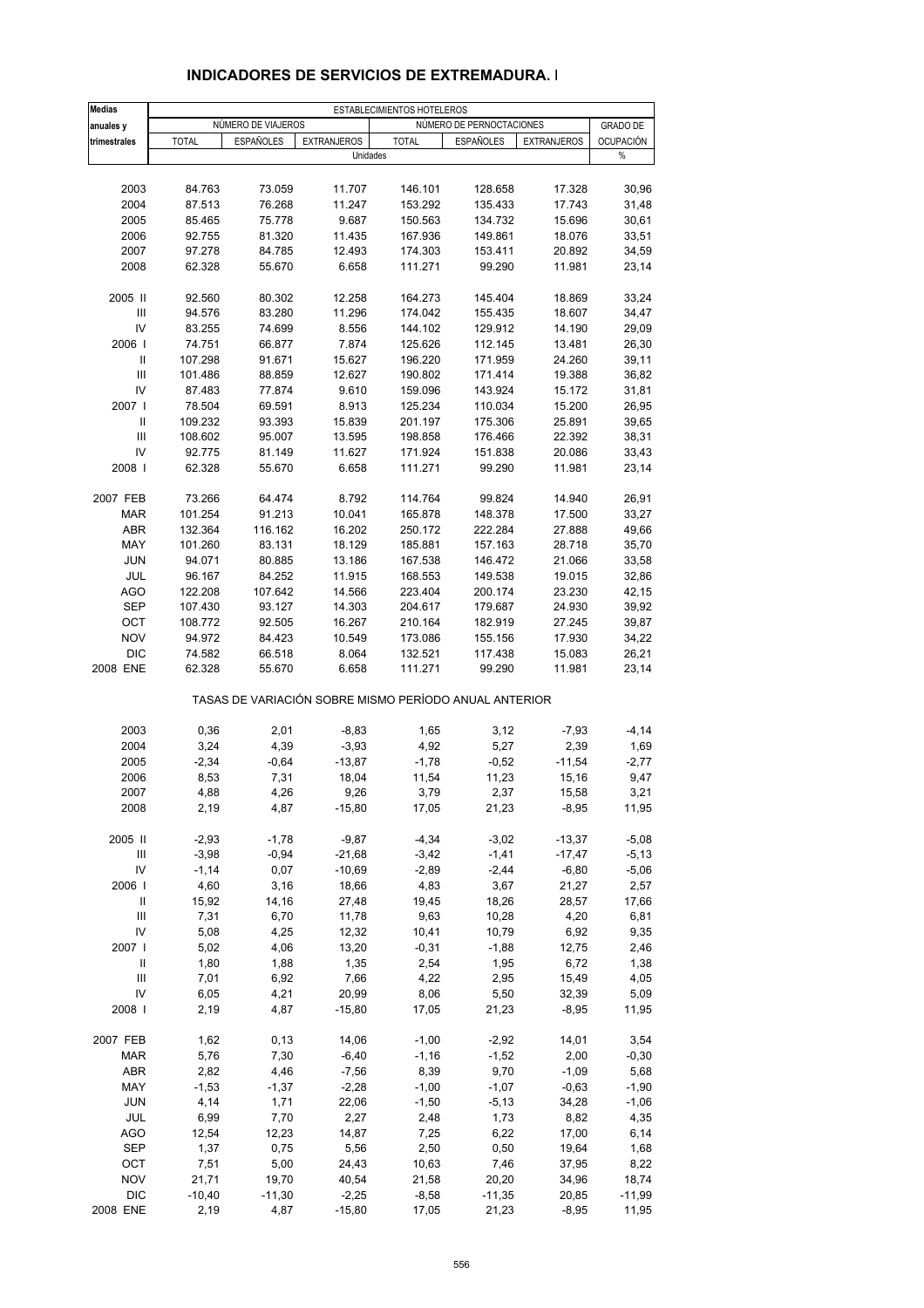#### **Medias** ACAMPAMENTOS TURÍSTICOS (5) **anuales y NÚMERO DE VIAJEROS NÚMERO DE PERNOCTACIONES GRADO DE PERNOCTACIONES trimestrales** TOTAL ESPAÑOLES EXTRANJEROS TOTAL ESPAÑOLES EXTRANJEROS OCUPACIÓN Unidades % 2003 7.679 6.690 989 18.929 16.560 2.370 25,68 2004 6.886 5.850 1.036 17.420 15.173 2.247 28,18 2005 7.253 6.252 1.001 17.969 15.609 2.361 30,43 2006 8.231 7.246 985 20.502 18.099 2.402 32,42 2007 8.855 7.838 1.018 24.227 21.411 2.817 23,70 2008 922 584 338 1.828 1.257 571 17,28 2005 II 6.913 5.432 1.481 15.860 11.298 4.563 23,35 III 17.722 15.994 1.728 46.639 43.354 3.286 33,03 IV 1.487 1.101 386 2.889 2.114 775 31,53 2006 I 2.084 1.436 648 3.700 2.433 1.267 31,88 II 10.599 9.084 1.515 23.093 19.076 4.017 26,01 III 18.480 17.109 1.371 51.447 48.080 3.368 35,30 IV 1.759 1.353 406 3.766 2.809 957 36,50 2007 I 2.090 1.702 388 4.243 3.401 842 25,55 II 10.293 8.545 1.748 27.382 21.414 5.967 22,88 III 21.237 19.621 1.616 61.107 57.518 3.589 28,35 IV 1.802 1.484 318 4.178 3.310 868 18,02 2008 I 922 584 338 1.828 1.257 571 17,28 2007 FEB 1.536 1.282 254 2.761 2.261 500 21,71 MAR 3.942 3.273 669 8.646 7.014 1.632 21,53 ABR 13.896 12.097 1.799 42.270 35.919 6.351 24,00 MAY 7.844 5.665 2.179 18.550 10.597 7.953 24,92 JUN 9.139 7.873 1.266 21.325 17.727 3.598 19,72 JUL 23.918 22.489 1.429 67.342 64.032 3.310 30,27 AGO 33.937 31.571 2.366 98.357 93.415 4.942 33,30 SEP 5.855 4.802 1.053 17.621 15.106 2.515 21,47 OCT 2.971 2.470 501 6.957 5.695 1.262 18,16 NOV 1.325 1.095 230 2.866 2.210 656 15,35 DIC 1.110 886 224 2.711 2.024 687 20,54 2008 ENE 922 584 338 1.828 1.257 571 17,28 TASAS DE VARIACIÓN SOBRE MISMO PERÍODO ANUAL ANTERIOR 2003 8,62 10,38 -1,99 6,20 6,74 2,58 21,92 2004 -10,33 -12,56 4,75 -7,97 -8,37 -5,20 9,73 2005 5,33 6,88 -3,39 3,15 2,87 5,08 7,98 2006 13,48 15,89 -1,57 14,09 15,96 1,76 6,55 2007 7,59 8,17 3,31 18,17 18,29 17,25 -26,91 2008 16,56 6,18 40,25 38,38 35,60 44,92 -48,29 2005 II -17,98 -18,26 -16,90 -15,09 -23,77 18,25 8,30 III 14,74 16,49 0,76 7,04 9,44 -16,97 3,45 IV -13,47 -22,45 29,27 -20,49 -30,00 26,28 0,49 2006 I -27,90 -42,14 58,74 -42,98 -57,09 54,68 -5,72 II 53,32 67,24 2,30 45,60 68,85 -11,97 11,39 III 4,28 6,97 -20,66 10,31 10,90 2,50 6,88 IV 18,34 22,92 5,27 30,35 32,88 23,47 15,78 2007 I 0,27 18,47 -40,09 14,67 39,79 -33,56 -19,84 II -2,89 -5,93 15,35 18,57 12,26 48,56 -12,05 III 14,92 14,68 17,87 18,78 19,63 6,57 -19,70 IV 2,43 9,63 -21,59 10,93 17,82 -9,30 -50,64 2008 I 16,56 6,18 40,25 38,38 35,60 44,92 -48,29 2007 FEB -10,39 -6,76 -25,07 -11,90 -7,45 -27,64 -39,41 MAR 8,83 45,34 -51,17 37,41 96,53 -40,07 -24,08 ABR -9,50 -12,10 13,00 14,90 7,40 89,87 -11,73 MAY 2,66 -1,51 15,35 14,96 -0,05 43,71 -3,22 JUN 3,84 1,77 18,87 30,39 34,46 13,47 -21,43 JUL 3,51 4,63 -11,41 17,48 19,87 -15,28 -20,32 AGO 32,03 31,13 45,33 22,35 22,56 18,57 -23,40 SEP -11,69 -16,60 20,76 5,97 3,46 24,01 -12,15 OCT -0,03 0,32 -1,76 3,54 5,46 -4,32 -43,69 NOV 40,96 51,87 5,02 67,80 76,80 43,23 -59,57 DIC -18,74 1,03 -54,19 -5,61 13,90 -37,26 -47,71

#### **INDICADORES DE SERVICIOS DE EXTREMADURA. II**

2008 ENE 16,56 6,18 40,25 38,38 35,60 44,92 -48,29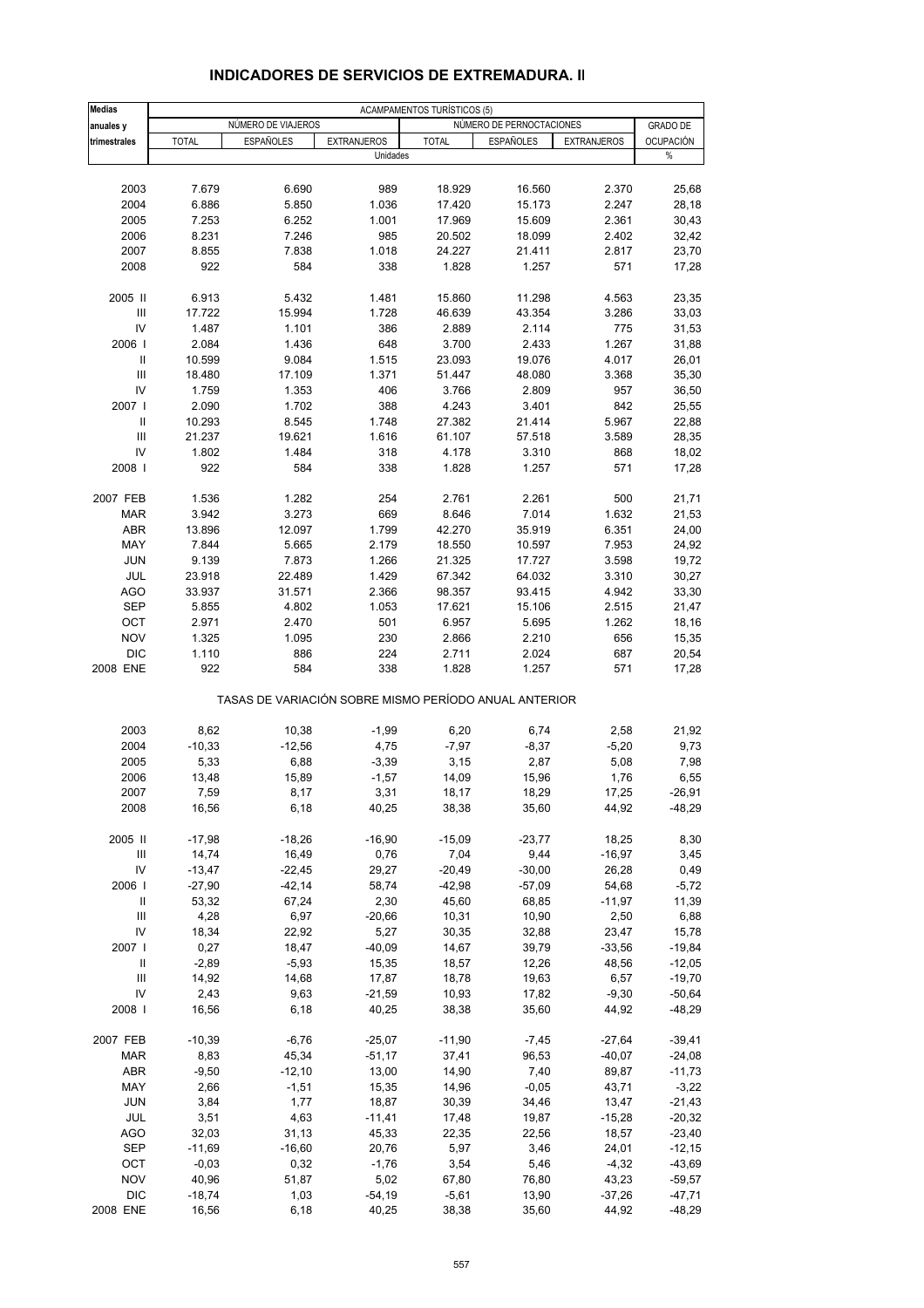| <b>Medias</b>  | APARTAMENTOS TURÍSTICOS (5) |                    |                    |                                                       |                          |                    |                  |  |
|----------------|-----------------------------|--------------------|--------------------|-------------------------------------------------------|--------------------------|--------------------|------------------|--|
| anuales y      |                             | NÚMERO DE VIAJEROS |                    |                                                       | NÚMERO DE PERNOCTACIONES |                    | <b>GRADO DE</b>  |  |
| trimestrales   | <b>TOTAL</b>                | <b>ESPAÑOLES</b>   | <b>EXTRANJEROS</b> | <b>TOTAL</b>                                          | <b>ESPAÑOLES</b>         | <b>EXTRANJEROS</b> | <b>OCUPACIÓN</b> |  |
|                |                             |                    | Unidades           |                                                       |                          |                    | %                |  |
|                |                             |                    |                    |                                                       |                          |                    |                  |  |
| 2003           | 1.133                       | 1.110              | 22                 | 3.572                                                 | 3.497                    | 75                 | 20,66            |  |
| 2004           | 963                         | 941                | 23                 | 3.179                                                 | 3.072                    | 106                | 19,13            |  |
| 2005           | 1.098                       | 1.076              | 22                 | 3.411                                                 | 3.275                    | 136                | 18,19            |  |
| 2006           | 1.243                       | 1.206              | 38                 | 3.976                                                 | 3.783                    | 194                | 21,04            |  |
| 2007           | 1.433                       | 1.398              | 35                 | 4.332                                                 | 4.115                    | 217                | 19,28            |  |
| 2008           | 425                         | 401                | 24                 | 1.116                                                 | 904                      | 212                | 5,06             |  |
| 2005 II        | 1.257                       | 1.236              | 21                 | 3.072                                                 | 2.953                    | 119                | 17,82            |  |
| III            | 1.435                       | 1.407              | 28                 | 6.114                                                 | 5.900                    | 214                | 30,39            |  |
| IV             | 877                         | 852                | 25                 | 2.395                                                 | 2.271                    | 124                | 12,42            |  |
| 2006           | 1.176                       | 1.154              | 22                 | 2.888                                                 | 2.781                    | 107                | 15,36            |  |
| Ш              | 1.453                       | 1.400              | 53                 | 3.918                                                 | 3.580                    | 338                | 21,27            |  |
| III            | 1.324                       | 1.262              | 62                 | 6.235                                                 | 6.000                    | 235                | 33,37            |  |
| IV             | 1.020                       | 1.006              | 14                 | 2.864                                                 | 2.769                    | 95                 | 14,17            |  |
| 2007 l         | 892                         | 859                | 33                 | 1.911                                                 | 1.735                    | 176                | 9,65             |  |
| Ш              | 1.575                       | 1.521              | 54                 | 4.156                                                 | 3.898                    | 258                | 18,89            |  |
| $\mathbf{III}$ | 1.794                       | 1.751              | 43                 | 7.428                                                 | 7.095                    | 332                | 31,96            |  |
| IV             | 1.469                       | 1.461              | 8                  | 3.833                                                 | 3.731                    | 102                | 16,62            |  |
| 2008           | 425                         | 401                | 24                 | 1.116                                                 | 904                      | 212                | 5,06             |  |
| 2007 FEB       | 1.048                       | 1.046              | $\mathbf 2$        | 2.133                                                 | 2.105                    | 28                 | 11,24            |  |
| <b>MAR</b>     | 1.220                       | 1.126              | 94                 | 2.723                                                 | 2.259                    | 464                | 13,36            |  |
| <b>ABR</b>     | 2.046                       | 1.968              | 78                 | 5.224                                                 | 4.934                    | 290                | 23,56            |  |
| MAY            | 1.032                       | 966                | 66                 | 2.763                                                 | 2.402                    | 361                | 12,79            |  |
| JUN            | 1.648                       | 1.630              | 18                 | 4.480                                                 | 4.358                    | 122                | 20,32            |  |
| JUL            | 1.677                       | 1.618              | 59                 | 7.215                                                 | 6.613                    | 602                | 31,35            |  |
| <b>AGO</b>     | 2.510                       | 2.467              | 43                 | 11.850                                                | 11.633                   | 217                | 50,14            |  |
| <b>SEP</b>     | 1.196                       | 1.168              | 28                 | 3.218                                                 | 3.040                    | 178                | 14,39            |  |
| OCT            | 1.758                       | 1.754              | 4                  | 4.493                                                 | 4.400                    | 93                 | 19,30            |  |
| <b>NOV</b>     | 1.354                       | 1.354              | 0                  | 2.962                                                 | 2.932                    | 30                 | 13,33            |  |
| <b>DIC</b>     | 1.294                       | 1.274              | 20                 | 4.045                                                 | 3.861                    | 184                | 17,24            |  |
| 2008 ENE       | 425                         | 401                | 24                 | 1.116                                                 | 904                      | 212                | 5,06             |  |
|                |                             |                    |                    | TASAS DE VARIACIÓN SOBRE MISMO PERÍODO ANUAL ANTERIOR |                          |                    |                  |  |
| 2003           | 16,01                       | 17,76              | $-33,08$           | 16,47                                                 | 18,02                    | $-27,59$           | 4,63             |  |
| 2004           | $-14,94$                    | $-15,25$           | 0,37               | $-11,01$                                              | $-12,14$                 | 41,20              | $-7,43$          |  |
| 2005           | 13,98                       | 14,40              | $-3,70$            | 7,30                                                  | 6,58                     | 28,16              | $-4,91$          |  |
| 2006           | 13,24                       | 12,00              | 74,62              | 16,58                                                 | 15,52                    | 42,17              | 15,70            |  |
| 2007           | 15,22                       | 15,96              | $-8,37$            | 8,94                                                  | 8,78                     | 12,10              | $-8,38$          |  |
| 2008           | 3,91                        | $-0,99$            | 500,00             | 27,25                                                 | 7,36                     | 505,71             | 16,32            |  |
| 2005 II        | 2,42                        | 2,52               | $-3,03$            | 1,82                                                  | 1,63                     | 6,89               | $-1,49$          |  |
| Ш              | 35,33                       | 37,01              | $-15,84$           | 11,42                                                 | 10,71                    | 35,44              | $-8,15$          |  |
| IV             | $-0,23$                     | 0,39               | $-17,58$           | $-7,60$                                               | $-8,93$                  | 26,10              | $-19,35$         |  |
| 2006           | 42,83                       | 42,28              | 80,56              | 40,01                                                 | 40,79                    | 22,43              | 26,76            |  |
| Ш              | 15,62                       | 13,30              | 150,00             | 27,55                                                 | 21,26                    | 183,75             | 19,34            |  |
| Ш              | $-7,71$                     | $-10,28$           | 120,00             | 1,98                                                  | 1,70                     | 9,66               | 9,82             |  |
| IV             | 16,31                       | 18,08              | $-44,00$           | 19,60                                                 | 21,96                    | $-23,66$           | 14,06            |  |
| 2007           | $-24,12$                    | $-25,58$           | 53,85              | $-33,83$                                              | $-37,59$                 | 63,66              | $-37,19$         |  |
| Ш              | 8,39                        | 8,67               | 1,25               | 6,07                                                  | 8,87                     | $-23,69$           | $-11,19$         |  |
| Ш              | 35,49                       | 38,75              | $-30,48$           | 19,13                                                 | 18,25                    | 41,62              | $-4,23$          |  |
| IV             | 43,99                       | 45,20              | $-42,86$           | 33,85                                                 | 34,73                    | 8,10               | 17,34            |  |
| 2008           | 3,91                        | $-0,99$            | 500,00             | 27,25                                                 | 7,36                     | 505,71             | 16,32            |  |
| 2007 FEB       | $-5,59$                     | $-3,86$            | $-90,91$           | $-6,45$                                               | $-4,58$                  | $-62,16$           | $-13,20$         |  |
| MAR            | 4,63                        | $-1,92$            | 422,22             | 12,43                                                 | 0,71                     | 159,22             | 2,06             |  |
| <b>ABR</b>     | $-2,11$                     | $-3,62$            | 62,50              | $-4,95$                                               | $-4,82$                  | $-7,05$            | $-21,34$         |  |
| MAY            | 5,31                        | 5,92               | $-2,94$            | $-5,64$                                               | $-3,03$                  | $-19,96$           | $-14,90$         |  |
| <b>JUN</b>     | 27,75                       | 30,82              | $-59,09$           | 34,53                                                 | 41,49                    | $-51,20$           | 7,91             |  |
| JUL            | 13,93                       | 13,62              | 22,92              | 9,63                                                  | 4,32                     | 148,76             | $-15,59$         |  |
| AGO            | 62,25                       | 65,57              | $-24,56$           | 22,67                                                 | 23,15                    | 1,40               | 1,21             |  |
| SEP            | 25,37                       | 33,94              | $-65,85$           | 30,60                                                 | 37,18                    | $-28,23$           | 7,07             |  |
| OCT            | 43,04                       | 45,56              | $-83,33$           | 45,26                                                 | 49,25                    | $-35,86$           | 27,98            |  |
| <b>NOV</b>     | 93,43                       | 96,23              |                    | 91,10                                                 | 101,10                   | $-67,39$           | 68,31            |  |
| <b>DIC</b>     | 14,41                       | 13,45              | 150,00             | 2,43                                                  | $-1,05$                  | 291,49             | $-11,59$         |  |
| 2008 ENE       | 3,91                        | $-0,99$            | 500,00             | 27,25                                                 | 7,36                     | 505,71             | 16,32            |  |

#### **INDICADORES DE SERVICIOS DE EXTREMADURA. III**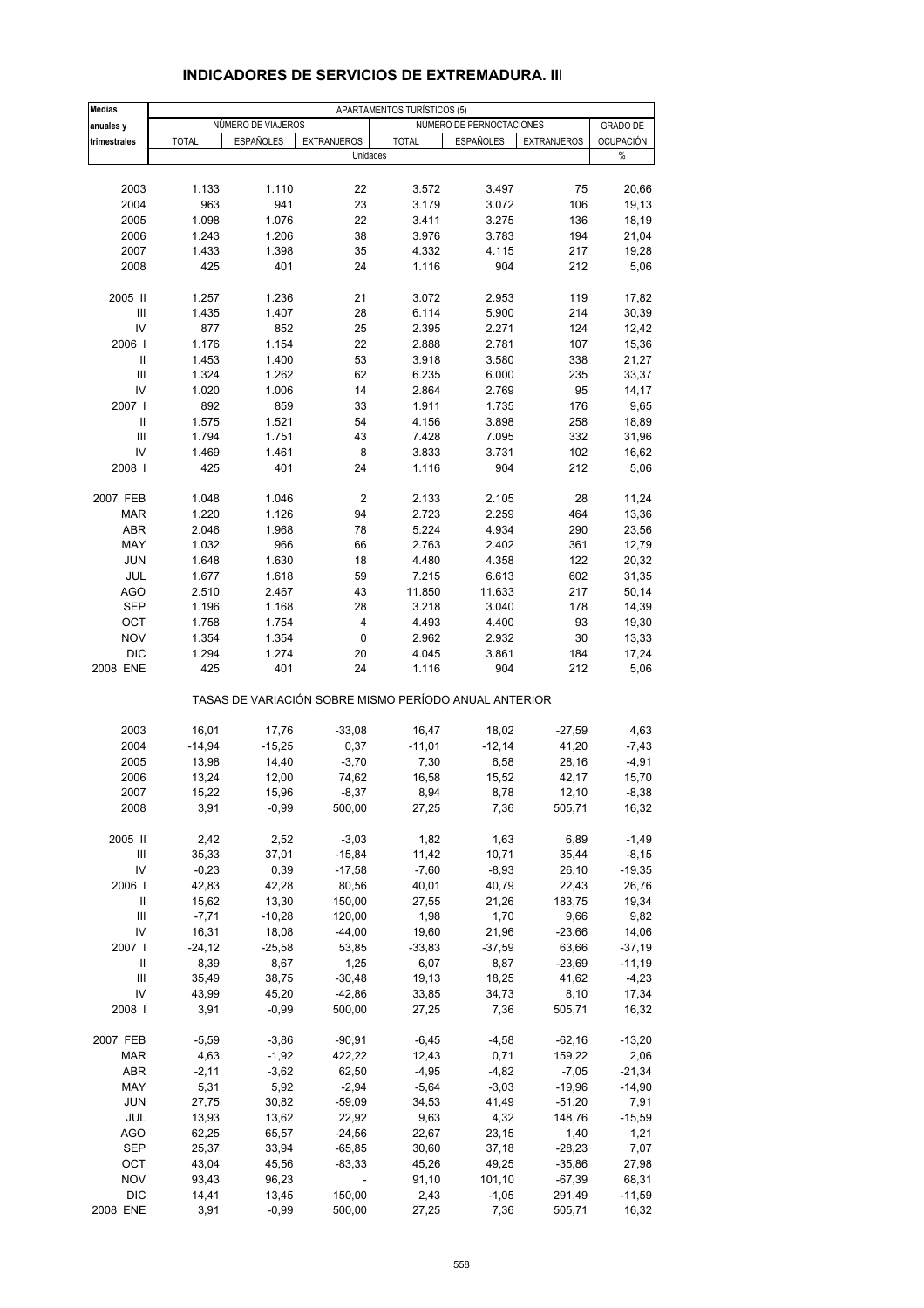| <b>Medias</b>                      |              |                                                       |                            | TRANSPORTE AÉREO DE PASAJEROS |              |                          | CONSUMO          |
|------------------------------------|--------------|-------------------------------------------------------|----------------------------|-------------------------------|--------------|--------------------------|------------------|
| anuales y                          | <b>TOTAL</b> |                                                       | <b>INTERIOR</b>            |                               |              | INTERNACIONAL            | E.ELÉCTRICA      |
|                                    |              |                                                       |                            |                               |              | NO REGULAR               |                  |
| trimestrales                       |              | <b>TOTAL</b>                                          | <b>REGULAR</b><br>Unidades | NO REGULAR                    | <b>TOTAL</b> |                          | <b>SERVICIOS</b> |
|                                    |              |                                                       |                            |                               |              |                          | Gwh              |
|                                    |              |                                                       |                            |                               |              |                          |                  |
| 2003                               | 3.844        | 3.495                                                 | 3.406                      | 89                            | 349          | 349                      | 78,68            |
| 2004                               | 5.561        | 5.304                                                 | 5.032                      | 272                           | 258          | 256                      | 84,34            |
| 2005                               | 5.550        | 5.395                                                 | 5.231                      | 164                           | 155          | 155                      | 90,28            |
| 2006                               | 5.506        | 5.345                                                 | 5.145                      | 201                           | 160          | 160                      | 94,87            |
| 2007                               | 7.265        | 7.102                                                 | 6.908                      | 194                           | 163          | 163                      | 92,84            |
| 2008                               | 5.248        | 5.222                                                 | 5.219                      | 3                             | 26           | 26                       |                  |
|                                    |              |                                                       |                            |                               |              |                          |                  |
| 2005 II                            | 5.957        | 5.762                                                 | 5.550                      | 213                           | 195          | 195                      | 81,76            |
| $\ensuremath{\mathsf{III}}\xspace$ | 7.348        | 7.034                                                 | 6.680                      | 354                           | 314          | 314                      | 102,26           |
| IV                                 | 4.568        | 4.491                                                 | 4.441                      | 50                            | 77           | 77                       | 89,10            |
| 2006                               | 4.309        | 4.250                                                 | 4.214                      | 36                            | 59           | 59                       | 91,98            |
| Ш                                  | 5.430        | 5.391                                                 | 5.360                      | 31                            | 39           | 39                       | 87,79            |
| Ш                                  | 6.726        | 6.288                                                 | 5.652                      | 636                           | 438          | 438                      | 108,53           |
| IV                                 | 5.558        | 5.452                                                 | 5.353                      | 99                            | 106          | 106                      | 91,17            |
| 2007 l                             | 5.806        | 5.715                                                 | 5.587                      | 128                           | 91           | 91                       | 93,43            |
| Ш                                  | 7.287        | 7.078                                                 | 7.006                      | 71                            | 209          | 209                      | 88,45            |
| III                                | 9.667        | 9.345                                                 | 8.849                      | 496                           | 323          | 322                      | 97,36            |
| IV                                 | 6.299        | 6.270                                                 | 6.189                      | 80                            | 30           | 30                       |                  |
|                                    |              |                                                       |                            |                               |              | 26                       | 90,73            |
| 2008                               | 5.248        | 5.222                                                 | 5.219                      | 3                             | 26           |                          |                  |
|                                    |              |                                                       |                            |                               |              |                          |                  |
| 2007 FEB                           | 5.551        | 5.432                                                 | 5.240                      | 192                           | 119          | 119                      | 92,79            |
| <b>MAR</b>                         | 7.286        | 7.146                                                 | 7.129                      | 17                            | 140          | 140                      | 93,33            |
| <b>ABR</b>                         | 6.303        | 6.164                                                 | 6.139                      | 25                            | 139          | 139                      | 97,76            |
| MAY                                | 7.523        | 7.506                                                 | 7.344                      | 162                           | 17           | 17                       | 88,07            |
| <b>JUN</b>                         | 8.034        | 7.563                                                 | 7.536                      | 27                            | 471          | 471                      | 79,52            |
| JUL                                | 9.953        | 9.580                                                 | 9.187                      | 393                           | 373          | 370                      | 87,97            |
| <b>AGO</b>                         | 10.381       | 10.098                                                | 9.325                      | 773                           | 283          | 283                      | 101,37           |
| <b>SEP</b>                         | 8.668        | 8.356                                                 | 8.035                      | 321                           | 312          | 312                      | 102,74           |
| OCT                                | 7.150        | 7.113                                                 | 7.053                      | 60                            | 37           | 37                       | 90,73            |
| <b>NOV</b>                         | 7.066        | 7.016                                                 | 6.879                      | 137                           | 50           | 50                       |                  |
| <b>DIC</b>                         | 4.682        | 4.680                                                 | 4.636                      | 44                            | 2            | 2                        |                  |
| 2008 ENE                           | 5.248        | 5.222                                                 | 5.219                      | 3                             | 26           | 26                       |                  |
|                                    |              | TASAS DE VARIACIÓN SOBRE MISMO PERÍODO ANUAL ANTERIOR |                            |                               |              |                          |                  |
|                                    |              |                                                       |                            |                               |              |                          |                  |
| 2003                               | 31,43        | 23,26                                                 | 22,81                      | 43,49                         | 290,94       | 290,94                   | 7,93             |
| 2004                               | 44,68        | 51,75                                                 | 47,74                      | 205,24                        | $-26,18$     | $-26,56$                 | 7,19             |
| 2005                               | $-0,21$      | 1,72                                                  | 3,95                       | $-39,63$                      | $-39,89$     | $-39,58$                 | 7,04             |
| 2006                               | $-0,79$      | $-0,92$                                               | $-1,64$                    | 22,23                         | 3,50         | 3,50                     | 5,08             |
| 2007                               | 31,96        | 32,86                                                 | 34,27                      | $-3,36$                       | 1,82         | 1,66                     | $-3,44$          |
| 2008                               | 14,54        | 14,34                                                 | 18,86                      | $-98,30$                      | 73,33        | 73,33                    |                  |
|                                    |              |                                                       |                            |                               |              |                          |                  |
| 2005 II                            | 21,16        | 20,91                                                 | 19,49                      | 75,27                         | 28,92        | 28,92                    | 8,28             |
| Ш                                  | $-13,61$     | $-12,12$                                              | $-6,91$                    | $-57,25$                      | $-37,43$     | $-36,75$                 | 7,80             |
| IV                                 | $-6,10$      | $-5,51$                                               | $-5,78$                    | 28,21                         | -31,45       | $-31,45$                 | 3,75             |
| 2006                               | $-0,37$      | $-0,96$                                               | $-0,89$                    | $-9,17$                       | 76,00        | 76,00                    | 4,52             |
| Ш                                  | $-8,85$      | $-6,44$                                               | $-3,41$                    | $-85,42$                      | $-80,14$     | $-80,14$                 | 7,38             |
| $\ensuremath{\mathsf{III}}\xspace$ | $-8,47$      | $-10,60$                                              | $-15,39$                   | 79,76                         | 39,24        | 39,24                    | 6,14             |
| IV                                 | 21,66        | 21,38                                                 | 20,52                      | 98,00                         | 37,66        | 37,66                    | 2,33             |
| 2007                               | 34,76        | 34,47                                                 | 32,58                      | 253,21                        | 55,68        | 55,68                    | 1,58             |
| Ш                                  | 34,19        | 31,28                                                 | 30,71                      | 130,11                        | 440,52       | 440,52                   | 0,75             |
| Ш                                  | 43,73        | 48,60                                                 | 56,56                      | $-22,11$                      | $-26,28$     | $-26,50$                 | $-10,30$         |
| IV                                 | 13,34        | 15,00                                                 | 15,63                      | $-18,86$                      | $-72,01$     | $-72,01$                 | $-6, 12$         |
| 2008                               | 14,54        | 14,34                                                 | 18,86                      | $-98,30$                      | 73,33        | 73,33                    |                  |
|                                    |              |                                                       |                            |                               |              |                          |                  |
| 2007 FEB                           | 34,34        | 33,20                                                 | 28,87                      |                               | 120,37       | 120,37                   | 3,50             |
| <b>MAR</b>                         | 42,03        | 42,35                                                 | 43,24                      | $-60,47$                      | 27,27        | 27,27                    | 1,88             |
|                                    |              |                                                       |                            |                               |              | $\overline{\phantom{a}}$ |                  |
| ABR                                | 37,35        | 34,53                                                 | 34,07                      | 733,33                        | $\sim$       |                          | 15,65            |
| MAY                                | 45,26        | 45,02                                                 | 42,99                      | 305,00                        | 466,67       | 466,67                   | 4,92             |
| <b>JUN</b>                         | 23,18        | 17,88                                                 | 18,38                      | $-46,00$                      | 344,34       | 344,34                   | $-16,21$         |
| JUL                                | 57,78        | 66,09                                                 | 72,30                      | $-9,86$                       | $-30,93$     | $-31,48$                 | $-11,89$         |
| AGO                                | 56,77        | 61,31                                                 | 84,87                      | $-36,43$                      | -21,82       | $-21,82$                 | $-9,33$          |
| SEP                                | 19,59        | 22,22                                                 | 22,11                      | 24,90                         | -24,09       | -24,09                   | $-9,85$          |
| OCT                                | 19,23        | 19,53                                                 | 22,00                      | $-64,71$                      | $-19,57$     | $-19,57$                 | $-6, 12$         |
| <b>NOV</b>                         | 19,54        | 20,01                                                 | 19,80                      | 31,73                         | $-23,08$     | $-23,08$                 |                  |
| <b>DIC</b>                         | $-1,74$      | 2,68                                                  | 2,23                       | 91,30                         | $-99,03$     | $-99,03$                 |                  |
| 2008 ENE                           | 14,54        | 14,34                                                 | 18,86                      | $-98,30$                      | 73,33        | 73,33                    |                  |

#### **INDICADORES DE SERVICIOS DE EXTREMADURA. IV**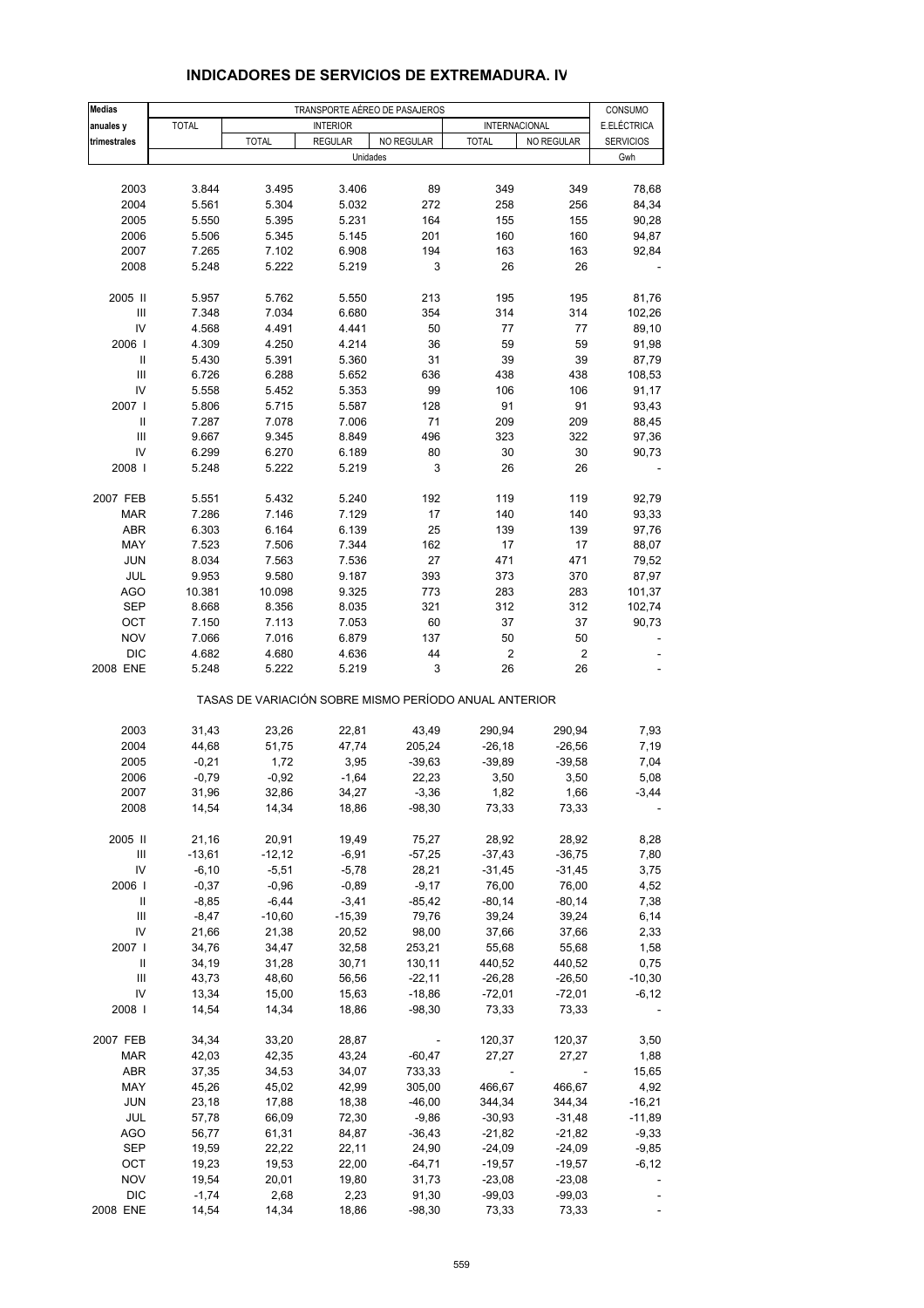#### **INDICADORES DE DEMANDA DE EXTREMADURA. I**

| <b>Medias</b>                                                                                                                                                                                                                                                                                                                                                                                                                                                                                                                            |                  |                 | CONSUMO         |                                                       |                  |
|------------------------------------------------------------------------------------------------------------------------------------------------------------------------------------------------------------------------------------------------------------------------------------------------------------------------------------------------------------------------------------------------------------------------------------------------------------------------------------------------------------------------------------------|------------------|-----------------|-----------------|-------------------------------------------------------|------------------|
| anuales y                                                                                                                                                                                                                                                                                                                                                                                                                                                                                                                                | IPI. INE         | <b>GASOLINA</b> | MATRICULACIÓN   | E. ELÉCTRICA                                          | <b>ÍNDICE</b>    |
| trimestrales                                                                                                                                                                                                                                                                                                                                                                                                                                                                                                                             | <b>B.CONSUMO</b> | <b>AUTO</b>     | <b>TURISMOS</b> | USOS DOMÉST.                                          | COMERC. MENOR    |
|                                                                                                                                                                                                                                                                                                                                                                                                                                                                                                                                          | <b>Base 2000</b> | Toneladas       | Unidades        | Gwh                                                   | <b>Base 2005</b> |
|                                                                                                                                                                                                                                                                                                                                                                                                                                                                                                                                          |                  |                 |                 |                                                       |                  |
| 2003                                                                                                                                                                                                                                                                                                                                                                                                                                                                                                                                     | 104,6            | 15.101          | 1.778           | 85,133                                                | 89,23            |
| 2004                                                                                                                                                                                                                                                                                                                                                                                                                                                                                                                                     | 92,3             | 14.722          | 2.012           | 93,806                                                | 95,50            |
| 2005                                                                                                                                                                                                                                                                                                                                                                                                                                                                                                                                     | 105,8            | 13.809          | 2.135           | 98,445                                                | 99,98            |
| 2006                                                                                                                                                                                                                                                                                                                                                                                                                                                                                                                                     | 96,9             | 13.166          | 2.140           | 102,638                                               | 104,63           |
| 2007                                                                                                                                                                                                                                                                                                                                                                                                                                                                                                                                     | 94,9             | 12.798          | 2.103           | 105,792                                               | 111,83           |
| 2008                                                                                                                                                                                                                                                                                                                                                                                                                                                                                                                                     | 94,7             | ä,              | 1.782           |                                                       |                  |
|                                                                                                                                                                                                                                                                                                                                                                                                                                                                                                                                          |                  |                 |                 |                                                       |                  |
| 2005 II                                                                                                                                                                                                                                                                                                                                                                                                                                                                                                                                  | 94,6             | 13.945          | 2.224           | 88,342                                                | 99,40            |
| Ш                                                                                                                                                                                                                                                                                                                                                                                                                                                                                                                                        | 149,2            | 15.012          | 2.214           | 87,214                                                | 98,07            |
| IV                                                                                                                                                                                                                                                                                                                                                                                                                                                                                                                                       | 96,8             | 13.043          | 2.062           | 88,896                                                | 107,40           |
| 2006                                                                                                                                                                                                                                                                                                                                                                                                                                                                                                                                     | 92,3             | 12.535          | 2.165           | 133,306                                               | 97,82            |
| Ш                                                                                                                                                                                                                                                                                                                                                                                                                                                                                                                                        | 93,3             | 13.430          | 2.136           | 94,125                                                | 103,45           |
| Ш                                                                                                                                                                                                                                                                                                                                                                                                                                                                                                                                        | 112,4            | 13.803          | 2.090           | 93,053                                                | 103,78           |
| IV                                                                                                                                                                                                                                                                                                                                                                                                                                                                                                                                       | 89,6             | 12.894          | 2.168           | 90,067                                                | 113,44           |
| 2007 l                                                                                                                                                                                                                                                                                                                                                                                                                                                                                                                                   | 83,0             | 12.089          | 2.159           | 137,148                                               | 105,81           |
| Ш                                                                                                                                                                                                                                                                                                                                                                                                                                                                                                                                        | 95,6             | 12.965          | 2.042           |                                                       | 109,55           |
| Ш                                                                                                                                                                                                                                                                                                                                                                                                                                                                                                                                        | 109,0            |                 |                 | 98,600                                                | 110,60           |
|                                                                                                                                                                                                                                                                                                                                                                                                                                                                                                                                          |                  | 13.590          | 2.025           | 87,275                                                |                  |
| IV                                                                                                                                                                                                                                                                                                                                                                                                                                                                                                                                       | 92,1             | 12.549          | 2.187           | 88,848                                                | 121,35           |
| 2008                                                                                                                                                                                                                                                                                                                                                                                                                                                                                                                                     | 94,7             |                 | 1.782           |                                                       |                  |
| 2007 MAR                                                                                                                                                                                                                                                                                                                                                                                                                                                                                                                                 | 93,5             | 13.421          | 2.253           | 134,628                                               | 110,24           |
| <b>ABR</b>                                                                                                                                                                                                                                                                                                                                                                                                                                                                                                                               | 85,6             | 13.357          | 1.726           | 110,006                                               | 106,32           |
| MAY                                                                                                                                                                                                                                                                                                                                                                                                                                                                                                                                      | 99,3             |                 |                 |                                                       |                  |
|                                                                                                                                                                                                                                                                                                                                                                                                                                                                                                                                          |                  | 12.749          | 2.076           | 103,690                                               | 109,74           |
| <b>JUN</b>                                                                                                                                                                                                                                                                                                                                                                                                                                                                                                                               | 101,8            | 12.787          | 2.323           | 82,103                                                | 112,59           |
| JUL                                                                                                                                                                                                                                                                                                                                                                                                                                                                                                                                      | 94,2             | 13.572          | 2.506           | 81,354                                                | 114,24           |
| <b>AGO</b>                                                                                                                                                                                                                                                                                                                                                                                                                                                                                                                               | 122,6            | 14.843          | 1.843           | 89,830                                                | 111,58           |
| SEP                                                                                                                                                                                                                                                                                                                                                                                                                                                                                                                                      | 110,3            | 12.354          | 1.726           | 90,641                                                | 105,96           |
| ОСТ                                                                                                                                                                                                                                                                                                                                                                                                                                                                                                                                      | 93,7             | 13.103          | 2.108           | 88,848                                                | 115,25           |
| <b>NOV</b>                                                                                                                                                                                                                                                                                                                                                                                                                                                                                                                               | 96,1             | 11.775          | 2.139           |                                                       | 110,91           |
| DIC                                                                                                                                                                                                                                                                                                                                                                                                                                                                                                                                      | 86,5             | 12.769          | 2.315           |                                                       | 137,89           |
| 2008 ENE                                                                                                                                                                                                                                                                                                                                                                                                                                                                                                                                 | 94,7             | -               | 1.716           | ä,                                                    |                  |
| FEB                                                                                                                                                                                                                                                                                                                                                                                                                                                                                                                                      |                  |                 | 1.848           |                                                       |                  |
|                                                                                                                                                                                                                                                                                                                                                                                                                                                                                                                                          |                  |                 |                 | TASAS DE VARIACIÓN SOBRE MISMO PERÍODO ANUAL ANTERIOR |                  |
|                                                                                                                                                                                                                                                                                                                                                                                                                                                                                                                                          |                  |                 |                 |                                                       |                  |
| 2003                                                                                                                                                                                                                                                                                                                                                                                                                                                                                                                                     | 8,45             | $-1,25$         | 11,17           | 7,14                                                  | 8,87             |
| 2004                                                                                                                                                                                                                                                                                                                                                                                                                                                                                                                                     | $-11,76$         | $-2,51$         | 13,19           | 10,19                                                 | 7,02             |
| 2005                                                                                                                                                                                                                                                                                                                                                                                                                                                                                                                                     | 14,61            | $-6,20$         | 6,13            | 4,94                                                  | 4,69             |
| 2006                                                                                                                                                                                                                                                                                                                                                                                                                                                                                                                                     | $-8,40$          | $-4,66$         | 0,21            | 4,26                                                  | 4,64             |
| 2007                                                                                                                                                                                                                                                                                                                                                                                                                                                                                                                                     | -2,05            | $-2,79$         | $-1,70$         | 0,41                                                  | 6.88             |
| 2008                                                                                                                                                                                                                                                                                                                                                                                                                                                                                                                                     | 11,94            |                 | $-15,64$        |                                                       |                  |
| 2005 II                                                                                                                                                                                                                                                                                                                                                                                                                                                                                                                                  |                  | $-6,64$         | 13,72           | 0,64                                                  |                  |
|                                                                                                                                                                                                                                                                                                                                                                                                                                                                                                                                          | 9,66             |                 |                 |                                                       | 6,35             |
| Ш                                                                                                                                                                                                                                                                                                                                                                                                                                                                                                                                        | 28,76            | $-3,57$         | 7,77            | 4,87                                                  | 5,26             |
| IV                                                                                                                                                                                                                                                                                                                                                                                                                                                                                                                                       | 13,97            | $-10,39$        | $-4,92$         | 6,52                                                  | 2,51             |
| 2006                                                                                                                                                                                                                                                                                                                                                                                                                                                                                                                                     | 11,74            | $-5,30$         | 6,02            | 3,08                                                  | 2,90             |
| $\mathop{\mathrm{II}}% \nolimits_{\mathop{\mathrm{II}}% \nolimits} \mathop{\mathrm{II}}% \nolimits_{\mathop{\mathrm{II}}% \nolimits} \mathop{\mathrm{II}}% \nolimits_{\mathop{\mathrm{II}}% \nolimits} \mathop{\mathrm{II}}% \nolimits_{\mathop{\mathrm{II}}% \nolimits} \mathop{\mathrm{II}}% \nolimits_{\mathop{\mathrm{II}}% \nolimits} \mathop{\mathrm{II}}% \nolimits_{\mathop{\mathrm{II}}% \nolimits} \mathop{\mathrm{II}}% \nolimits_{\mathop{\mathrm{II}}% \nolimits} \mathop{\mathrm{II}}% \nolimits_{\mathop{\mathrm{II}}% \$ | $-1,34$          | $-3,69$         | $-3,93$         | 6,55                                                  | 4,08             |
| Ш                                                                                                                                                                                                                                                                                                                                                                                                                                                                                                                                        | $-24,68$         | $-8,05$         | $-5,62$         | 6,70                                                  | 5,83             |
| IV                                                                                                                                                                                                                                                                                                                                                                                                                                                                                                                                       | $-7,40$          | $-1,14$         | 5,16            | 1,32                                                  | 5,63             |
| 2007 l                                                                                                                                                                                                                                                                                                                                                                                                                                                                                                                                   | $-10,07$         | $-3,55$         | $-0,26$         | 2,88                                                  | 8,17             |
| Ш                                                                                                                                                                                                                                                                                                                                                                                                                                                                                                                                        | 2,39             | $-3,47$         | $-4,43$         | 4,75                                                  | 5,89             |
| Ш                                                                                                                                                                                                                                                                                                                                                                                                                                                                                                                                        | $-3,00$          | $-1,55$         | $-3,09$         | $-6,21$                                               | 6,57             |
| IV                                                                                                                                                                                                                                                                                                                                                                                                                                                                                                                                       | 2,75             | $-2,68$         | 0,89            | $-3,59$                                               | 6,97             |
| 2008                                                                                                                                                                                                                                                                                                                                                                                                                                                                                                                                     | 11,94            |                 | $-15,64$        |                                                       |                  |
| 2007 MAR                                                                                                                                                                                                                                                                                                                                                                                                                                                                                                                                 |                  |                 | $-7,40$         |                                                       |                  |
|                                                                                                                                                                                                                                                                                                                                                                                                                                                                                                                                          | $-6,22$          | $-0,49$         |                 | 3,95                                                  | 8,72             |
| ABR                                                                                                                                                                                                                                                                                                                                                                                                                                                                                                                                      | 2,15             | $-4,27$         | $-7,10$         | 4,15                                                  | 3,34             |
| MAY                                                                                                                                                                                                                                                                                                                                                                                                                                                                                                                                      | 2,90             | $-6,31$         | $-3,84$         | 10,19                                                 | 7,04             |
| <b>JUN</b>                                                                                                                                                                                                                                                                                                                                                                                                                                                                                                                               | 2,11             | 0,45            | $-2,88$         | $-0,66$                                               | 7,27             |
| JUL                                                                                                                                                                                                                                                                                                                                                                                                                                                                                                                                      | $-3,68$          | 1,54            | 1,54            | $-0,98$                                               | 8,22             |
| <b>AGO</b>                                                                                                                                                                                                                                                                                                                                                                                                                                                                                                                               | 3,20             | $-0, 11$        | $-2,95$         | $-7,83$                                               | 7,42             |
| <b>SEP</b>                                                                                                                                                                                                                                                                                                                                                                                                                                                                                                                               | $-8,54$          | $-6,29$         | $-9,25$         | -8,95                                                 | 3,98             |
| ОСТ                                                                                                                                                                                                                                                                                                                                                                                                                                                                                                                                      | $-1,88$          | 2,22            | $-3,26$         | $-3,59$                                               | 10,14            |
| <b>NOV</b>                                                                                                                                                                                                                                                                                                                                                                                                                                                                                                                               | $-1,23$          | $-3,18$         | $-4,38$         |                                                       | 7,95             |
| <b>DIC</b>                                                                                                                                                                                                                                                                                                                                                                                                                                                                                                                               | 13,67            | $-6, 81$        | 10,87           |                                                       | 3,71             |
| 2008 ENE                                                                                                                                                                                                                                                                                                                                                                                                                                                                                                                                 | 11,94            |                 | $-24,41$        |                                                       |                  |
| FEB                                                                                                                                                                                                                                                                                                                                                                                                                                                                                                                                      |                  |                 | $-5,47$         |                                                       |                  |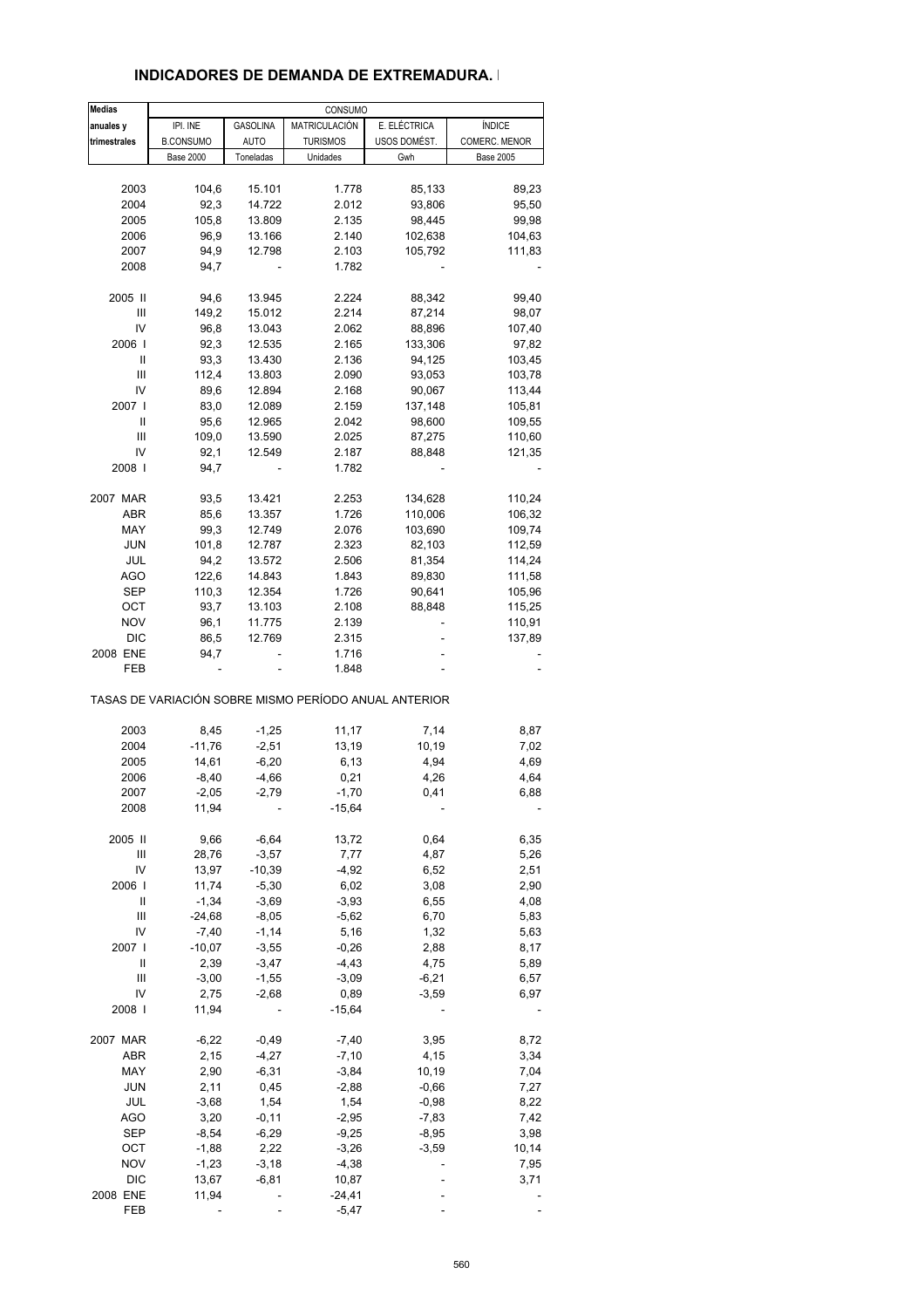| <b>INDICADORES DE DEMANDA DE EXTREMADURA. II</b> |  |
|--------------------------------------------------|--|
|--------------------------------------------------|--|

| <b>Medias</b> | <b>INVERSIÓN</b>                                      |                       |                |                        |                     |
|---------------|-------------------------------------------------------|-----------------------|----------------|------------------------|---------------------|
| anuales y     |                                                       | IPI. INE              |                | <b>MATRICULACIÓN</b>   | <b>INSCRIPCIÓN</b>  |
| trimestrales  | <b>B. EQUIPO</b>                                      | <b>B. INTERMEDIOS</b> | <b>ENERGÍA</b> | <b>VEHÍCULOS CARGA</b> | MAQUINARIA AGRICOLA |
|               |                                                       | <b>Base 2000</b>      |                |                        | Unidades            |
|               |                                                       |                       |                |                        |                     |
| 2003          | 98,8                                                  | 97,3                  | 122,5          | 486                    | 122                 |
| 2004          | 92,4                                                  | 97,3                  | 121,6          | 515                    | 114                 |
| 2005          | 116,0                                                 | 96,9                  | 108,3          | 583                    | 98                  |
| 2006          | 102,1                                                 | 94,4                  | 108,3          | 556                    | 95                  |
| 2007          | 109,7                                                 | 94,7                  | 115,0          | 538                    | 93                  |
| 2008          | 101,8                                                 | 93,6                  | 115,4          | 420                    | 107                 |
|               |                                                       |                       |                |                        |                     |
| 2005 II       | 139,2                                                 | 107,8                 | 98,5           | 601                    | 96                  |
| Ш             | 98,9                                                  | 89,7                  | 111,8          | 547                    | 88                  |
| IV            | 115,5                                                 | 91,5                  | 113,5          | 611                    | 98                  |
| 2006          | 99,8                                                  | 95,6                  | 101,3          | 570                    | 88                  |
| Ш             | 103,4                                                 | 93,8                  | 105,3          | 562                    | 102                 |
| Ш             | 89,2                                                  | 90,3                  | 107,7          | 508                    | 94                  |
| IV            | 115,8                                                 | 98,0                  | 119,0          | 586                    | 98                  |
| 2007 l        |                                                       |                       |                | 574                    | 79                  |
|               | 92,1                                                  | 99,0                  | 126,1          |                        |                     |
| Ш             | 105,5                                                 | 100,9                 | 117,5          | 531                    | 94                  |
| Ш             | 104,7                                                 | 85,2                  | 123,7          | 478                    | 94                  |
| IV            | 136,5                                                 | 93,5                  | 92,5           | 569                    | 106                 |
| 2008          | 101,8                                                 | 93,6                  | 115,4          | 420                    | 107                 |
| 2007 MAR      | 84,4                                                  | 107,0                 | 132,9          | 652                    | 73                  |
| ABR           | 93,0                                                  | 94,6                  | 114,1          | 483                    | 97                  |
| MAY           |                                                       |                       |                |                        |                     |
|               | 129,6                                                 | 103,4                 | 121,0          | 531                    | 83                  |
| <b>JUN</b>    | 93,8                                                  | 104,8                 | 117,5          | 580                    | 101                 |
| JUL           | 127,1                                                 | 98,1                  | 135,5          | 588                    | 111                 |
| AGO           | 84,6                                                  | 65,8                  | 122,7          | 425                    | 97                  |
| SEP           | 102,4                                                 | 91,7                  | 112,8          | 421                    | 73                  |
| OCT           | 187,0                                                 | 104,3                 | 97,5           | 572                    | 127                 |
| <b>NOV</b>    | 104,6                                                 | 100,2                 | 61,9           | 568                    | 104                 |
| <b>DIC</b>    | 117,9                                                 | 76,1                  | 118,1          | 568                    | 87                  |
| 2008 ENE      | 101,8                                                 | 93,6                  | 115,4          | 410                    | 102                 |
| FEB           |                                                       |                       |                | 430                    | 112                 |
|               | TASAS DE VARIACIÓN SOBRE MISMO PERÍODO ANUAL ANTERIOR |                       |                |                        |                     |
| 2003          | 9,13                                                  | $-3,52$               | 8,68           | 23,30                  | 8,55                |
| 2004          | $-6,46$                                               | 0,01                  | $-0,70$        | 6,02                   | $-6,44$             |
| 2005          | 25,54                                                 | $-0,45$               | $-10,93$       | 13,27                  | $-13,54$            |
| 2006          | $-12,02$                                              | $-2,54$               | 0,00           | $-4,59$                | $-3,05$             |
| 2007          | 7,48                                                  | 0,26                  | 6,12           | $-3,28$                | $-2,36$             |
| 2008          | 3,67                                                  | $-1,68$               | $-7,61$        | $-21,50$               | 29,70               |
|               |                                                       |                       |                |                        |                     |
| 2005 II       | 42,01                                                 | 3,89                  | $-22,85$       | 16,76                  | $-21,58$            |
| Ш             | 32,23                                                 | 0,67                  | $-5,81$        | 17,14                  | $-17,50$            |
| IV            | 1,17                                                  | $-7,20$               | 2,78           | 14,13                  | $-12,98$            |
| 2006          | $-9,63$                                               | $-2,95$               | $-7,51$        | $-0,64$                | $-21,49$            |
| Ш             | $-25,68$                                              | $-13,04$              | 6,97           | $-6,49$                | 6,27                |
| Ш             | $-9,81$                                               | 0,67                  | $-3,73$        | $-7,13$                | 6,82                |
| IV            | 0,23                                                  | 7,14                  | 4,88           | $-4, 14$               | 0,00                |
| 2007 l        | $-7,75$                                               | 3,63                  | 24,47          | 0,76                   | $-9,51$             |
| Ш             | 1,97                                                  | 7,64                  | 11,58          | $-5,51$                | $-7,87$             |
| Ш             | 17,42                                                 | $-5,68$               | 14,86          | $-5,84$                | $-0,35$             |
| IV            | 17,88                                                 | $-4,59$               | $-22,27$       | $-2,84$                | 7,80                |
| 2008          | 3,67                                                  | $-1,68$               | $-7,61$        | $-21,50$               | 29,70               |
|               |                                                       |                       |                |                        |                     |
| 2007 MAR      | $-22,92$                                              | 3,18                  | 44,46          | $-2,98$                | $-21,51$            |
| ABR           | 4,14                                                  | 9,62                  | 18,73          | 4,09                   | 32,88               |
| MAY           | 13,88                                                 | 7,71                  | 7,36           | $-7,01$                | $-28,45$            |
| JUN           | $-12,50$                                              | 5,86                  | 9,61           | $-11,04$               | $-12,93$            |
| JUL           | 11,00                                                 | $-2,58$               | 45,54          | $-1,18$                | 13,27               |
| AGO           | 13,56                                                 | $-10,48$              | 4,16           | $-10,15$               | 29,33               |
| SEP           | 30,45                                                 | $-5,27$               | 0,62           | $-7,47$                | $-33,03$            |
| OCT           | 49,00                                                 | $-0,38$               | 63,32          | $-0,69$                | 2,42                |
| <b>NOV</b>    | $-14,05$                                              | $-7,14$               | $-50,32$       | $-13,15$               | 57,58               |
| DIC           | 17,66                                                 | $-6,63$               | $-31,62$       | 7,58                   | $-17,14$            |
| 2008 ENE      | 3,67                                                  | $-1,68$               | $-7,61$        | $-29,31$               | 20,00               |
| FEB           |                                                       |                       |                | $-12,24$               | 40,00               |
|               |                                                       |                       |                |                        |                     |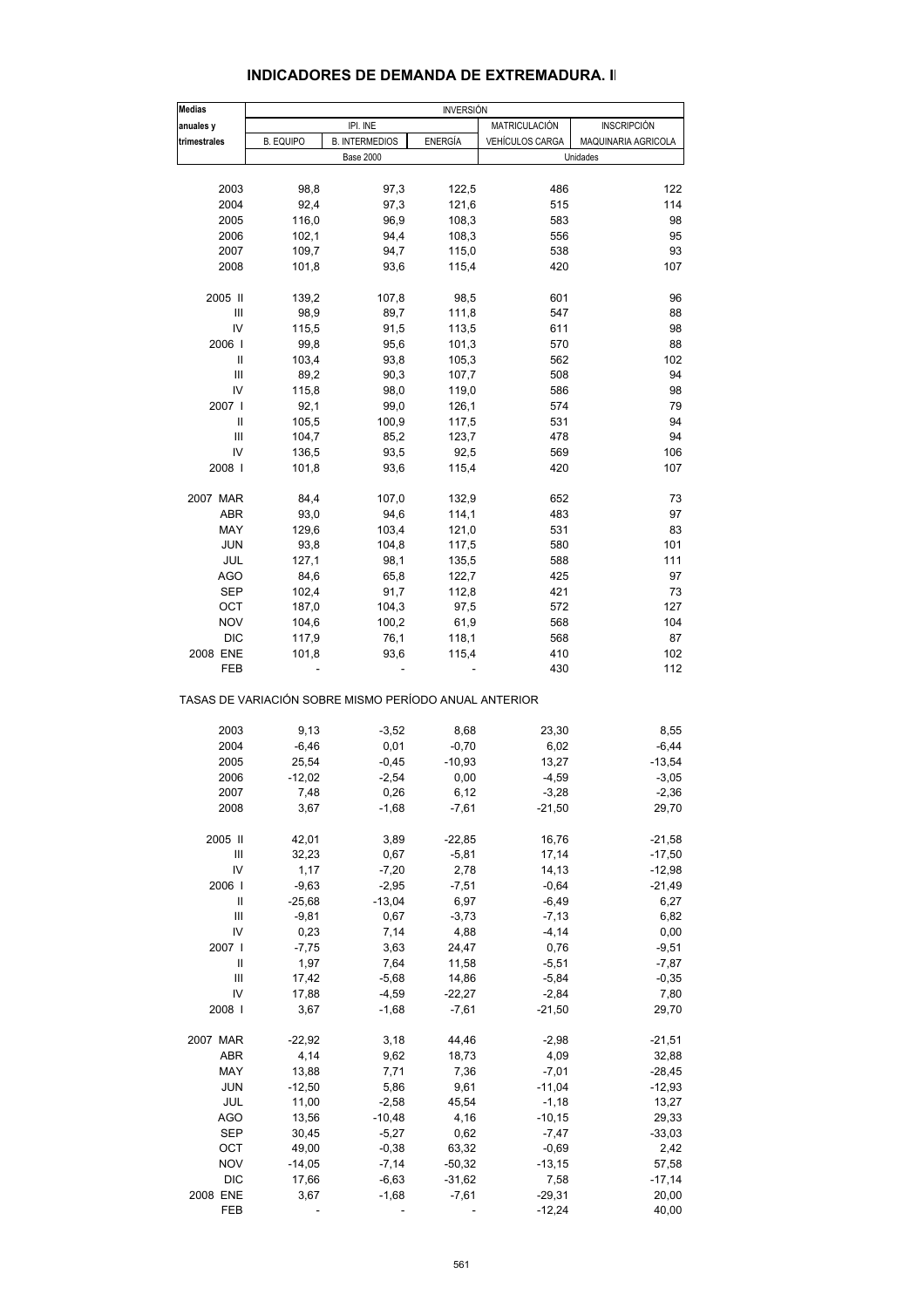# **INDICADORES DEL MERCADO DE TRABAJO DE EXTREMADURA. I**

| Medias                             |              | POBLACIÓN ACTIVA (8) |                |                   |           | POBLACIÓN OCUPADA (8)                                 |           |                  |
|------------------------------------|--------------|----------------------|----------------|-------------------|-----------|-------------------------------------------------------|-----------|------------------|
| anuales y                          |              |                      |                |                   |           |                                                       |           |                  |
| trimestrales                       | <b>TOTAL</b> | VARONES              | <b>MUJERES</b> | <b>TOTAL</b>      | AGRICULT. | <b>INDUSTRIA</b>                                      | CONSTRUC. | <b>SERVICIOS</b> |
|                                    |              |                      |                | Miles de personas |           |                                                       |           |                  |
|                                    |              |                      |                |                   |           |                                                       |           |                  |
| 2002                               | 430,170      | 272,758              | 157,413        | 347,505           | 46,895    | 35,948                                                | 52,898    | 211,763          |
| 2003                               | 438,268      | 273,155              | 165,115        | 362,068           | 49,775    | 37,498                                                | 50,305    | 224,488          |
| 2004                               | 448,070      | 278,183              | 169,893        | 371,030           | 50,518    | 40,738                                                | 55,895    | 223,880          |
| 2005                               | 458,050      | 280,225              | 177,800        | 385,775           | 52,075    | 40,050                                                | 54,325    | 239,350          |
| 2006                               | 460,150      | 281,700              | 178,425        | 398,325           | 48,500    | 44,125                                                | 58,100    | 247,625          |
| 2007                               | 474,500      | 285,250              | 189,250        | 412,550           | 44,325    | 48,225                                                | 59,900    | 260,075          |
| 2005                               | 456,400      | 280,300              | 176,100        | 376,900           | 50,500    | 36,800                                                | 51,700    | 238,000          |
| Ш                                  | 456,400      | 278,600              | 177,800        | 387,300           | 51,700    | 39,300                                                | 54,500    | 241,900          |
| Ш                                  | 465,100      | 283,300              | 181,700        | 394,200           | 53,900    | 43,600                                                | 54,900    | 241,700          |
| IV                                 | 454,300      | 278,700              | 175,600        | 384,700           | 52,200    | 40,500                                                | 56,200    | 235,800          |
| 2006                               | 459,200      | 281,800              | 177,400        | 386,900           | 47,500    | 40,800                                                | 53,400    | 245,200          |
| Ш                                  | 457,900      | 281,600              | 176,300        | 395,200           | 50,400    | 40,900                                                | 57,100    | 246,800          |
| Ш                                  | 456,500      | 279,300              | 177,200        | 404,700           | 47,600    | 46,000                                                | 59,400    | 251,700          |
| IV                                 | 467,000      | 284,100              | 182,800        | 406,500           | 48,500    | 48,800                                                | 62,500    | 246,800          |
| 2007 l                             | 470,600      | 286,700              | 183,900        | 409,200           | 45,100    | 47,200                                                | 62,700    | 254,200          |
| Ш                                  | 469,700      | 281,900              | 187,800        | 412,700           | 43,500    | 48,300                                                | 60,900    | 260,000          |
| $\mathbf{III}$                     | 476,800      | 285,300              | 191,500        | 417,900           | 44,300    | 47,600                                                | 58,100    | 267,800          |
| IV                                 | 480,900      | 287,100              | 193,800        | 410,400           | 44,400    | 49,800                                                | 57,900    | 258,300          |
| 2007 ENE                           |              |                      |                |                   |           |                                                       |           |                  |
| FEB                                |              |                      |                |                   |           |                                                       |           |                  |
| <b>MAR</b>                         |              |                      |                |                   |           |                                                       |           |                  |
| <b>ABR</b>                         |              |                      |                |                   |           |                                                       |           |                  |
| MAY                                |              |                      |                |                   |           |                                                       |           |                  |
| <b>JUN</b>                         |              |                      |                |                   |           |                                                       |           |                  |
| <b>JUL</b>                         |              |                      |                |                   |           |                                                       |           |                  |
| <b>AGO</b>                         |              |                      |                |                   |           |                                                       |           |                  |
| <b>SEP</b>                         |              |                      |                |                   |           |                                                       |           |                  |
| OCT                                |              |                      |                |                   |           |                                                       |           |                  |
| <b>NOV</b>                         |              |                      |                |                   |           |                                                       |           |                  |
| <b>DIC</b>                         |              |                      |                |                   |           |                                                       |           |                  |
|                                    |              |                      |                |                   |           | TASAS DE VARIACIÓN SOBRE MISMO PERÍODO ANUAL ANTERIOR |           |                  |
|                                    |              |                      |                |                   |           |                                                       |           |                  |
| 2002                               | 7,14         | 3,93                 | 13,20          | 1,25              | $-5,26$   | $-5,30$                                               | 2,84      | 3,63             |
| 2003                               | 1,88         | 0,15                 | 4,89           | 4,19              | 6,14      | 4,31                                                  | $-4,90$   | 6,01             |
| 2004                               | 2,24         | 1,84                 | 2,89           | 2,48              | 1,49      | 8,64                                                  | 11,11     | $-0,27$          |
| 2005                               | 2,23         | 0,73                 | 4,65           | 3,97              | 3,08      | $-1,69$                                               | $-2,81$   | 6,91             |
| 2006                               | 0,46         | 0,53                 | 0,35           | 3,25              | $-6,87$   | 10,17                                                 | 6,95      | 3,46             |
| 2007                               | 3,12         | 1,26                 | 6,07           | 3,57              | $-8,61$   | 9,29                                                  | 3,10      | 5,03             |
| 2005 l                             | 4,93         | 2,50                 | 9,03           | 4,48              | 2,33      | $-8,34$                                               | $-1,30$   | 8,75             |
| $\ensuremath{\mathsf{II}}$         | 2,07         | 0,06                 | 5,39           | 5,55              | 6,18      | $-4,82$                                               | $-3,16$   | 9,62             |
| $\ensuremath{\mathsf{III}}\xspace$ | 2,04         | 0,43                 | 4,59           | 3,13              | $-1,03$   | 3,71                                                  | $-4,29$   | 5,83             |
| IV                                 | $-0,02$      | $-0,02$              | $-0,02$        | 2,80              | 5,31      | 2,61                                                  | $-2,36$   | 3,60             |
| 2006                               | 0,61         | 0,54                 | 0,74           | 2,65              | $-5,94$   | 10,87                                                 | 3,29      | 3,03             |
| $\, \parallel$                     | 0,33         | 1,08                 | $-0,84$        | 2,04              | $-2,51$   | 4,07                                                  | 4,77      | 2,03             |
| $\ensuremath{\mathsf{III}}\xspace$ | $-1,85$      | $-1,41$              | $-2,48$        | 2,66              | $-11,69$  | 5,50                                                  | 8,20      | 4,14             |
| IV                                 | 2,80         | 1,94                 | 4,10           | 5,67              | $-7,09$   | 20,49                                                 | 11,21     | 4,66             |
| 2007 l                             | 2,48         | 1,74                 | 3,66           | 5,76              | $-5,05$   | 15,69                                                 | 17,42     | 3,67             |
| $\, \parallel$                     | 2,58         | 0,11                 | 6,52           | 4,43              | $-13,69$  | 18,09                                                 | 6,65      | 5,35             |
| $\ensuremath{\mathsf{III}}\xspace$ | 4,45         | 2,15                 | 8,07           | 3,26              | $-6,93$   | 3,48                                                  | $-2,19$   | 6,40             |
| IV                                 | 2,98         | 1,06                 | 6,02           | 0,96              | $-8,45$   | 2,05                                                  | $-7,36$   | 4,66             |
| 2007 ENE                           |              |                      |                |                   |           |                                                       |           |                  |
| FEB                                |              |                      |                |                   |           |                                                       |           |                  |
| <b>MAR</b>                         |              |                      |                |                   |           |                                                       |           |                  |
| <b>ABR</b>                         |              |                      |                |                   |           |                                                       |           |                  |
| MAY                                |              |                      |                |                   |           |                                                       |           |                  |
| <b>JUN</b>                         |              |                      |                |                   |           |                                                       |           |                  |
| <b>JUL</b>                         |              |                      |                |                   |           |                                                       |           |                  |
| AGO                                |              |                      |                |                   |           |                                                       |           |                  |
| <b>SEP</b>                         |              |                      |                |                   |           |                                                       |           |                  |
| OCT                                |              |                      |                |                   |           |                                                       |           |                  |
| <b>NOV</b>                         |              |                      |                |                   |           |                                                       |           |                  |
| <b>DIC</b>                         |              |                      |                |                   |           |                                                       |           |                  |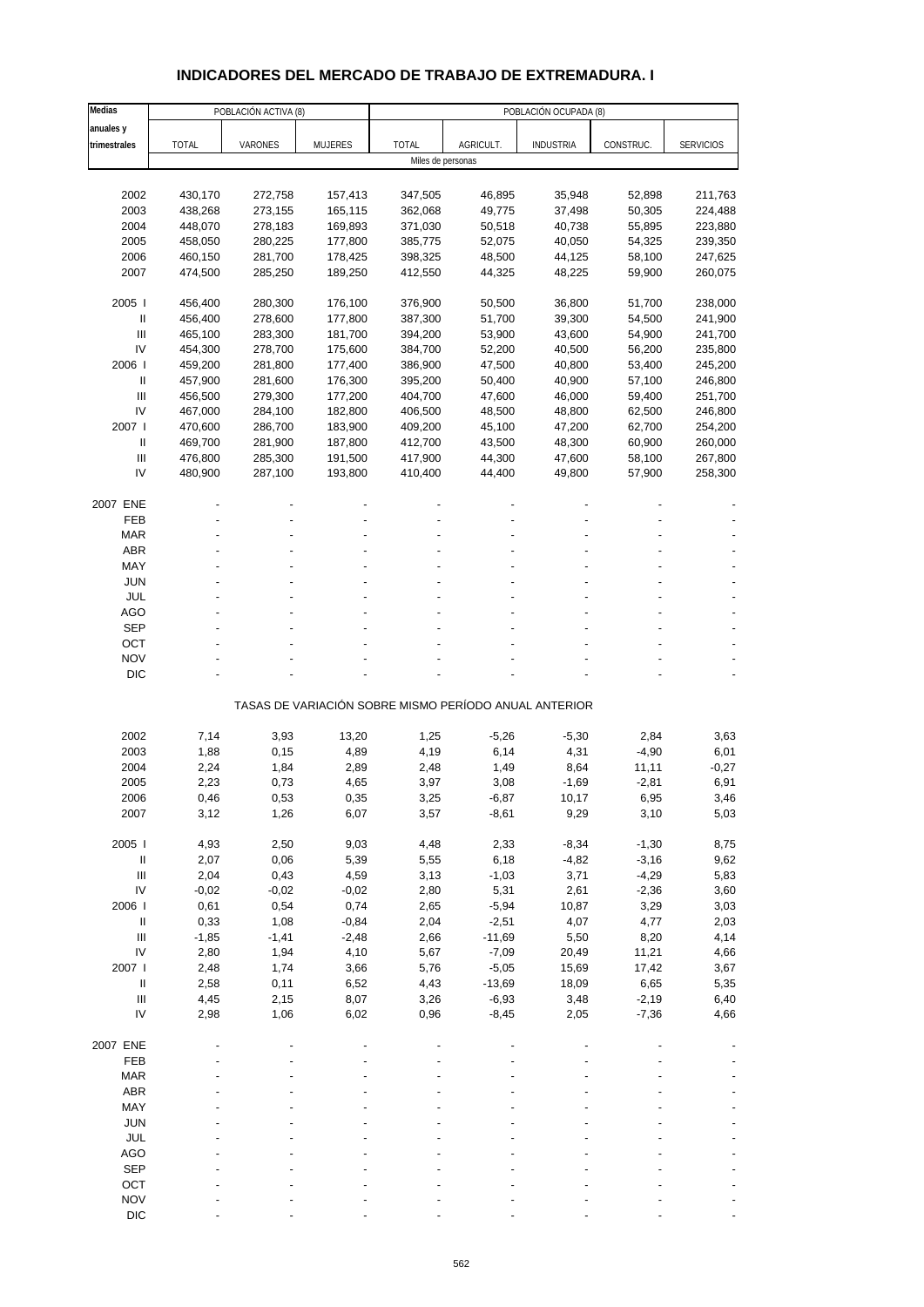# **INDICADORES DEL MERCADO DE TRABAJO DE EXTREMADURA. II**

| Medias                             |              |           | POBLACIÓN ASALARIADA (8)                              |           |                  |
|------------------------------------|--------------|-----------|-------------------------------------------------------|-----------|------------------|
| anuales y                          |              |           |                                                       |           |                  |
| trimestrales                       | <b>TOTAL</b> | AGRICULT. | <b>INDUSTRIA</b>                                      | CONSTRUC. | <b>SERVICIOS</b> |
|                                    |              |           | Miles de Personas                                     |           |                  |
|                                    |              |           |                                                       |           |                  |
| 2002                               | 259,050      | 22,195    | 28,300                                                | 41,515    | 167,040          |
| 2003                               | 269,970      | 23,960    | 29,140                                                | 41,105    | 175,765          |
| 2004                               | 284,035      | 26,530    | 32,738                                                | 46,400    | 178,368          |
| 2005                               | 292,525      | 28,100    | 31,175                                                | 43,825    | 189,425          |
| 2006                               | 308,925      | 25,500    | 36,825                                                | 46,750    | 199,850          |
| 2007                               | 323,125      | 24,250    | 40,925                                                | 47,975    | 209,975          |
| 2005                               | 280,000      | 24,400    | 28,100                                                | 41,700    | 185,800          |
| Ш                                  | 293,300      | 30,300    | 29,900                                                | 44,700    | 188,400          |
| Ш                                  | 304,600      | 31,200    | 33,500                                                | 44,200    | 195,700          |
| IV                                 | 292,200      | 26,500    | 33,200                                                | 44,700    | 187,800          |
| 2006                               | 297,400      | 23,700    | 32,600                                                | 43,600    | 197,500          |
| Ш                                  | 301,100      | 26,600    | 33,100                                                | 46,600    | 194,800          |
| Ш                                  | 316,800      | 25,200    | 39,400                                                | 47,400    | 204,800          |
| IV                                 | 320,400      | 26,500    | 42,200                                                | 49,400    | 202,300          |
| 2007 l                             |              |           |                                                       |           |                  |
|                                    | 317,100      | 23,400    | 40,300                                                | 49,400    | 204,000          |
| Ш                                  | 323,500      | 25,100    | 40,600                                                | 50,400    | 207,400          |
| Ш                                  | 327,400      | 25,400    | 40,400                                                | 45,800    | 215,800          |
| IV                                 | 324,500      | 23,100    | 42,400                                                | 46,300    | 212,700          |
| 2007 ENE                           |              |           |                                                       |           |                  |
| FEB                                |              |           |                                                       |           |                  |
| MAR                                |              |           |                                                       |           |                  |
| <b>ABR</b>                         |              |           |                                                       |           |                  |
| MAY                                |              |           |                                                       |           |                  |
| JUN                                |              |           |                                                       |           |                  |
|                                    |              |           |                                                       |           |                  |
| JUL                                |              |           |                                                       |           |                  |
| AGO                                |              |           |                                                       |           |                  |
| <b>SEP</b>                         |              |           |                                                       |           |                  |
| ост                                |              |           |                                                       |           |                  |
| <b>NOV</b>                         |              |           |                                                       |           |                  |
| DIC                                |              |           |                                                       |           |                  |
|                                    |              |           | TASAS DE VARIACIÓN SOBRE MISMO PERÍODO ANUAL ANTERIOR |           |                  |
|                                    |              |           |                                                       |           |                  |
| 2002                               | 3,32         | $-10,80$  | $-2,40$                                               | 7,92      | 5,47             |
| 2003                               | 4,22         | 7,95      | 2,97                                                  | $-0,99$   | 5,22             |
| 2004                               | 5,21         | 10,73     | 12,35                                                 | 12,88     | 1,48             |
| 2005                               | 2,99         | 5,92      | $-4,77$                                               | $-5,55$   | 6,20             |
| 2006                               | 5,61         | -9,25     | 18,12                                                 | 6,67      | 5,50             |
| 2007                               | 4,60         | $-4,90$   | 11,13                                                 | 2,62      | 5,07             |
| 2005 l                             | 2,94         | 1,08      | $-11,50$                                              | $-2,62$   | 7,21             |
| $\sf II$                           | 5,33         | 26,14     | $-9,26$                                               | $-5,12$   | 8,05             |
| Ш                                  | 2,91         | $-2,83$   | $-1,96$                                               | $-6,26$   | 7,19             |
| IV                                 | 0,87         | 2,51      | 3,49                                                  | $-7,87$   | 2,49             |
| 2006                               | 6,21         | $-2,87$   | 16,01                                                 | 4,56      | 6,30             |
| $\sf II$                           | 2,66         | $-12,21$  | 10,70                                                 | 4,25      | 3,40             |
|                                    |              |           |                                                       |           |                  |
| $\ensuremath{\mathsf{III}}\xspace$ | 4,01         | $-19,23$  | 17,61                                                 | 7,24      | 4,65             |
| IV                                 | 9,65         | 0,00      | 27,11                                                 | 10,51     | 7,72             |
| 2007 l                             | 6,62         | $-1,27$   | 23,62                                                 | 13,30     | 3,29             |
| Ш                                  | 7,44         | $-5,64$   | 22,66                                                 | 8,15      | 6,47             |
| Ш                                  | 3,35         | 0,79      | 2,54                                                  | $-3,38$   | 5,37             |
| IV                                 | 1,28         | $-12,83$  | 0,47                                                  | $-6,28$   | 5,14             |
| 2007 ENE                           |              |           |                                                       |           |                  |
| FEB                                |              |           |                                                       |           |                  |
| <b>MAR</b>                         |              |           |                                                       |           |                  |
| ABR                                |              |           |                                                       |           |                  |
| MAY                                |              |           |                                                       |           |                  |
|                                    |              |           |                                                       |           |                  |
| <b>JUN</b>                         |              |           |                                                       |           |                  |
| JUL                                |              |           |                                                       |           |                  |
| <b>AGO</b>                         |              |           |                                                       |           |                  |
| <b>SEP</b>                         |              |           |                                                       |           |                  |
| OCT                                |              |           |                                                       |           |                  |
| <b>NOV</b>                         |              |           |                                                       |           |                  |
| <b>DIC</b>                         |              |           |                                                       |           |                  |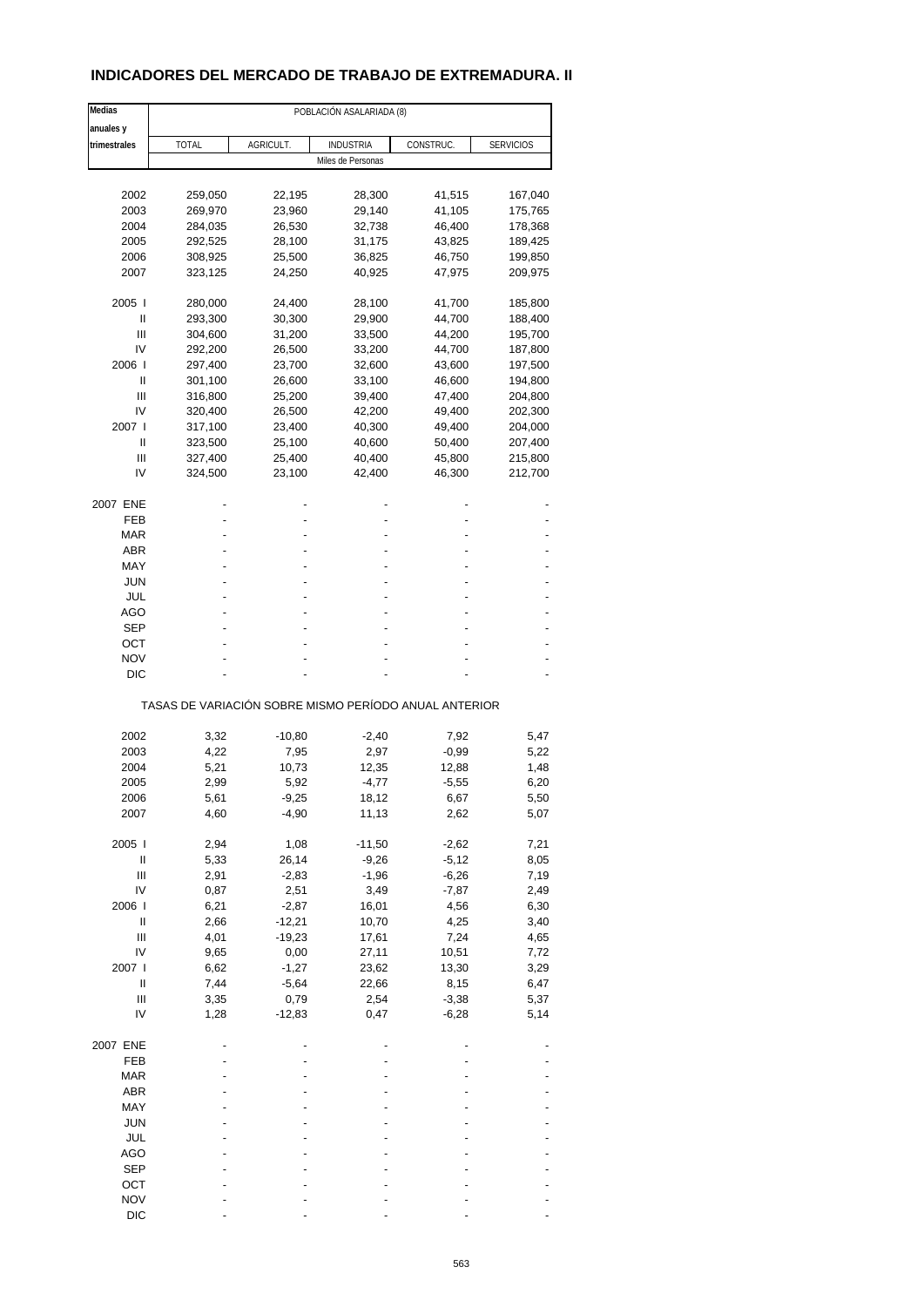# **INDICADORES DEL MERCADO DE TRABAJO DE EXTREMADURA. III**

| Medias                                  |                | PARADOS (8)       |          |                                                       | TASA DE ACTIVIDAD (8) |            |       | TASA DE PARO (8) |         |
|-----------------------------------------|----------------|-------------------|----------|-------------------------------------------------------|-----------------------|------------|-------|------------------|---------|
| anuales y                               |                |                   |          |                                                       | <b>MENORES</b>        |            |       | <b>MENORES</b>   |         |
| trimestrales                            | TOTAL          | VARONES           | MUJERES  | <b>TOTAL</b>                                          | 20 AÑOS               | MUJERES    | TOTAL | 20 AÑOS          | MUJERES |
|                                         |                | Miles de personas |          |                                                       |                       | Porcentaje |       |                  |         |
|                                         |                |                   |          |                                                       |                       |            |       |                  |         |
| 2002                                    | 82,665         | 37,868            | 44,800   | 49,55                                                 | 24,51                 | 35,77      | 19,22 | 35,91            | 28,47   |
| 2003                                    | 76,203         | 34,358            | 41,845   | 50,07                                                 | 23,81                 | 37,23      | 17,40 | 30,59            | 25,35   |
| 2004                                    | 77,043         | 30,698            | 46,350   | 50,81                                                 | 23,72                 | 38,03      | 17,20 | 37,73            | 27,30   |
| 2005                                    | 72,275         | 32,375            | 39,875   | 51,63                                                 | 27,63                 | 39,58      | 15,78 | 41,64            | 22,44   |
| 2006                                    | 61,800         | 27,850            | 33,975   | 51,58                                                 | 27,90                 | 39,51      | 13,43 | 37,22            | 19,03   |
|                                         |                |                   |          |                                                       |                       |            |       |                  |         |
| 2007                                    | 62,000         | 26,100            | 35,900   | 52,85                                                 | 24,28                 | 41,64      | 13,06 | 31,86            | 18,95   |
| 2005                                    | 79,500         | 33,600            | 45,800   | 51,55                                                 | 21,59                 | 39,27      | 17,41 | 38,94            | 26,03   |
|                                         |                |                   |          |                                                       |                       |            |       |                  |         |
| Ш                                       | 69,100         | 29,300            | 39,800   | 51,47                                                 | 25,87                 | 39,60      | 15,15 | 46,07            | 22,41   |
| III                                     | 70,900         | 32,600            | 38,300   | 52,38                                                 | 33,21                 | 40,42      | 15,24 | 38,58            | 21,08   |
| ${\sf IV}$                              | 69,600         | 34,000            | 35,600   | 51,10                                                 | 29,83                 | 39,01      | 15,31 | 42,96            | 20,25   |
| 2006                                    | 72,300         | 33,100            | 39,200   | 51,58                                                 | 27,80                 | 39,37      | 15,75 | 42,57            | 22,08   |
| Ш                                       | 62,700         | 29,400            | 33,300   | 51,37                                                 | 27,95                 | 39,06      | 13,69 | 35,96            | 18,88   |
| $\ensuremath{\mathsf{III}}\xspace$      | 51,800         | 22,700            | 29,100   | 51,15                                                 | 29,67                 | 39,22      | 11,35 | 31,42            | 16,41   |
| IV                                      | 60,400         | 26,200            | 34,300   | 52,23                                                 | 26,17                 | 40,40      | 12,94 | 38,91            | 18,75   |
| 2007                                    | 61,400         | 27,300            | 34,100   | 52,55                                                 | 25,00                 | 40,56      | 13,05 | 34,28            | 18,54   |
| Ш                                       | 57,100         | 24,100            | 33,000   | 52,36                                                 | 21,02                 | 41,36      | 12,15 | 27,15            | 17,56   |
| $\ensuremath{\mathsf{III}}\xspace$      | 59,000         | 24,700            | 34,300   | 53,06                                                 | 27,55                 | 42,10      | 12,37 | 28,74            | 17,91   |
| IV                                      | 70,500         | 28,300            | 42,200   | 53,42                                                 | 23,55                 | 42,53      | 14,65 | 37,26            | 21,79   |
|                                         |                |                   |          |                                                       |                       |            |       |                  |         |
| 2007 ENE                                |                |                   |          |                                                       |                       |            |       |                  |         |
| FEB                                     |                |                   |          |                                                       |                       |            |       |                  |         |
| <b>MAR</b>                              |                |                   |          |                                                       |                       |            |       |                  |         |
| ABR                                     |                |                   |          |                                                       |                       |            |       |                  |         |
| MAY                                     |                |                   |          |                                                       |                       |            |       |                  |         |
| <b>JUN</b>                              |                |                   |          |                                                       |                       |            |       |                  |         |
| JUL                                     |                |                   |          |                                                       |                       |            |       |                  |         |
| <b>AGO</b>                              |                |                   |          |                                                       |                       |            |       |                  |         |
| SEP                                     |                |                   |          |                                                       |                       |            |       |                  |         |
| OCT                                     |                |                   |          |                                                       |                       |            |       |                  |         |
| <b>NOV</b>                              |                |                   |          |                                                       |                       |            |       |                  |         |
| <b>DIC</b>                              |                |                   |          |                                                       |                       |            |       |                  |         |
|                                         |                |                   |          |                                                       |                       |            |       |                  |         |
|                                         |                |                   |          | TASAS DE VARIACIÓN SOBRE MISMO PERÍODO ANUAL ANTERIOR |                       |            |       |                  |         |
|                                         |                |                   |          |                                                       |                       |            |       |                  |         |
| 2002                                    | 41,87          | 40,20             | 43,34    |                                                       |                       |            |       |                  |         |
| 2003                                    | $-7,82$        | $-9,27$           | $-6,60$  |                                                       |                       |            |       |                  |         |
| 2004                                    | 1,10           | $-10,65$          | 10,77    |                                                       |                       |            |       |                  |         |
| 2005                                    | $-6,19$        | 5,46              | $-13,97$ |                                                       |                       |            |       |                  |         |
| 2006                                    |                | $-13,98$          | $-14,80$ |                                                       |                       |            |       |                  |         |
| 2007                                    | -14,49<br>0,32 | $-6,28$           | 5,67     |                                                       |                       |            |       |                  |         |
|                                         |                |                   |          |                                                       |                       |            |       |                  |         |
| 2005 l                                  | 7,09           | 11,59             | 3,78     |                                                       |                       |            |       |                  |         |
|                                         |                |                   |          |                                                       |                       |            |       |                  |         |
| Ш<br>$\ensuremath{\mathsf{III}}\xspace$ | $-13,85$       | $-5,79$           | $-18,97$ |                                                       |                       |            |       |                  |         |
|                                         | $-3,59$        | 17,69             | $-16,47$ |                                                       |                       |            |       |                  |         |
| ${\sf IV}$                              | $-13,20$       | 0,35              | $-23,11$ |                                                       |                       |            |       |                  |         |
| 2006                                    | $-9,06$        | $-1,49$           | $-14,41$ |                                                       |                       |            |       |                  |         |
| Ш                                       | $-9,26$        | 0,34              | $-16,33$ |                                                       |                       |            |       |                  |         |
| Ш                                       | $-26,94$       | $-30,37$          | $-24,02$ |                                                       |                       |            |       |                  |         |
| ${\sf IV}$                              | $-13,22$       | $-22,94$          | $-3,65$  |                                                       |                       |            |       |                  |         |
| 2007 l                                  | $-15,08$       | $-17,52$          | $-13,01$ |                                                       |                       |            |       |                  |         |
| $\ensuremath{\mathsf{II}}$              | $-8,93$        | $-18,03$          | $-0,90$  |                                                       |                       |            |       |                  |         |
| $\ensuremath{\mathsf{III}}\xspace$      | 13,90          | 8,81              | 17,87    |                                                       |                       |            |       |                  |         |
| IV                                      | 16,72          | 8,02              | 23,03    |                                                       |                       |            |       |                  |         |
|                                         |                |                   |          |                                                       |                       |            |       |                  |         |
| 2007 ENE                                |                |                   |          |                                                       |                       |            |       |                  |         |
| FEB                                     |                |                   |          |                                                       |                       |            |       |                  |         |
| <b>MAR</b>                              |                |                   |          |                                                       |                       |            |       |                  |         |
| ABR                                     |                |                   |          |                                                       |                       |            |       |                  |         |
| MAY                                     |                |                   |          |                                                       |                       |            |       |                  |         |
| JUN                                     |                |                   |          |                                                       |                       |            |       |                  |         |
| JUL                                     |                |                   |          |                                                       |                       |            |       |                  |         |
| AGO                                     |                |                   |          |                                                       |                       |            |       |                  |         |
| <b>SEP</b>                              |                |                   |          |                                                       |                       |            |       |                  |         |
| OCT                                     |                |                   |          |                                                       |                       |            |       |                  |         |
| <b>NOV</b>                              |                |                   |          |                                                       |                       |            |       |                  |         |
| DIC                                     |                |                   |          |                                                       |                       |            |       |                  |         |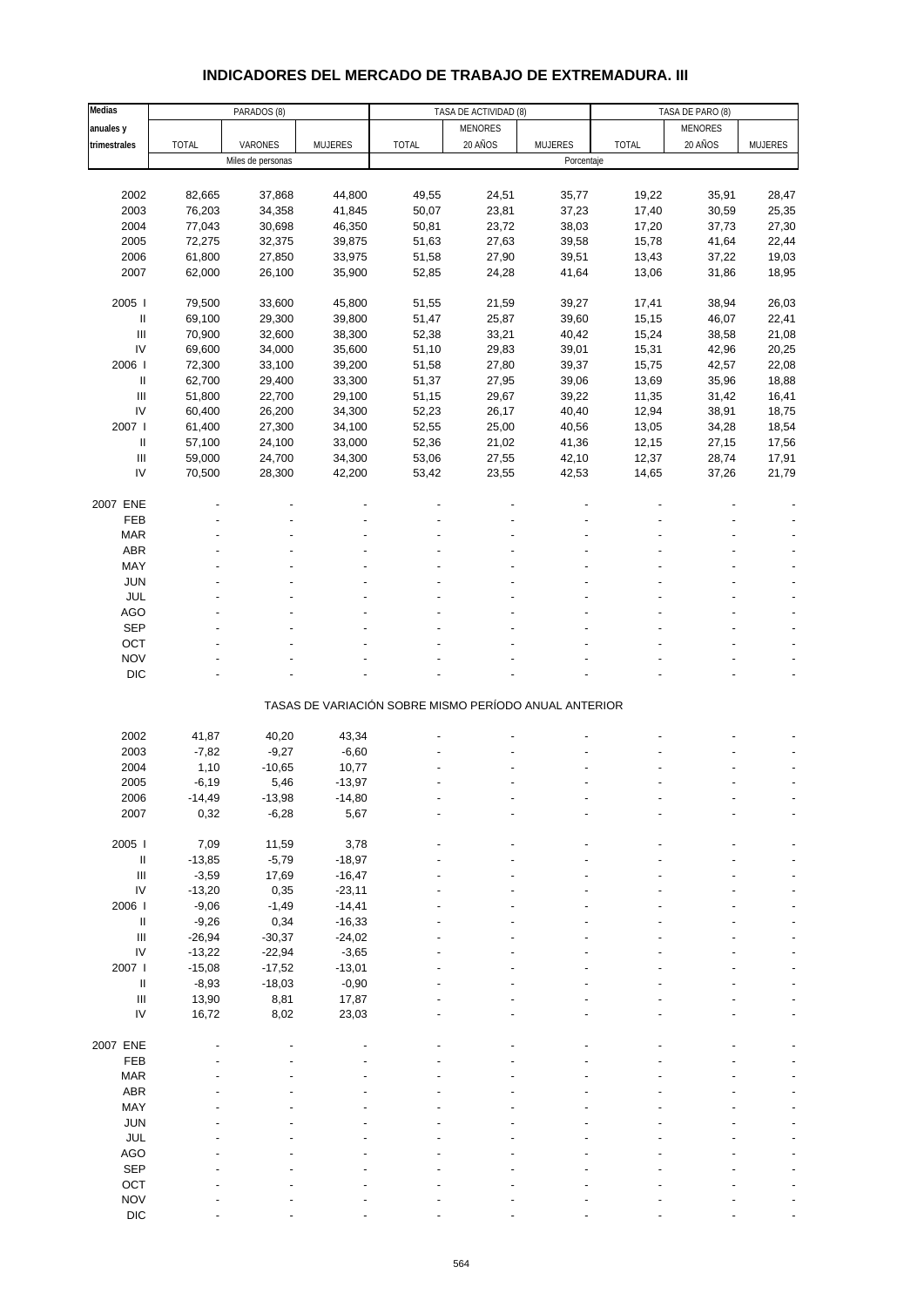| Medias                     |              |                                                       | PARO REGISTRADO  |              |                  |            |
|----------------------------|--------------|-------------------------------------------------------|------------------|--------------|------------------|------------|
| anuales y                  |              |                                                       |                  |              |                  | SIN EMPLEO |
| trimestrales               | <b>TOTAL</b> | <b>AGRICULTURA</b>                                    | <b>INDUSTRIA</b> | CONSTRUCCIÓN | <b>SERVICIOS</b> | ANTERIOR   |
|                            |              |                                                       | Personas         |              |                  |            |
|                            |              |                                                       |                  |              |                  |            |
| 2003                       | 75.464       | 3.414                                                 | 7.028            | 9.606        | 42.409           | 13.007     |
| 2004                       | 78.129       | 3.272                                                 | 6.998            | 9.350        | 45.136           | 13.373     |
| 2005                       | 77.260       | 3.779                                                 | 6.659            | 9.349        | 45.040           | 12.434     |
| 2006                       | 76.201       | 3.660                                                 | 6.358            | 8.653        | 45.324           | 12.205     |
| 2007                       | 74.595       | 3.547                                                 | 5.943            | 8.396        | 44.308           | 12.401     |
| 2008                       | 79.076       | 4.189                                                 | 6.213            | 10.143       | 46.325           | 12.208     |
| 2005 II                    | 75.491       | 3.535                                                 | 6.491            | 8.952        | 44.102           | 12.412     |
| $\mathsf{III}$             | 75.123       | 3.626                                                 | 6.151            | 9.054        | 43.700           | 12.591     |
| IV                         | 77.855       | 4.202                                                 | 6.839            | 9.262        | 45.254           | 12.298     |
| 2006                       | 79.139       | 4.045                                                 | 6.755            | 9.011        | 46.950           | 12.378     |
| $\sf II$                   | 76.755       | 3.405                                                 | 6.359            | 8.550        | 46.263           | 12.178     |
| $\mathsf{III}$             | 74.442       | 3.444                                                 | 6.044            | 8.551        | 44.266           | 12.138     |
| IV                         | 74.467       | 3.748                                                 | 6.275            | 8.502        | 43.818           | 12.125     |
| 2007                       | 75.967       | 3.672                                                 | 6.228            | 8.304        | 45.313           | 12.451     |
| $\sf II$                   | 73.923       | 3.306                                                 | 5.918            | 7.989        | 43.998           | 12.712     |
| III                        | 73.116       | 3.341                                                 | 5.580            | 8.444        | 43.451           | 12.300     |
| IV                         | 75.373       | 3.868                                                 | 6.045            | 8.849        | 44.469           | 12.142     |
| 2008                       | 79.076       | 4.189                                                 | 6.213            | 10.143       | 46.325           | 12.208     |
| 2007 MAR                   | 75.712       | 3.638                                                 | 6.160            | 8.070        | 45.113           | 12.731     |
| <b>ABR</b>                 | 74.489       | 3.409                                                 | 6.059            | 8.155        | 44.098           | 12.768     |
| MAY                        | 73.373       | 3.320                                                 | 5.858            | 7.893        | 43.611           | 12.691     |
| <b>JUN</b>                 | 73.906       | 3.189                                                 | 5.836            | 7.920        | 44.284           | 12.677     |
| JUL                        | 72.023       | 3.199                                                 | 5.530            | 8.203        | 42.675           | 12.416     |
| <b>AGO</b>                 | 72.622       | 3.302                                                 | 5.589            | 8.735        | 42.838           | 12.158     |
| <b>SEP</b>                 | 74.703       | 3.523                                                 | 5.621            | 8.393        | 44.841           | 12.325     |
| OCT                        | 74.678       | 3.782                                                 | 5.869            | 8.170        | 44.690           | 12.167     |
| <b>NOV</b>                 | 75.239       | 3.968                                                 | 6.035            | 8.448        | 44.588           | 12.200     |
| <b>DIC</b>                 | 76.202       | 3.853                                                 | 6.231            | 9.929        | 44.129           | 12.060     |
| 2008 ENE                   | 78.934       | 4.080                                                 | 6.219            | 10.044       | 46.523           | 12.068     |
| FEB                        | 79.218       | 4.297                                                 | 6.206            | 10.241       | 46.126           | 12.348     |
|                            |              | TASAS DE VARIACIÓN SOBRE MISMO PERÍODO ANUAL ANTERIOR |                  |              |                  |            |
| 2003                       | 2,01         | $-4,93$                                               | 0,40             | $-1,93$      | 1,10             | 11,70      |
| 2004                       | 3,53         | $-4,16$                                               | $-0,42$          | $-2,67$      | 6,43             | 2,81       |
| 2005                       | $-1,11$      | 15,48                                                 | -4,86            | $-0,01$      | $-0,21$          | $-7,02$    |
| 2006                       | $-1,37$      | $-3,14$                                               | $-4,51$          | $-7,44$      | 0,63             | $-1,84$    |
| 2007                       | -2,11        | -3,10                                                 | -6,53            | -2,97        | -2,24            | 1,61       |
| 2008                       | 3,92         | 13,54                                                 | $-0,80$          | 20,45        | 2,01             | $-0,83$    |
| 2005 II                    | $-5,36$      | 9,26                                                  | $-7, 13$         | $-2,58$      | $-4,66$          | $-11,93$   |
| Ш                          | 1,16         | 19,21                                                 | $-6,26$          | 1,65         | 1,52             | $-0,89$    |
| IV                         | $-0,87$      | 22,12                                                 | $-5,35$          | $-3,86$      | 0,29             | $-6,22$    |
| 2006                       | $-1,78$      | 7,78                                                  | $-5,56$          | $-11,03$     | $-0,33$          | $-0,45$    |
| $\ensuremath{\mathsf{II}}$ | 1,67         | $-3,69$                                               | $-2,02$          | $-4,49$      | 4,90             | $-1,88$    |
| $\mathsf{III}$             | $-0,91$      | $-5,04$                                               | $-1,75$          | $-5,56$      | 1,29             | $-3,60$    |
| IV                         | $-4,35$      | $-10,80$                                              | $-8,26$          | $-8,21$      | $-3,17$          | $-1,41$    |
| 2007 l                     | $-4,01$      | $-9,21$                                               | $-7,80$          | $-7,85$      | $-3,49$          | 0,58       |
| Ш                          | $-3,69$      | $-2,91$                                               | $-6,95$          | $-6,55$      | $-4,90$          | 4,38       |
| Ш                          | $-1,78$      | $-2,97$                                               | $-7,67$          | $-1,26$      | $-1,84$          | 1,33       |
| IV                         | 1,22         | 3,19                                                  | $-3,66$          | 4,09         | 1,49             | 0,15       |
| 2008                       | 3,92         | 13,54                                                 | $-0,80$          | 20,45        | 2,01             | $-0,83$    |
| 2007 MAR                   | $-3,94$      | $-5,26$                                               | $-7,15$          | $-7,67$      | $-4,93$          | 4,76       |
| ABR                        | $-4,23$      | $-3,56$                                               | $-6,74$          | $-6,57$      | $-5,95$          | 5,22       |
| MAY                        | $-4,30$      | $-3,40$                                               | $-7,86$          | $-6,69$      | $-5,66$          | 4,14       |
| <b>JUN</b>                 | $-2,52$      | $-1,67$                                               | $-6,22$          | $-6,41$      | $-3,04$          | 3,78       |
| JUL                        | $-2,25$      | $-1,23$                                               | $-6,71$          | $-3,19$      | $-2,75$          | 2,13       |
| AGO                        | $-2,38$      | $-4,40$                                               | $-7,36$          | $-1,38$      | $-2,52$          | 0,49       |
| <b>SEP</b>                 | $-0,73$      | $-3,16$                                               | $-8,90$          | 0,83         | $-0,28$          | 1,38       |
| OCT                        | 0,89         | 2,77                                                  | $-6,07$          | 0,41         | 1,88             | 0,64       |
| <b>NOV</b>                 | 0,66         | 3,31                                                  | $-3,89$          | 1,99         | 1,15             | $-0,49$    |
| $DIC$                      | 2,10         | 3,49                                                  | $-1,05$          | 9,29         | 1,43             | 0,30       |
| 2008 ENE                   | 3,33         | 10,45                                                 | $-1,11$          | 17,58        | 2,02             | $-1,58$    |
| FEB                        | 4,51         | 16,64                                                 | $-0,48$          | 23,40        | 1,99             | $-0,09$    |

## **INDICADORES DEL MERCADO DE TRABAJO DE EXTREMADURA. IV**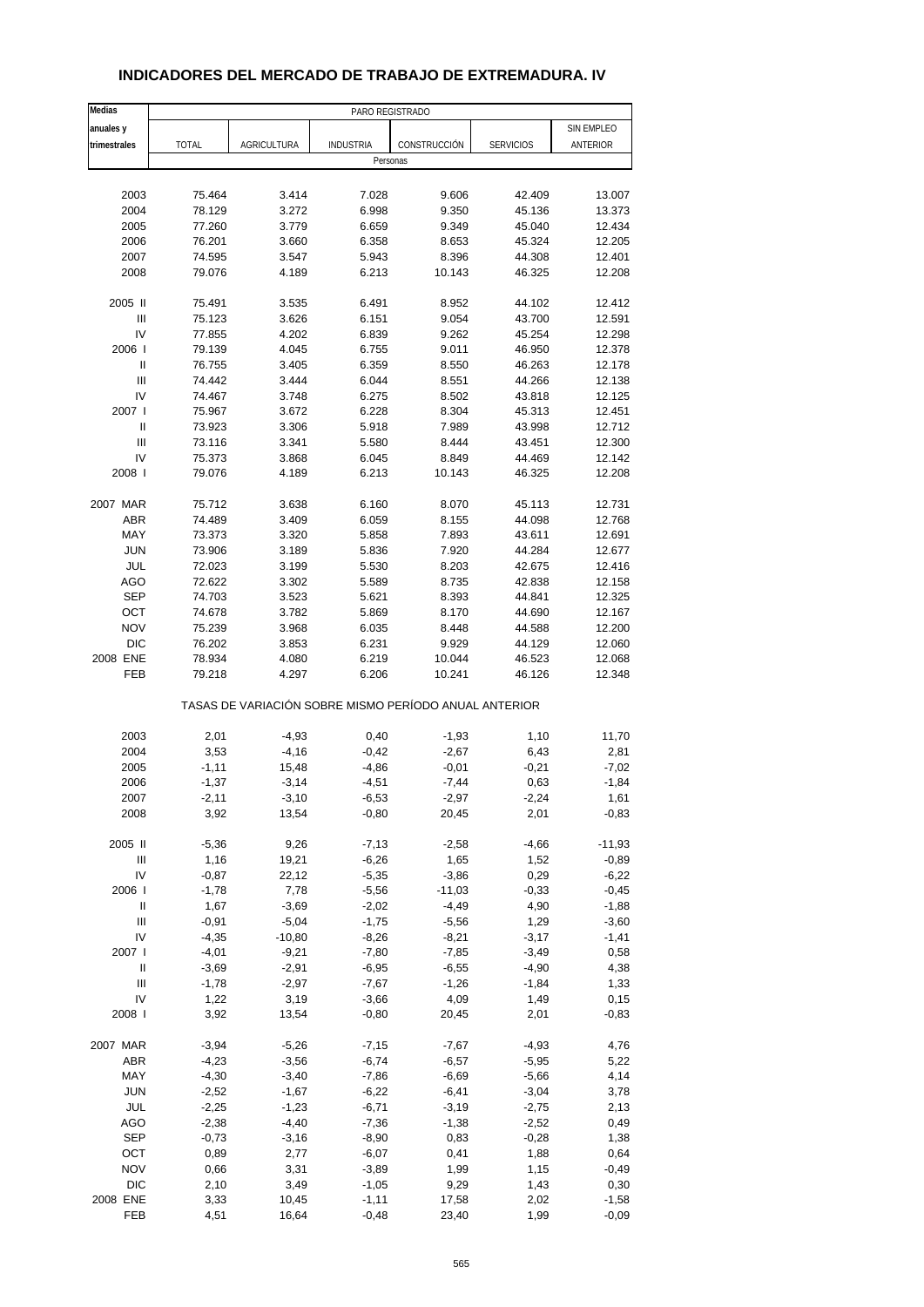#### **INDICADORES DEL MERCADO DE TRABAJO DE EXTREMADURA. V**

| Medias                 | AFILIADOS A LA SEGURIDAD SOCIAL EN ALTA LABORAL       |                    |                  |                  |                    |
|------------------------|-------------------------------------------------------|--------------------|------------------|------------------|--------------------|
| anuales y              |                                                       |                    | <b>TOTAL</b>     |                  |                    |
| trimestrales           | <b>TOTAL</b>                                          | <b>AGRICULTURA</b> | <b>INDUSTRIA</b> | CONSTRUCCIÓN     | <b>SERVICIOS</b>   |
|                        |                                                       |                    | Personas         |                  |                    |
|                        |                                                       |                    |                  |                  |                    |
| 2003                   | 355.409                                               | 91.226             | 30.775           | 38.572           | 194.581            |
| 2004                   | 360.896                                               | 87.893             | 31.338           | 41.626           | 199.875            |
| 2005                   | 369.458                                               | 84.298             | 32.286           | 44.182           | 208.632            |
| 2006                   | 381.141                                               | 81.116             | 33.655           | 48.251           | 218.112            |
| 2007                   | 397.175                                               | 80.639             | 36.468           | 53.237           | 226.830            |
| 2008                   | 399.744                                               | 79.275             | 36.410           | 54.113           | 229.946            |
| 2005 II                | 369.174                                               | 85.135             |                  |                  |                    |
| Ш                      | 371.802                                               | 84.937             | 32.007<br>33.112 | 44.284<br>43.931 | 207.684<br>209.761 |
| IV                     | 372.889                                               | 82.664             | 32.386           | 45.243           | 212.542            |
| 2006                   | 373.413                                               | 81.281             | 32.601           | 47.041           | 212.463            |
| $\mathbf{I}$           | 380.008                                               | 81.556             | 33.141           | 48.128           | 217.181            |
| Ш                      | 384.373                                               | 81.445             | 34.156           | 48.371           | 220.400            |
| IV                     | 386.772                                               | 80.181             | 34.720           | 49.464           | 222.406            |
| 2007 l                 | 390.993                                               | 79.977             | 35.742           | 52.353           | 222.920            |
| Ш                      | 396.336                                               | 81.057             | 36.261           | 53.257           | 225.760            |
| Ш                      | 400.113                                               | 81.557             | 37.240           | 53.220           | 228.096            |
| IV                     | 401.259                                               | 79.965             | 36.630           | 54.118           | 230.546            |
| 2008                   | 399.744                                               | 79.275             | 36.410           | 54.113           | 229.946            |
|                        |                                                       |                    |                  |                  |                    |
| 2007 MAR               | 394.516                                               | 80.131             | 35.898           | 53.320           | 225.166            |
| <b>ABR</b>             | 394.836                                               | 80.314             | 36.135           | 52.905           | 225.481            |
| MAY                    | 396.347                                               | 80.523             | 36.281           | 53.480           | 226.062            |
| <b>JUN</b>             | 397.825                                               | 82.333             | 36.366           | 53.387           | 225.738            |
| JUL                    | 401.449                                               | 82.202             | 37.138           | 53.354           | 228.754            |
| AGO                    | 398.458                                               | 81.380             | 37.390           | 52.453           | 227.234            |
| <b>SEP</b>             | 400.433                                               | 81.088             | 37.193           | 53.852           | 228.299            |
| OCT                    | 400.248                                               | 80.327             | 36.695           | 54.536           | 228.690            |
| <b>NOV</b>             | 402.749                                               | 79.851             | 36.741           | 55.074           | 231.083            |
| <b>DIC</b><br>2008 ENE | 400.781                                               | 79.718             | 36.453           | 52.745           | 231.865            |
| FEB                    | 398.820<br>400.667                                    | 79.415<br>79.135   | 36.340<br>36.479 | 54.053<br>54.173 | 229.012<br>230.880 |
|                        |                                                       |                    |                  |                  |                    |
|                        | TASAS DE VARIACIÓN SOBRE MISMO PERÍODO ANUAL ANTERIOR |                    |                  |                  |                    |
|                        |                                                       |                    |                  |                  |                    |
| 2003                   | 2,27                                                  | $-2,84$            | 0,23             | 3,94             | 4,86               |
| 2004                   | 1,54                                                  | $-3,65$            | 1,83             | 7,92             | 2,72               |
| 2005                   | 2,37                                                  | $-4,09$            | 3,03             | 6,14             | 4,38               |
| 2006                   | 3,16                                                  | $-3,77$            | 4,24             | 9,21             | 4,54               |
| 2007<br>2008           | 4,21<br>2,70                                          | $-0,59$<br>$-0,78$ | 8,36<br>2,09     | 10,33<br>4,33    | 4,00<br>3,67       |
|                        |                                                       |                    |                  |                  |                    |
| 2005 II                | 2,61                                                  | $-3,68$            | 3,05             | 6,12             | 4,68               |
| Ш                      | 2,52                                                  | $-2,91$            | 3,01             | 5,13             | 4,28               |
| IV                     | 2,70                                                  | $-4,45$            | 3,22             | 7,64             | 4,65               |
| 2006                   | 2,60                                                  | $-3,76$            | 3,04             | 8,72             | 3,87               |
| Ш                      | 2,93                                                  | $-4,20$            | 3,54             | 8,68             | 4,57               |
| Ш                      | 3,38                                                  | $-4, 11$           | 3,15             | 10,11            | 5,07               |
| IV                     | 3,72                                                  | $-3,00$            | 7,21             | 9,33             | 4,64               |
| 2007 l                 | 4,71                                                  | $-1,60$            | 9,63             | 11,29            | 4,92               |
| Ш                      | 4,30                                                  | $-0,61$            | 9,41             | 10,66            | 3,95               |
| Ш                      | 4,10                                                  | 0,14               | 9,03             | 10,02            | 3,49               |
| IV                     | 3,75                                                  | $-0,27$            | 5,50             | 9,41             | 3,66               |
| 2008                   | 2,70                                                  | $-0,78$            | 2,09             | 4,33             | 3,67               |
| 2007 MAR               | 4,83                                                  | $-1,11$            | 8,95             | 11,55            | 4,95               |
| ABR                    | 4,16                                                  | $-1, 15$           | 9,38             | 10,02            | 4,05               |
| MAY                    | 3,98                                                  | $-0,90$            | 9,60             | 11,12            | 3,38               |
| <b>JUN</b>             | 4,75                                                  | 0,20               | 9,26             | 10,83            | 4,43               |
| JUL                    | 3,94                                                  | 0,09               | 7,70             | 10,30            | 3,39               |
| AGO                    | 4,12                                                  | 0,05               | 9,61             | 9,98             | 3,50               |
| <b>SEP</b>             | 4,23                                                  | 0,27               | 9,80             | 9,79             | 3,59               |
| OCT                    | 3,93                                                  | 0,17               | 8,24             | 9,90             | 3,29               |
| <b>NOV</b>             | 3,67                                                  | $-0,36$            | 4,49             | 9,96             | 3,58               |
| $DIC$                  | 3,64                                                  | $-0,62$            | 3,86             | 8,35             | 4,11               |
| 2008 ENE               | 2,73                                                  | $-0,86$            | 2,48             | 4,99             | 3,55               |
| FEB                    | 2,67                                                  | $-0,70$            | 1,70             | 3,67             | 3,80               |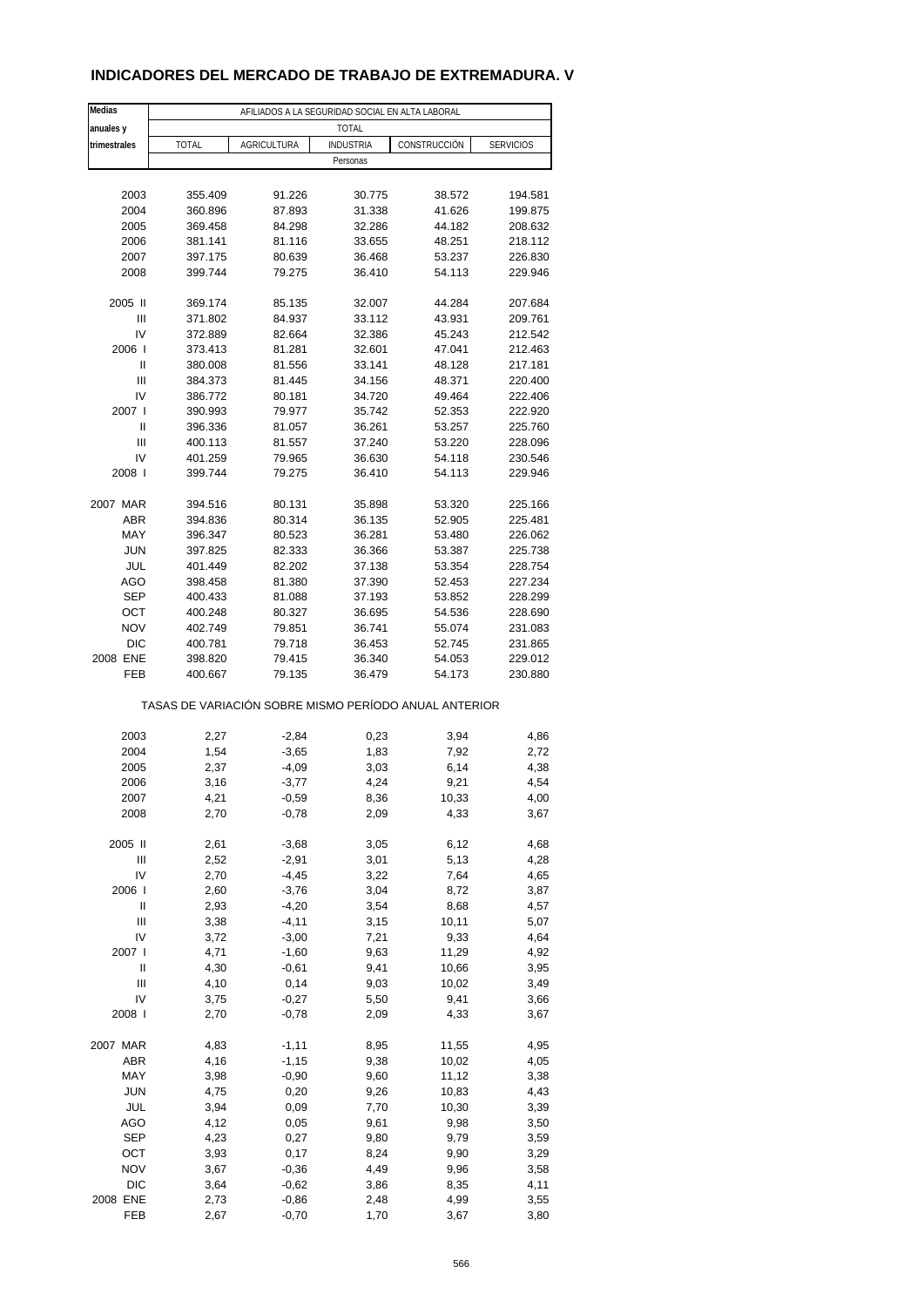#### **INDICADORES DEL MERCADO DE TRABAJO DE EXTREMADURA. VI**

| Medias              | AFILIADOS A LA SEGURIDAD SOCIAL EN ALTA LABORAL       |                    |                     |                  |                    |
|---------------------|-------------------------------------------------------|--------------------|---------------------|------------------|--------------------|
| anuales y           |                                                       |                    | <b>CUENTA AJENA</b> |                  |                    |
| trimestrales        | <b>TOTAL</b>                                          | <b>AGRICULTURA</b> | <b>INDUSTRIA</b>    | CONSTRUCCIÓN     | <b>SERVICIOS</b>   |
|                     |                                                       |                    | Personas            |                  |                    |
|                     |                                                       |                    |                     |                  |                    |
| 2003                | 281.818                                               | 72.895             | 25.526              | 30.246           | 152.963            |
| 2004                | 285.533                                               | 69.597             | 26.056              | 32.886           | 156.887            |
| 2005<br>2006        | 292.728<br>302.875                                    | 66.171<br>62.947   | 26.948<br>28.218    | 34.973<br>38.438 | 164.627<br>173.273 |
| 2007                | 316.521                                               | 62.741             | 30.841              | 42.604           | 180.334            |
| 2008                | 318.250                                               | 61.723             | 30.699              | 43.123           | 182.706            |
|                     |                                                       |                    |                     |                  |                    |
| 2005 II             | 292.427                                               | 66.968             | 26.659              | 35.128           | 163.661            |
| Ш                   | 294.738                                               | 66.843             | 27.756              | 34.624           | 165.504            |
| IV                  | 295.805                                               | 64.606             | 27.039              | 35.850           | 168.306            |
| 2006                | 296.048                                               | 63.079             | 27.235              | 37.542           | 168.190            |
| Ш                   | 301.829                                               | 63.329             | 27.717              | 38.367           | 172.416            |
| Ш                   | 305.803                                               | 63.274             | 28.693              | 38.452           | 175.384            |
| IV                  | 307.821                                               | 62.103             | 29.226              | 39.391           | 177.101            |
| 2007 l              | 311.391                                               | 61.932             | 30.193              | 42.084           | 177.183            |
| Ш                   | 315.743                                               | 63.065             | 30.641              | 42.694           | 179.343            |
| Ш                   | 319.028                                               | 63.703             | 31.593              | 42.440           | 181.291            |
| IV                  | 319.920                                               | 62.266             | 30.938              | 43.198           | 183.519            |
| 2008                | 318.250                                               | 61.723             | 30.699              | 43.123           | 182.706            |
|                     |                                                       |                    |                     |                  |                    |
| 2007 MAR            | 314.507                                               | 62.096             | 30.325              | 42.947           | 179.139            |
| <b>ABR</b>          | 314.490                                               | 62.282             | 30.536              | 42.436           | 179.236            |
| MAY                 | 315.800                                               | 62.535             | 30.660              | 42.929           | 179.676            |
| <b>JUN</b>          | 316.939                                               | 64.378             | 30.728              | 42.716           | 179.117            |
| JUL                 | 320.413                                               | 64.306             | 31.494              | 42.612           | 182.001            |
| AGO                 | 317.365                                               | 63.526             | 31.739              | 41.692           | 180.408            |
| <b>SEP</b>          | 319.305                                               | 63.276             | 31.547              | 43.017           | 181.465            |
| OCT                 | 319.066                                               | 62.579             | 31.025              | 43.636           | 181.826            |
| <b>NOV</b>          | 321.407                                               | 62.151             | 31.050              | 44.152           | 184.054            |
| <b>DIC</b>          | 319.288                                               | 62.067             | 30.739              | 41.806           | 184.676            |
| 2008 ENE            | 317.462                                               | 61.829             | 30.638              | 43.112           | 181.883            |
| FEB                 | 319.037                                               | 61.617             | 30.759              | 43.133           | 183.528            |
|                     | TASAS DE VARIACIÓN SOBRE MISMO PERÍODO ANUAL ANTERIOR |                    |                     |                  |                    |
|                     |                                                       |                    |                     |                  |                    |
| 2003                | 2,51                                                  | $-3,47$            | 0,50                | 4,15             | 5,64               |
| 2004                | 1,32                                                  | $-4,52$            | 2,08                | 8,73             | 2,57               |
| 2005                | 2,52<br>3,47                                          | $-4,92$            | 3,42                | 6,35             | 4,93               |
| 2006                |                                                       | $-4,87$            | 4,71                | 9,91             | 5,25               |
| 2007<br>2008        | 4,51<br>2,72                                          | -0,33<br>$-0,20$   | 9,30<br>1,90        | 10,84<br>3,53    | 4,08<br>3,69       |
|                     |                                                       |                    |                     |                  |                    |
| 2005 II             | 2,80                                                  | $-4,41$            | 3,42                | 6,32             | 5,29               |
| Ш                   | 2,75                                                  | $-3,39$            | 3,33                | 5,05             | 4,88               |
| IV                  | 2,99                                                  | $-5,35$            | 3,60                | 8,25             | 5,36               |
| 2006                | 2,81                                                  | $-4,81$            | 3,41                | 9,48             | 4,44               |
| Ш                   | 3,22                                                  | $-5,43$            | 3,97                | 9,22             | 5,35               |
| Ш                   | 3,75                                                  | $-5,34$            | 3,38                | 11,06            | 5,97               |
| IV                  | 4,06                                                  | $-3,87$            | 8,09                | 9,88             | 5,23               |
| 2007 l              | 5,18                                                  | $-1,82$            | 10,86               | 12,10            | 5,35               |
| Ш                   | 4,61                                                  | $-0,42$            | 10,55               | 11,28            | 4,02               |
| Ш                   | 4,32                                                  | 0,68               | 10,11               | 10,37            | 3,37               |
| IV                  | 3,93                                                  | 0,26               | 5,86                | 9,67             | 3,62               |
| 2008                | 2,72                                                  | $-0,20$            | 1,90                | 3,53             | 3,69               |
|                     |                                                       |                    |                     |                  |                    |
| 2007 MAR            | 5,26                                                  | $-1,14$            | 10,03               | 12,38            | 5,26               |
| ABR                 | 4,43                                                  | $-1,18$            | 10,52               | 10,51            | 4,15               |
| MAY                 | 4,24                                                  | $-0,79$            | 10,77               | 11,91            | 3,32               |
| <b>JUN</b>          | 5,17                                                  | 0,70               | 10,37               | 11,42            | 4,59               |
| JUL                 | 4,16                                                  | 0,62               | 8,50                | 10,71            | 3,29               |
| AGO<br><b>SEP</b>   | 4,35                                                  | 0,55               | 10,79               | 10,38            | 3,36               |
|                     | 4,47                                                  | 0,86               | 11,06               | 10,04            | 3,45               |
| OCT                 | 4,13                                                  | 0,76               | 9,16                | 10,23            | 3,14               |
| <b>NOV</b><br>$DIC$ | 3,84<br>3,82                                          | 0,15<br>$-0,12$    | 4,63<br>3,91        | 10,39<br>8,34    | 3,53<br>4,20       |
| 2008 ENE            | 2,74                                                  | $-0,37$            | 2,34                | 4,33             | 3,54               |
| FEB                 | 2,69                                                  | $-0,04$            | 1,46                | 2,75             | 3,83               |
|                     |                                                       |                    |                     |                  |                    |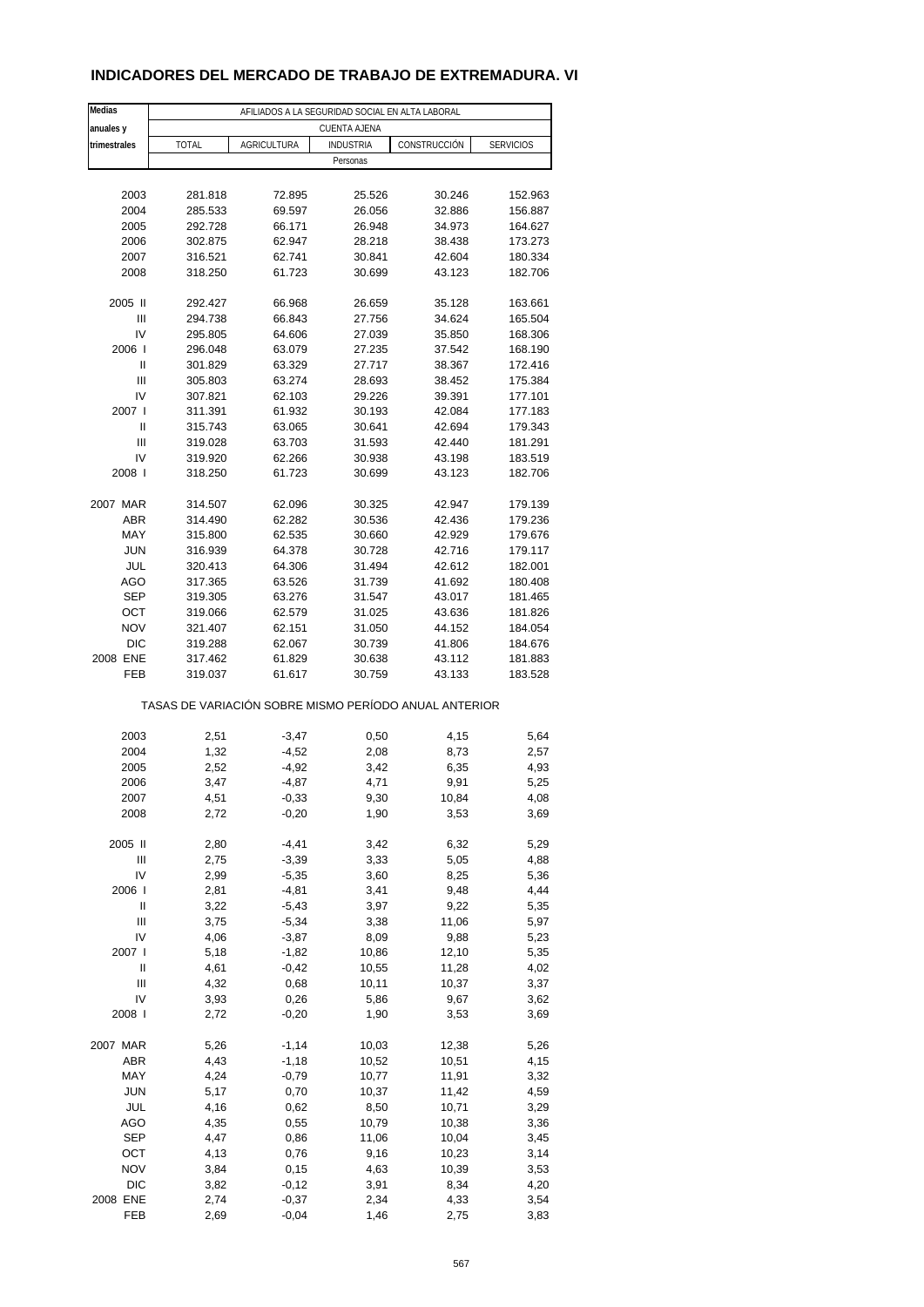# **INDICADORES DEL MERCADO DE TRABAJO DE EXTREMADURA. VII**

| Medias         |        |                    | AFILIADOS A LA SEGURIDAD SOCIAL EN ALTA LABORAL       |              |                  |
|----------------|--------|--------------------|-------------------------------------------------------|--------------|------------------|
| anuales y      |        |                    | <b>CUENTA PROPIA</b>                                  |              |                  |
| trimestrales   | TOTAL  | <b>AGRICULTURA</b> | <b>INDUSTRIA</b>                                      | CONSTRUCCIÓN | <b>SERVICIOS</b> |
|                |        |                    | Personas                                              |              |                  |
|                |        |                    |                                                       |              |                  |
| 2003           | 73.591 | 18.331             | 5.250                                                 | 8.326        | 41.618           |
| 2004           | 75.363 | 18.297             | 5.282                                                 | 8.741        | 42.987           |
| 2005           | 76.730 | 18.127             | 5.338                                                 | 9.208        | 44.005           |
| 2006           | 78.266 | 18.169             | 5.437                                                 | 9.813        | 44.840           |
| 2007           | 80.655 | 17.898             | 5.627                                                 | 10.633       | 46.496           |
| 2008           | 81.494 | 17.552             | 5.711                                                 | 10.991       | 47.241           |
|                |        |                    |                                                       |              |                  |
| 2005 II        | 76.747 | 18.167             | 5.348                                                 | 9.156        | 44.023           |
| $\mathsf{III}$ | 77.064 | 18.094             | 5.356                                                 | 9.307        | 44.257           |
| IV             | 77.083 | 18.059             | 5.347                                                 | 9.393        | 44.236           |
| 2006           | 77.365 | 18.201             | 5.366                                                 | 9.499        | 44.273           |
| Ш              | 78.179 | 18.227             | 5.425                                                 | 9.762        | 44.765           |
| Ш              | 78.570 | 18.171             | 5.463                                                 | 9.919        | 45.016           |
| IV             | 78.951 | 18.078             | 5.494                                                 | 10.073       | 45.304           |
| 2007 l         | 79.602 | 18.046             | 5.550                                                 | 10.269       | 45.737           |
| Ш              | 80.593 | 17.992             | 5.619                                                 | 10.564       | 46.417           |
| Ш              | 81.086 | 17.854             | 5.647                                                 | 10.779       | 46.804           |
| IV             | 81.339 | 17.700             | 5.692                                                 | 10.920       | 47.027           |
| 2008           | 81.494 | 17.552             | 5.711                                                 | 10.991       | 47.241           |
|                |        |                    |                                                       |              |                  |
| 2007 MAR       | 80.009 | 18.035             | 5.573                                                 | 10.373       | 46.027           |
| ABR            | 80.346 | 18.032             | 5.599                                                 | 10.469       | 46.245           |
| MAY            | 80.547 | 17.988             | 5.621                                                 | 10.551       | 46.386           |
| <b>JUN</b>     | 80.886 | 17.955             | 5.638                                                 | 10.671       | 46.621           |
| JUL            | 81.036 | 17.896             | 5.644                                                 | 10.742       | 46.753           |
| AGO            | 81.093 | 17.854             | 5.651                                                 | 10.761       | 46.826           |
| <b>SEP</b>     | 81.128 | 17.812             | 5.646                                                 | 10.835       | 46.834           |
| OCT            | 81.182 | 17.748             | 5.670                                                 | 10.900       | 46.864           |
| <b>NOV</b>     | 81.342 | 17.700             | 5.691                                                 | 10.922       | 47.029           |
| <b>DIC</b>     | 81.493 | 17.651             | 5.714                                                 | 10.939       | 47.189           |
| 2008 ENE       | 81.358 | 17.586             | 5.702                                                 | 10.941       | 47.129           |
| FEB            | 81.630 | 17.518             | 5.720                                                 | 11.040       | 47.352           |
|                |        |                    | TASAS DE VARIACIÓN SOBRE MISMO PERÍODO ANUAL ANTERIOR |              |                  |
|                |        |                    |                                                       |              |                  |
| 2003           | 1,36   | $-0,26$            | $-1,09$                                               | 3,19         | 2,07             |
| 2004           | 2,41   | $-0,19$            | 0,61                                                  | 4,98         | 3,29             |
| 2005           | 1,81   | $-0,93$            | 1,07                                                  | 5,35         | 2,37             |
| 2006           | 2,00   | 0,23               | 1,85                                                  | 6,57         | 1,90             |
| 2007           | 3,05   | -1,49              | 3,49                                                  | 8,35         | 3,70             |
| 2008           | 2,64   | $-2,76$            | 3,12                                                  | 7,57         | 3,62             |
|                |        |                    |                                                       |              |                  |
| 2005 II        | 1,91   | $-0,86$            | 1,22                                                  | 5,35         | 2,49             |
| Ш              | 1,66   | $-1,10$            | 1,40                                                  | 5,42         | 2,10             |
| IV             | 1,60   | $-1,09$            | 1,33                                                  | 5,39         | 2,01             |
| 2006           | 1,76   | 0,08               | 1,21                                                  | 5,81         | 1,77             |
| Ш              | 1,87   | 0,33               | 1,43                                                  | 6,61         | 1,69             |
| $\mathsf{III}$ | 1,95   | 0,42               | 2,00                                                  | 6,58         | 1,72             |
| IV             | 2,42   | 0,11               | 2,76                                                  | 7,24         | 2,41             |
| 2007 l         | 2,89   | $-0,86$            | 3,42                                                  | 8,10         | 3,31             |
| Ш              | 3,09   | $-1,29$            | 3,59                                                  | 8,22         | 3,69             |
| Ш              | 3,20   | $-1,74$            | 3,37                                                  | 8,67         | 3,97             |
| IV             | 3,03   | $-2,09$            | 3,59                                                  | 8,41         | 3,80             |
| 2008           | 2,64   | $-2,76$            | 3,12                                                  | 7,57         | 3,62             |
|                |        |                    |                                                       |              |                  |
| 2007 MAR       | 3,16   | $-1,03$            | 3,43                                                  | 8,23         | 3,77             |
| <b>ABR</b>     | 3,12   | $-1,04$            | 3,55                                                  | 8,08         | 3,70             |
| MAY            | 3,01   | $-1,28$            | 3,63                                                  | 8,06         | 3,59             |
| <b>JUN</b>     | 3,13   | $-1,55$            | 3,58                                                  | 8,50         | 3,79             |
| JUL            | 3,07   | $-1,75$            | 3,43                                                  | 8,72         | 3,74             |
| AGO            | 3,22   | $-1,71$            | 3,42                                                  | 8,48         | 4,03             |
| <b>SEP</b>     | 3,31   | $-1,76$            | 3,27                                                  | 8,82         | 4,14             |
| OCT            | 3,14   | $-1,86$            | 3,45                                                  | 8,59         | 3,89             |
| <b>NOV</b>     | 3,00   | $-2,09$            | 3,74                                                  | 8,27         | 3,78             |
| DIC            | 2,94   | $-2,33$            | 3,59                                                  | 8,38         | 3,75             |
| 2008 ENE       | 2,68   | $-2,55$            | 3,28                                                  | 7,70         | 3,57             |
| FEB            | 2,60   | $-2,98$            | 2,97                                                  | 7,45         | 3,67             |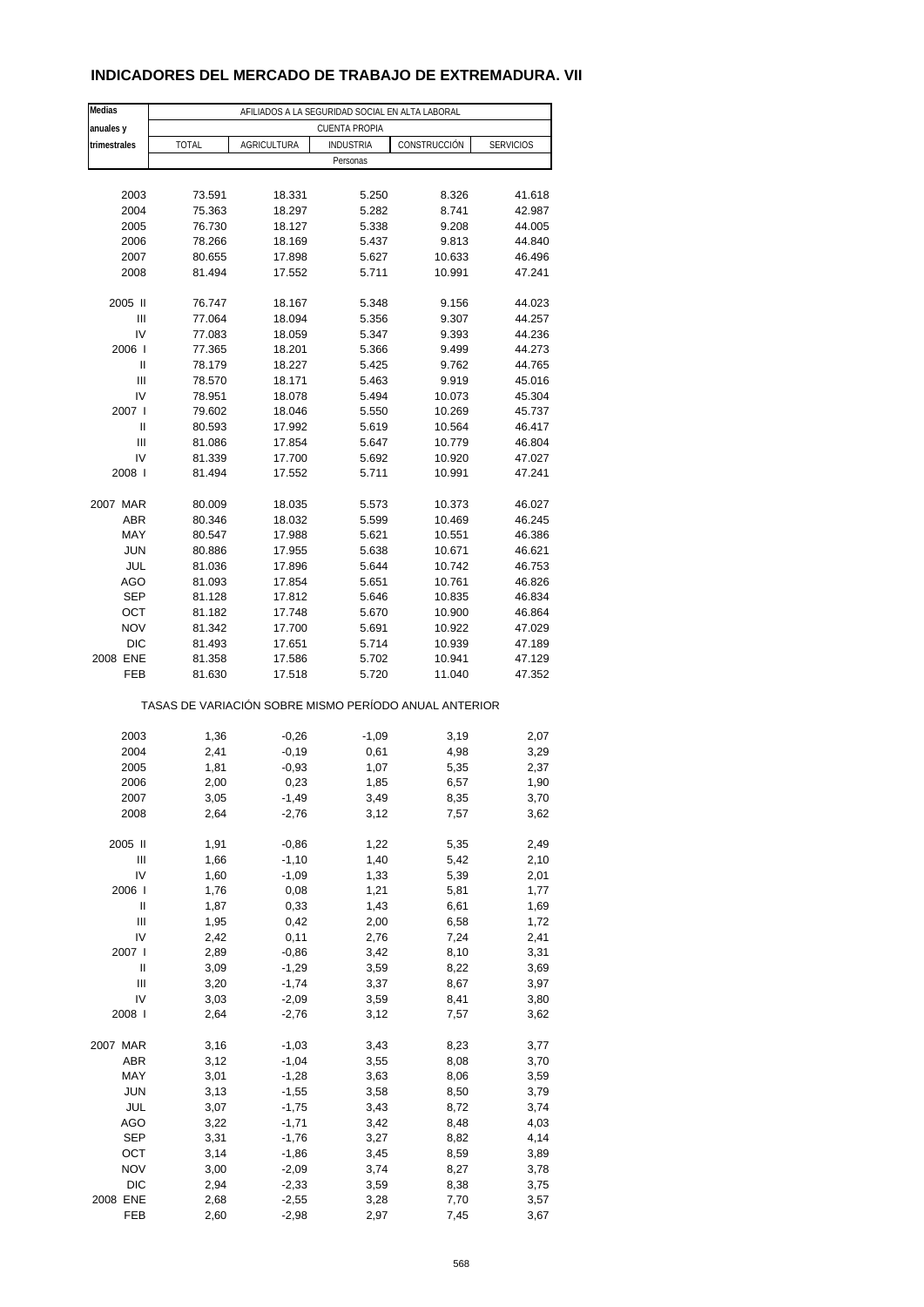| Medias                                   |                |                  | EFECTIVOS LABORALES |                  |                                                       |                 |                 | JORNADA MEDIA POR TRABAJADOR Y TRIM. |                |
|------------------------------------------|----------------|------------------|---------------------|------------------|-------------------------------------------------------|-----------------|-----------------|--------------------------------------|----------------|
| anuales y                                | <b>TOTAL</b>   |                  | <b>SECTORES</b>     |                  | CONTRATO                                              | CONTRATO        | <b>TOTAL</b>    | A TIEMPO                             | A TIEMPO       |
| trimestrales                             |                | <b>INDUSTRIA</b> | CONSTRUC.           | <b>SERVICIOS</b> | <b>INDEFINIDO</b>                                     | TEMPORAL        |                 | COMPLETO                             | PARCIAL        |
|                                          |                |                  | Miles de personas   |                  |                                                       |                 |                 | Horas                                |                |
|                                          |                |                  |                     |                  |                                                       |                 |                 |                                      |                |
| 2002                                     | 157,6          | 25,9             | 27,9                | 103,8            | 91,3                                                  | 66,2            | 418,4           | 446,4                                | 246,8          |
| 2003                                     | 164,2          | 25,4             | 29,7                | 109,2            | 92,9                                                  | 71,3            | 413,9           | 440,4                                | 243,3          |
| 2004<br>2005                             | 172,5<br>181,7 | 25,7<br>26,6     | 33,4<br>35,4        | 113,3<br>119,7   | 101,5<br>108,8                                        | 71,0<br>72,8    | 411,1<br>409,4  | 438,3<br>438,3                       | 236,1<br>240,9 |
| 2006                                     | 194,6          | 28,5             | 38,5                | 127,5            | 119,4                                                 | 75,2            | 407,5           | 434,2                                | 242,4          |
| 2007                                     | 210,9          | 31,3             | 42,6                | 137,0            | 132,0                                                 | 78,9            | 405,0           | 433,6                                | 235,6          |
|                                          |                |                  |                     |                  |                                                       |                 |                 |                                      |                |
| 2005                                     | 178,6          | 26,0             | 35,5                | 117,1            | 105,8                                                 | 72,7            | 425,9           | 459,2                                | 238,8          |
| Ш                                        | 181,3          | 26,4             | 35,5                | 119,4            | 104,3                                                 | 77,0            | 427,0           | 455,9                                | 258,5          |
| Ш                                        | 182,0          | 26,5             | 36,0                | 119,5            | 110,8                                                 | 71,2            | 366,8           | 392,1                                | 220,9          |
| IV                                       | 184,8          | 27,4             | 34,5                | 122,9            | 114,3                                                 | 70,4            | 417,8           | 445,9                                | 245,3          |
| 2006                                     | 189,8          | 28,0             | 37,5                | 124,3            | 113,6                                                 | 76,2            | 429,5           | 456,5                                | 242,7          |
| $\ensuremath{\mathsf{II}}$               | 192,6          | 28,2             | 38,0                | 126,5            | 116,4                                                 | 76,2            | 427,8           | 454,2                                | 256,3          |
| $\ensuremath{\mathsf{III}}\xspace$       | 197,9          | 27,5             | 40,9                | 129,6            | 124,6                                                 | 73,3            | 356,0           | 378,1                                | 220,6          |
| IV                                       | 198,0          | 30,3             | 37,8                | 129,8            | 122,9                                                 | 75,1            | 416,9           | 447,8                                | 249,8          |
| 2007 l                                   | 208,9          | 31,5             | 41,9                | 135,5            | 129,1                                                 | 79,8            | 422,6           | 453,8                                | 236,3          |
| $\ensuremath{\mathsf{II}}$               | 209,5          | 31,9             | 42,6                | 135,0            | 129,8                                                 | 79,7            | 427,2           | 453,6                                | 252,1          |
| $\ensuremath{\mathsf{III}}\xspace$<br>IV | 211,7          | 30,2             | 44,1                | 137,4            | 133,3                                                 | 78,5            | 360,3           | 384,1                                | 219,2          |
|                                          | 213,4          | 31,5             | 41,8                | 140,1            | 135,7                                                 | 77,7            | 410,1           | 443,1                                | 235,0          |
| 2007 ENE                                 |                |                  |                     |                  |                                                       |                 |                 |                                      |                |
| <b>FEB</b>                               |                |                  |                     |                  |                                                       |                 |                 |                                      |                |
| <b>MAR</b>                               |                |                  |                     |                  |                                                       |                 |                 |                                      |                |
| <b>ABR</b>                               |                |                  |                     |                  |                                                       |                 |                 |                                      |                |
| MAY                                      |                |                  |                     |                  |                                                       |                 |                 |                                      |                |
| <b>JUN</b>                               |                |                  |                     |                  |                                                       |                 |                 |                                      |                |
| <b>JUL</b>                               |                |                  |                     |                  |                                                       |                 |                 |                                      |                |
| <b>AGO</b>                               |                |                  |                     |                  |                                                       |                 |                 |                                      |                |
| <b>SEP</b>                               |                |                  |                     |                  |                                                       |                 |                 |                                      |                |
| OCT                                      |                |                  |                     |                  |                                                       |                 |                 |                                      |                |
| <b>NOV</b>                               |                |                  |                     |                  |                                                       |                 |                 |                                      |                |
| <b>DIC</b>                               |                |                  |                     |                  |                                                       |                 |                 |                                      |                |
|                                          |                |                  |                     |                  | TASAS DE VARIACIÓN SOBRE MISMO PERÍODO ANUAL ANTERIOR |                 |                 |                                      |                |
|                                          |                |                  |                     |                  |                                                       |                 |                 |                                      |                |
| 2002                                     | 1,56           | 0,88             | $-2,70$             | 2,93             | 4,22                                                  | $-2,04$         | 0,07            | $-0,48$                              | 5,65           |
| 2003                                     | 4,19           | $-1,93$          | 6,27                | 5,18             | 1,72                                                  | 7,67            | $-1,09$         | $-1,34$                              | $-1,44$        |
| 2004                                     | 5,06           | 1,38             | 12,55               | 3,83             | 9,23                                                  | $-0,39$         | $-0,66$         | $-0,48$                              | $-2,96$        |
| 2005                                     | 5,35           | 3,44             | 5,88                | 5,65             | 7,23                                                  | 2,62            | $-0,42$         | 0,00                                 | 2,04           |
| 2006                                     | 7,11           | 7,22             | 8,97                | 6,53             | 9,72                                                  | 3,24            | $-0,45$         | $-0,94$                              | 0,62           |
| 2007                                     | 8,37           | 9,69             | 10,53               | 7,42             | 10,53                                                 | 4,94            | $-0,62$         | $-0,12$                              | $-2,77$        |
|                                          |                |                  |                     |                  |                                                       |                 |                 |                                      |                |
| 2005 l                                   | 5,62           | 3,17             | 6,29                | 6,07             | 7,74                                                  | 2,54            | $-2,09$         | $-0,61$                              | $-4,67$        |
| $\sf II$<br>Ш                            | 4,98           | 4,35             | 4,41                | 5,29             | 5,78                                                  | 4,05            | $-1,34$         | $-0,96$                              | 0,94           |
| ${\sf IV}$                               | 4,36<br>6,44   | $-0,75$<br>7,17  | 5,57<br>7,32        | 5,19<br>6,03     | 8,73<br>6,66                                          | $-1,79$<br>5,92 | 2,23<br>$-0,01$ | 2,08<br>$-0,16$                      | 11,28<br>2,57  |
| 2006                                     | 6,25           | 7,73             | 5,57                | 6,13             | 7,33                                                  | 4,83            | 0,85            | $-0,59$                              | 1,63           |
| $\sf II$                                 | 6,26           | 6,81             | 6,97                | 5,92             | 11,63                                                 | $-1,02$         | 0,18            | $-0,38$                              | $-0,85$        |
| Ш                                        | 8,75           | 3,66             | 13,54               | 8,43             | 12,47                                                 | 2,95            | $-2,94$         | $-3,56$                              | $-0,12$        |
| IV                                       | 7,16           | 10,58            | 9,77                | 5,66             | 7,52                                                  | 6,56            | $-0,23$         | 0,44                                 | 1,83           |
| 2007                                     | 10,08          | 12,29            | 11,86               | 9,04             | 13,65                                                 | 4,75            | $-1,62$         | $-0,58$                              | $-2,62$        |
| $\sf II$                                 | 8,73           | 13,19            | 12,12               | 6,72             | 11,50                                                 | 4,51            | $-0,14$         | $-0,14$                              | $-1,65$        |
| $\ensuremath{\mathsf{III}}\xspace$       | 6,99           | 9,95             | 7,90                | 6,07             | 6,94                                                  | 7,06            | 1,19            | 1,57                                 | $-0,64$        |
| IV                                       | 7,76           | 3,81             | 10,46               | 7,89             | 10,36                                                 | 3,50            | $-1,63$         | $-1,07$                              | $-5,96$        |
|                                          |                |                  |                     |                  |                                                       |                 |                 |                                      |                |
| 2007 ENE                                 |                |                  |                     |                  |                                                       |                 |                 |                                      |                |
| FEB                                      |                |                  |                     |                  |                                                       |                 |                 |                                      |                |
| <b>MAR</b>                               |                |                  |                     |                  |                                                       |                 |                 |                                      |                |
| ABR<br>MAY                               |                |                  |                     |                  |                                                       |                 |                 |                                      |                |
| <b>JUN</b>                               |                |                  |                     |                  |                                                       |                 |                 |                                      |                |
| JUL                                      |                |                  |                     |                  |                                                       |                 |                 |                                      |                |
| AGO                                      |                |                  |                     |                  |                                                       |                 |                 |                                      |                |
| SEP                                      |                |                  |                     |                  |                                                       |                 |                 |                                      |                |
| OCT                                      |                |                  |                     |                  |                                                       |                 |                 |                                      |                |
| <b>NOV</b>                               |                |                  |                     |                  |                                                       |                 |                 |                                      |                |

#### **INDICADORES DEL MERCADO DE TRABAJO DE EXTREMADURA. VIII**

DIC  $\qquad \qquad \qquad \qquad \qquad \qquad \qquad \qquad \qquad \qquad \qquad \qquad \qquad \qquad \qquad \qquad \qquad \qquad -$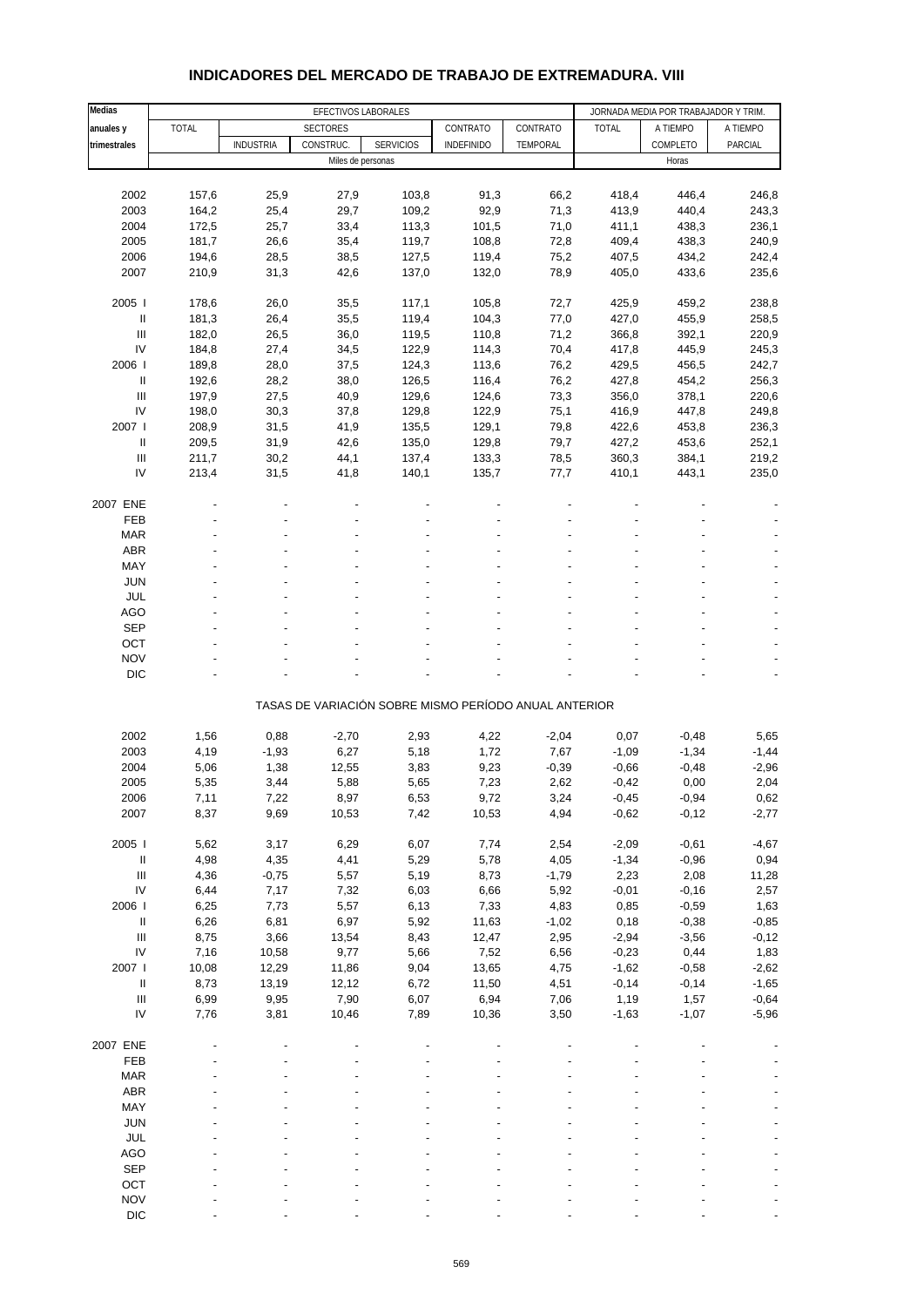## **INDICADORES DE PRECIOS DE EXTREMADURA. I**

| Medias       |                                                       | INDICES DE PRECIOS DE CONSUMO (9) |              | DIFERENCIAL DE |
|--------------|-------------------------------------------------------|-----------------------------------|--------------|----------------|
| anuales y    | GENERAL                                               | ALIMENTACIÓN                      | <b>SIN</b>   | INFLACIÓN      |
| trimestrales |                                                       | AGREGADO                          | ALIMENTACIÓN | RTO. ESPAÑA    |
|              |                                                       | <b>Base 2006</b>                  |              | P.Porcentuales |
|              |                                                       |                                   |              |                |
| 2003         | 92,113                                                | 91,074                            | 92,550       | $-0,58$        |
| 2004         | 94,413                                                | 94,104                            | 94,543       | $-0,54$        |
| 2005         | 97,058                                                | 96,919                            | 97,115       | $-0,57$        |
| 2006         | 100,000                                               | 100,000                           | 100,000      | $-0,49$        |
| 2007         | 102,680                                               | 104,090                           | 102,084      | $-0,11$        |
| 2008         | 104,634                                               | 108,830                           | 102,930      | 0,12           |
|              |                                                       |                                   |              |                |
| 2005 II      | 97,362                                                | 96,899                            | 97,558       | $-0,51$        |
| Ш            | 97,050                                                | 96,967                            | 97,085       | $-0,59$        |
| IV           | 98,678                                                | 97,927                            | 98,996       | $-0,65$        |
| 2006         | 98,383                                                | 99,042                            | 98,109       | $-0,61$        |
| Ш            | 100,608                                               | 99,502                            | 101,067      | $-0,61$        |
| Ш            | 100,060                                               | 100,504                           | 99,875       | $-0,43$        |
| IV           | 100,949                                               | 100,951                           | 100,949      | $-0,29$        |
| 2007         | 100,441                                               | 101,940                           | 99,807       | $-0,33$        |
| Ш            | 102,933                                               | 102,969                           | 102,920      | $-0,08$        |
| Ш            | 102,301                                               | 103,823                           | 101,658      | $-0,13$        |
| IV           | 105,044                                               | 107,629                           | 103,950      | 0,10           |
| 2008 l       | 104,634                                               | 108,830                           | 102,930      | 0,12           |
|              |                                                       |                                   |              |                |
| 2007 MAR     | 100,952                                               | 102,176                           | 100,434      | $-0,28$        |
| <b>ABR</b>   | 102,800                                               | 102,901                           | 102,759      | $-0,05$        |
| MAY          | 102,950                                               | 102,937                           | 102,958      | $-0,07$        |
| <b>JUN</b>   | 103,049                                               | 103,069                           | 103,043      | $-0,10$        |
| JUL          | 102,033                                               | 103,345                           | 101,479      | $-0,12$        |
| AGO          | 102,160                                               | 103,614                           | 101,546      | $-0,17$        |
| <b>SEP</b>   | 102,710                                               | 104,509                           | 101,948      | $-0,09$        |
| OCT          | 104,589                                               | 107,002                           | 103,567      | 0,22           |
| <b>NOV</b>   | 105,115                                               | 107,613                           | 104,057      | 0,08           |
| <b>DIC</b>   | 105,429                                               | 108,271                           | 104,225      | 0,00           |
| 2008 ENE     | 104,561                                               | 108,764                           | 102,855      | 0,07           |
| FEB          | 104,706                                               | 108,896                           | 103,005      | 0, 16          |
|              | TASAS DE VARIACIÓN SOBRE MISMO PERÍODO ANUAL ANTERIOR |                                   |              |                |
|              |                                                       |                                   |              |                |
| 2003         | 2,46                                                  | 2,85                              | 2,30         |                |
| 2004         | 2,50                                                  | 3,33                              | 2,15         |                |
| 2005         | 2,80                                                  | 2,99                              | 2,72         |                |
| 2006         | 3,03                                                  | 3,18                              | 2,97         |                |
| 2007         | 2,68<br>4,44                                          | 4,09                              | 2,08         |                |
| 2008         |                                                       | 6,88                              | 3,45         |                |
| 2005 II      | 2,71                                                  | 3,35                              | 2,44         |                |
| Ш            | 2,85                                                  | 2,50                              | 2,99         |                |
| IV           | 2,90                                                  | 2,85                              | 2,93         |                |
| 2006 l       | 3,41                                                  | 3,29                              | 3,47         |                |
| II           | 3,33                                                  | 2,69                              | 3,60         |                |
| Ш            |                                                       |                                   |              |                |
| IV           | 3,10<br>2,30                                          | 3,65<br>3,09                      | 2,87<br>1,97 |                |
| 2007 l       | 2,09                                                  |                                   |              |                |
| II           | 2,31                                                  | 2,93                              | 1,73         |                |
| Ш            | 2,24                                                  | 3,48<br>3,30                      | 1,83<br>1,79 |                |
| IV           | 4,06                                                  | 6,61                              | 2,97         |                |
| 2008 l       | 4,44                                                  | 6,88                              | 3,45         |                |
|              |                                                       |                                   |              |                |
| 2007 MAR     | 2,18                                                  | 2,96                              | 1,84         |                |
| ABR          | 2,38                                                  | 3,69                              | 1,85         |                |
| MAY          | 2,28                                                  | 3,64                              | 1,72         |                |
| <b>JUN</b>   | 2,27                                                  | 3,12                              | 1,93         |                |
| JUL          | 2,13                                                  | 3,08                              | 1,72         |                |
| AGO          | 2,00                                                  | 3,07                              | 1,55         |                |
| <b>SEP</b>   | 2,59                                                  | 3,76                              | 2,09         |                |
| ост          | 3,80                                                  | 6,38                              | 2,71         |                |
| <b>NOV</b>   | 4,15                                                  | 6,70                              | 3,06         |                |
| <b>DIC</b>   | 4,22                                                  | 6,76                              | 3,14         |                |
| 2008 ENE     | 4,35                                                  | 6,68                              | 3,41         |                |
| FEB          | 4,53                                                  | 7,09                              | 3,49         |                |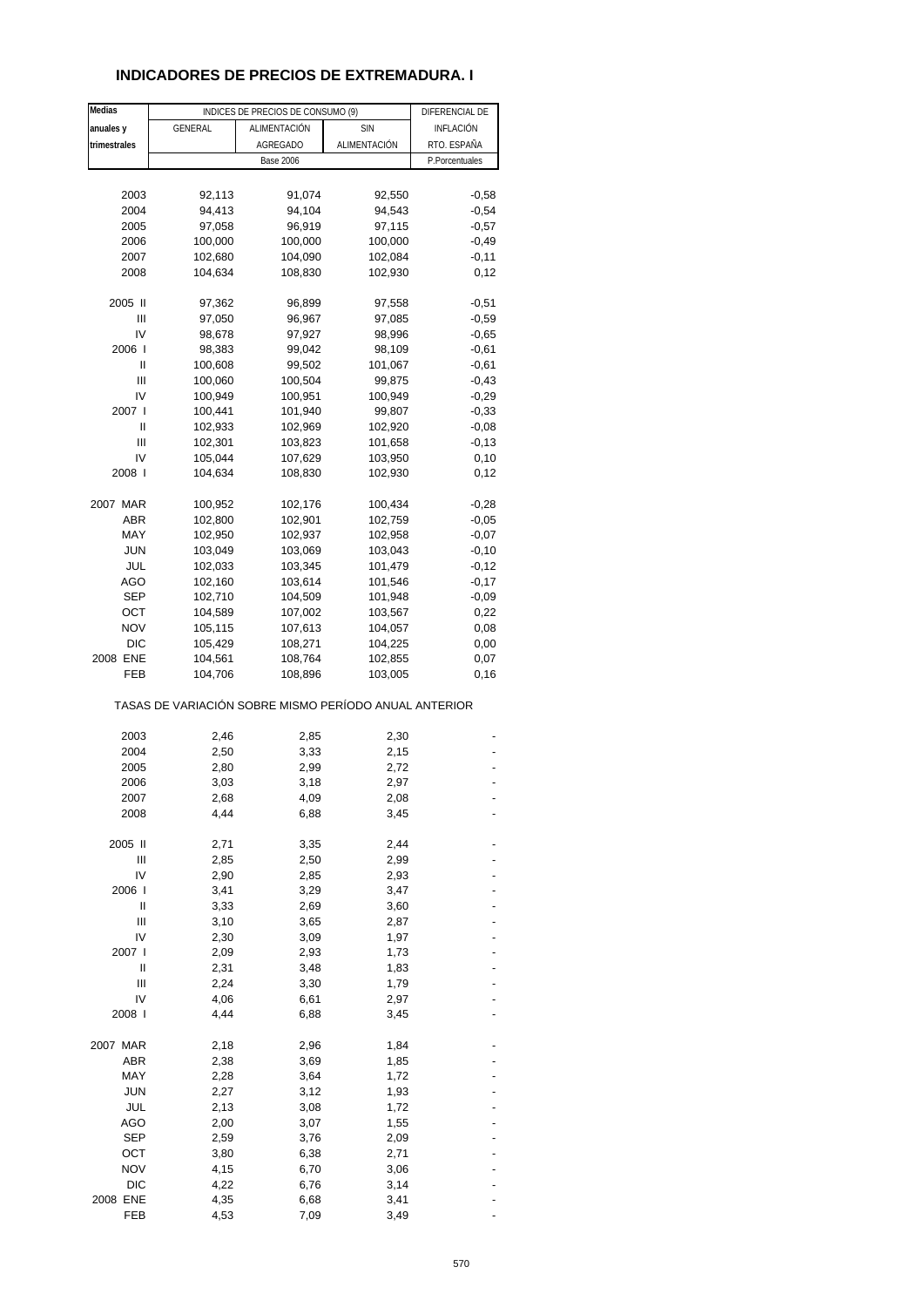| Medias       |                    |              | INDICES DE PRECIOS DE CONSUMO (9)                     |                  |         |                  |
|--------------|--------------------|--------------|-------------------------------------------------------|------------------|---------|------------------|
| anuales y    | <b>ALIMENTOS Y</b> | BEBIDAS ALC. | <b>VESTIDO Y</b>                                      | <b>VIVIENDA</b>  | MENAJE  | <b>MEDICINA</b>  |
| trimestrales | BEB.NO ALCOH.      | Y TABACO     | CALZADO                                               |                  |         |                  |
|              |                    |              |                                                       | <b>Base 2006</b> |         |                  |
|              |                    |              |                                                       |                  |         |                  |
| 2003         | 91,327             | 89,236       | 97,619                                                | 86,852           | 95,666  | 98,571           |
| 2004         | 94,237             | 93,174       | 98,579                                                | 89,363           | 96,719  | 98,588           |
| 2005         | 96,729             | 98,419       | 99,176                                                | 93,190           | 98,059  | 99,225           |
| 2006         | 100,000            | 100,000      | 100,000                                               | 100,000          | 100,000 | 100,000          |
| 2007         | 103,671            | 107,552      | 100,934                                               | 102,472          | 101,839 | 97,937           |
| 2008         | 108,534            | 111,200      | 93,920                                                | 106,249          | 103,214 | 97,973           |
|              |                    |              |                                                       |                  |         |                  |
| 2005 II      | 96,638             | 98,942       | 104,532                                               | 92,746           | 98,195  | 99,086           |
| Ш            | 96,655             | 99,390       | 93,172                                                | 93,902           | 97,920  | 99,302           |
| IV           | 97,641             | 100,150      | 105,672                                               | 95,077           | 98,745  | 99,604           |
| 2006         | 99,231             | 97,550       | 93,584                                                | 98,343           | 98,663  | 99,739           |
| Ш            | 99,330             | 100,861      | 105,608                                               | 100,486          | 100,017 | 99,721           |
| Ш            | 100,493            | 100,597      | 94,026                                                | 100,821          | 100,238 | 100,117          |
| IV           | 100,946            | 100,992      | 106,783                                               | 100,349          | 101,082 | 100,423          |
| 2007 l       | 101,307            | 107,172      | 94,135                                                | 101,542          | 100,574 | 99,524           |
| Ш            | 102,416            | 107,537      | 106,939                                               | 101,937          | 101,912 | 97,182           |
| Ш            | 103,370            | 107,557      | 94,835                                                | 102,606          | 102,039 | 97,413           |
| IV<br>2008   | 107,590<br>108,534 | 107,941      | 107,825                                               | 103,800          | 102,829 | 97,628<br>97,973 |
|              |                    | 111,200      | 93,920                                                | 106,249          | 103,214 |                  |
| 2007 MAR     | 101,554            | 107,321      | 96,021                                                | 101,761          | 100,604 | 96,801           |
| ABR          | 102,351            | 107,451      | 107,378                                               | 101,856          | 101,450 | 97,039           |
| MAY          | 102,379            | 107,545      | 107,148                                               | 101,952          | 101,968 | 97,254           |
| <b>JUN</b>   | 102,519            | 107,615      | 106,292                                               | 102,004          | 102,318 | 97,254           |
| JUL          | 102,841            | 107,505      | 93,755                                                | 102,550          | 101,877 | 97,411           |
| AGO          | 103,142            | 107,509      | 93,642                                                | 102,582          | 101,995 | 97,411           |
| <b>SEP</b>   | 104,128            | 107,656      | 97,109                                                | 102,687          | 102,244 | 97,416           |
| OCT          | 106,904            | 107,811      | 107,177                                               | 103,381          | 102,782 | 97,601           |
| <b>NOV</b>   | 107,577            | 107,903      | 108,827                                               | 103,846          | 102,866 | 97,619           |
| <b>DIC</b>   | 108,289            | 108,109      | 107,470                                               | 104,173          | 102,840 | 97,665           |
| 2008 ENE     | 108,535            | 110,590      | 94,100                                                | 106,204          | 103,109 | 97,863           |
| FEB          | 108,532            | 111,809      | 93,739                                                | 106,294          | 103,319 | 98,083           |
|              |                    |              | TASAS DE VARIACIÓN SOBRE MISMO PERÍODO ANUAL ANTERIOR |                  |         |                  |
|              |                    |              |                                                       |                  |         |                  |
| 2003         | 2,79               | 3,34         | 2,95                                                  | 2,80             | 1,77    | 2,21             |
| 2004         | 3,19               | 4,41         | 0,98                                                  | 2,89             | 1,10    | 0,02             |
| 2005         | 2,64               | 5,63         | 0,61                                                  | 4,28             | 1,39    | 0,65             |
| 2006         | 3,38               | 1,61         | 0,83                                                  | 7,31             | 1,98    | 0,78             |
| 2007         | 3,67               | 7,55         | 0,93                                                  | 2,47             | 1,84    | $-2,06$          |
| 2008         | 7,26               | 3,83         | 0,78                                                  | 4,75             | 2,64    | $-2,89$          |
| 2005 II      | 2,95               | 6,38         | 0,48                                                  | 4,27             | 1,18    | 0,76             |
| Ш            | 2,22               | 4,65         | $-0,29$                                               | 4,90             | 0,94    | 0,73             |
| IV           | 2,50               | 5,53         | 1,18                                                  | 5,10             | 1,42    | 0,71             |
| 2006         | 3,38               | 2,48         | 0,27                                                  | 8,03             | 1,32    | 0,84             |
| $\sf II$     | 2,79               | 1,94         | 1,03                                                  | 8,35             | 1,86    | 0,64             |
| Ш            | 3,97               | 1,22         | 0,92                                                  | 7,37             | 2,37    | 0,82             |
| IV           | 3,39               | 0,84         | 1,05                                                  | 5,54             | 2,37    | 0,82             |
| 2007 l       | 2,09               | 9,86         | 0,59                                                  | 3,25             | 1,94    | $-0,22$          |
| $\sf II$     | 3,11               | 6,62         | 1,26                                                  | 1,44             | 1,89    | $-2,55$          |
| Ш            | 2,86               | 6,92         | 0,86                                                  | 1,77             | 1,80    | $-2,70$          |
| IV           | 6,58               | 6,88         | 0,98                                                  | 3,44             | 1,73    | $-2,78$          |
| 2008         | 7,26               | 3,83         | 0,78                                                  | 4,75             | 2,64    | $-2,89$          |
| 2007 MAR     | 2,50               | 6,79         | 0,67                                                  | 3,12             | 1,75    | $-2,51$          |
| ABR          | 3,33               | 6,73         | 1,20                                                  | 1,68             | 1,86    | $-2,45$          |
| MAY          | 3,29               | 6,56         | 1,01                                                  | 1,28             | 1,90    | $-2,50$          |
| <b>JUN</b>   | 2,70               | 6,57         | 1,58                                                  | 1,37             | 1,93    | $-2,69$          |
| JUL          | 2,67               | 6,50         | 0,79                                                  | 1,69             | 1,75    | $-2,63$          |
| AGO          | 2,58               | 7,05         | 0,81                                                  | 1,72             | 1,92    | $-2,72$          |
| <b>SEP</b>   | 3,34               | 7,20         | 0,98                                                  | 1,90             | 1,71    | $-2,75$          |
| OCT          | 6,27               | 7,23         | 0,80                                                  | 2,99             | 2,15    | $-2,72$          |
| <b>NOV</b>   | 6,67               | 6,96         | 1,06                                                  | 3,48             | 1,60    | $-2,80$          |
| <b>DIC</b>   | 6,80               | 6,45         | 1,06                                                  | 3,84             | 1,44    | $-2,82$          |
| 2008 ENE     | 7,09               | 3,36         | 0,80                                                  | 4,76             | 2,44    | $-2,96$          |
| FEB          | 7,44               | 4,31         | 0,76                                                  | 4,74             | 2,84    | $-2,81$          |

# **INDICADORES DE PRECIOS DE EXTREMADURA. II**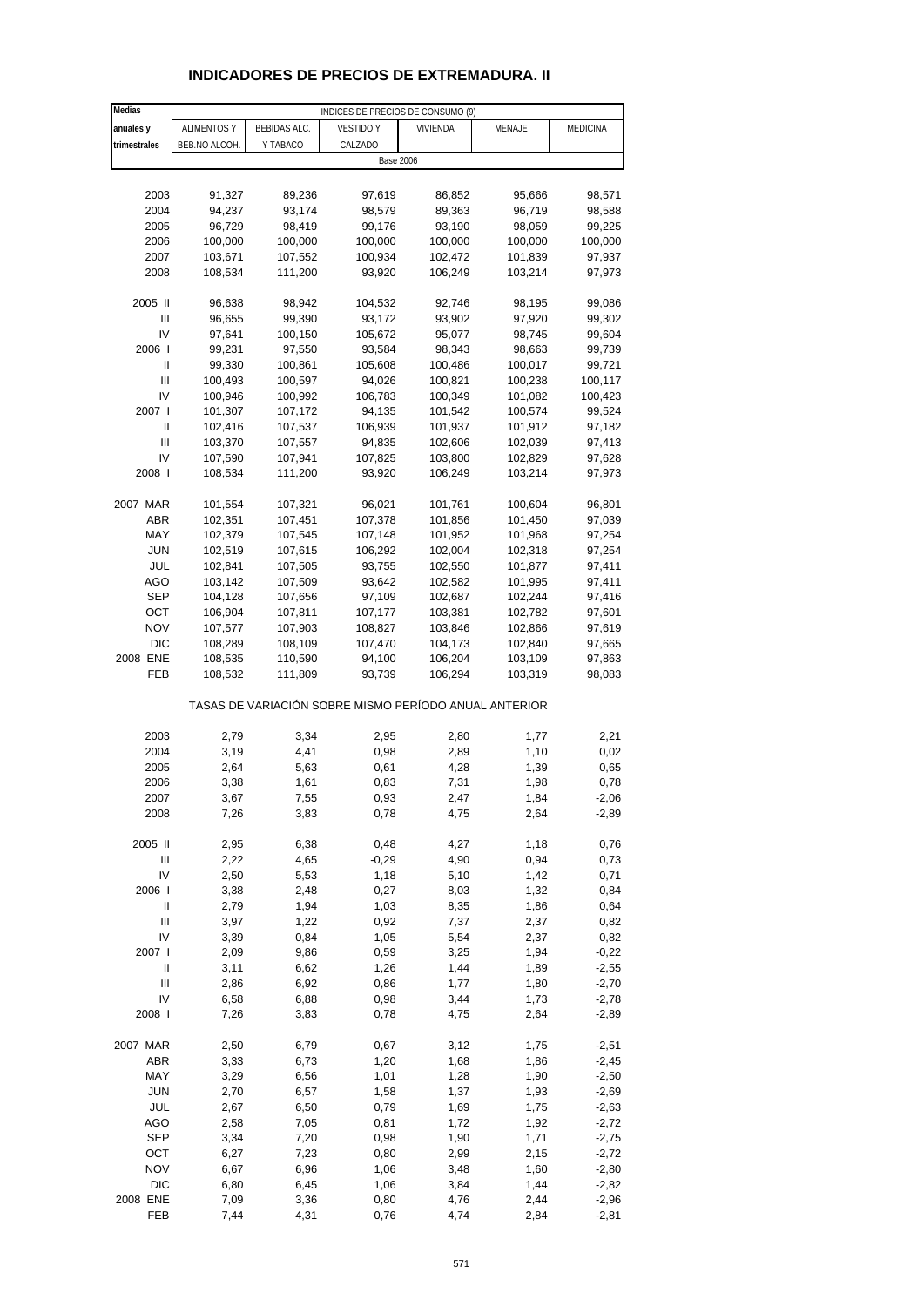| Medias                     | INDICES DE PRECIOS DE CONSUMO (9) |                    |                                                       |              |               |              |  |  |  |
|----------------------------|-----------------------------------|--------------------|-------------------------------------------------------|--------------|---------------|--------------|--|--|--|
| anuales y                  | TRANSPORTE                        | COMUNICA -         | OCIO Y                                                | ENSEÑANZA    | HOTELES,      | <b>OTROS</b> |  |  |  |
| trimestrales               |                                   | <b>CIONES</b>      | CULTURA                                               |              | CAFÉS Y REST. |              |  |  |  |
|                            | <b>Base 2006</b>                  |                    |                                                       |              |               |              |  |  |  |
|                            |                                   |                    |                                                       |              |               |              |  |  |  |
| 2003                       | 87,699                            | 104,369            | 101,606                                               | 88,905       | 90,207        | 91,138       |  |  |  |
| 2004                       | 90,852                            | 103,162            | 101,157                                               | 92,887       | 93,424        | 93,783       |  |  |  |
| 2005                       | 96,006                            | 101,434            | 100,639                                               | 96,407       | 96,899        | 96,382       |  |  |  |
| 2006                       | 100,000                           | 100,000            | 100,000                                               | 100,000      | 100,000       | 100,000      |  |  |  |
| 2007                       | 102,120                           | 100,070            | 98,453                                                | 103,404      | 105,235       | 102,829      |  |  |  |
| 2008                       | 105,697                           | 100,014            | 96,949                                                | 105,883      | 107,152       | 104,314      |  |  |  |
|                            |                                   |                    |                                                       |              |               |              |  |  |  |
| 2005 II                    | 95,013                            | 101,465            | 100,041                                               | 95,471       | 96,613        | 96,574       |  |  |  |
| Ш                          | 98,452                            | 101,112            | 101,378                                               | 96,044       | 98,085        | 96,617       |  |  |  |
| IV                         | 97,960                            | 100,838            | 100,703                                               | 98,651       | 97,745        | 96,796       |  |  |  |
| 2006                       | 98,715                            | 100,797            | 99,967                                                | 99,037       | 98,153        | 99,010       |  |  |  |
| Ш                          | 101,349                           | 100,099            | 100,030                                               | 99,159       | 99,509        | 100,065      |  |  |  |
| $\mathbf{III}$             | 101,619                           | 99,766             | 100,734                                               | 99,677       | 101,089       | 100,293      |  |  |  |
| IV                         | 98,317                            | 99,338             | 99,269                                                | 102,127      | 101,249       | 100,632      |  |  |  |
| 2007 l                     | 98,926                            | 99,879             | 98,295                                                | 102,403      | 102,531       | 102,239      |  |  |  |
| Ш                          | 102,303                           | 100,367            | 98,898                                                | 102,439      | 105,426       | 103,038      |  |  |  |
| Ш                          | 102,787                           | 100,177            | 98,994                                                | 102,870      | 106,370       | 102,880      |  |  |  |
| IV                         | 104,462                           | 99,858             | 97,625                                                | 105,903      | 106,613       | 103,157      |  |  |  |
| 2008                       | 105,697                           | 100,014            | 96,949                                                | 105,883      | 107,152       | 104,314      |  |  |  |
|                            |                                   |                    |                                                       |              |               |              |  |  |  |
| 2007 MAR                   | 100,001                           | 100,727            | 98,581                                                | 102,439      | 103,237       | 102,582      |  |  |  |
| <b>ABR</b>                 | 101,516                           | 100,477            | 99,382                                                | 102,439      | 105,173       | 103,015      |  |  |  |
| MAY                        | 102,503                           | 100,064            | 98,663                                                | 102,439      | 105,397       | 103,023      |  |  |  |
| <b>JUN</b>                 | 102,891                           | 100,559            | 98,649                                                | 102,439      | 105,708       | 103,075      |  |  |  |
| JUL                        | 103,035                           | 100,289            | 98,839                                                | 102,379      | 106,073       | 102,826      |  |  |  |
| AGO                        | 102,459                           | 100,125            | 99,691                                                | 102,423      | 106,853       | 102,865      |  |  |  |
| <b>SEP</b>                 | 102,867                           | 100,116            | 98,453                                                | 103,808      | 106,183       | 102,949      |  |  |  |
| ОСТ                        | 103,186                           | 99,998             | 97,856                                                | 105,903      | 106,739       | 102,991      |  |  |  |
| <b>NOV</b>                 | 104,667                           | 99,888             | 96,961                                                | 105,903      | 106,435       | 103,153      |  |  |  |
| <b>DIC</b>                 | 105,532                           | 99,689             | 98,059                                                | 105,903      | 106,664       | 103,328      |  |  |  |
| 2008 ENE                   | 105,524                           | 100,085            | 96,899                                                | 105,864      | 107,059       | 104,036      |  |  |  |
| FEB                        | 105,869                           | 99,943             | 96,998                                                | 105,902      | 107,244       | 104,592      |  |  |  |
|                            |                                   |                    | TASAS DE VARIACIÓN SOBRE MISMO PERÍODO ANUAL ANTERIOR |              |               |              |  |  |  |
|                            |                                   |                    |                                                       |              |               |              |  |  |  |
| 2003<br>2004               | 1,82                              | $-2,69$            | $-0,92$                                               | 3,83         | 4,18          | 2,96         |  |  |  |
| 2005                       | 3,59<br>5,67                      | $-1,16$            | $-0,44$<br>$-0,51$                                    | 4,48         | 3,57          | 2,90         |  |  |  |
| 2006                       |                                   | $-1,67$<br>$-1,41$ | $-0,63$                                               | 3,79         | 3,72<br>3,20  | 2,77<br>3,75 |  |  |  |
| 2007                       | 4,16<br>2,12                      | 0,07               | $-1,55$                                               | 3,73<br>3,40 | 5,23          | 2,83         |  |  |  |
| 2008                       | 7,43                              | 0,56               | $-1,23$                                               | 3,42         | 4,87          | 2,20         |  |  |  |
|                            |                                   |                    |                                                       |              |               |              |  |  |  |
| 2005 II                    | 4,74                              | $-2,12$            | $-0,93$                                               | 3,61         | 3,81          | 2,75         |  |  |  |
| Ш                          | 7,37                              | $-2,01$            | $-0,50$                                               | 3,95         | 3,75          | 2,89         |  |  |  |
| IV                         | 5,75                              | $-1,80$            | $-0,37$                                               | 3,70         | 3,41          | 3,13         |  |  |  |
| 2006                       | 6,61                              | $-1,49$            | $-0,46$                                               | 3,75         | 3,15          | 3,63         |  |  |  |
| $\ensuremath{\mathsf{II}}$ | 6,67                              | $-1,35$            | $-0,01$                                               | 3,86         | 3,00          | 3,62         |  |  |  |
| $\mathbf{III}$             | 3,22                              | $-1,33$            | $-0,64$                                               | 3,78         | 3,06          | 3,80         |  |  |  |
| IV                         | 0,36                              | $-1,49$            | $-1,42$                                               | 3,52         | 3,59          | 3,96         |  |  |  |
| 2007 l                     | 0,21                              | $-0,91$            | $-1,67$                                               | 3,40         | 4,46          | 3,26         |  |  |  |
| Ш                          | 0,94                              | 0,27               | $-1,13$                                               | 3,31         | 5,95          | 2,97         |  |  |  |
| Ш                          | 1,15                              | 0,41               | $-1,73$                                               | 3,20         | 5,22          | 2,58         |  |  |  |
| IV                         | 6,25                              | 0,52               | $-1,66$                                               | 3,70         | 5,30          | 2,51         |  |  |  |
| 2008                       | 7,43                              | 0,56               | $-1,23$                                               | 3,42         | 4,87          | 2,20         |  |  |  |
|                            |                                   |                    |                                                       |              |               |              |  |  |  |
| 2007 MAR                   | 0,61                              | 0,25               | $-1,24$                                               | 3,31         | 4,82          | 3,25         |  |  |  |
| <b>ABR</b>                 | 0,78                              | 0,25               | $-1,11$                                               | 3,31         | 5,96          | 3,19         |  |  |  |
| MAY                        | 0,68                              | $-0,07$            | $-1,15$                                               | 3,31         | 6,05          | 3,10         |  |  |  |
| <b>JUN</b>                 | 1,37                              | 0,63               | $-1, 13$                                              | 3,31         | 5,83          | 2,62         |  |  |  |
| JUL                        | 0,79                              | 0,60               | $-1,62$                                               | 3,25         | 5,31          | 2,58         |  |  |  |
| AGO                        | 0,04                              | 0,34               | $-1,81$                                               | 3,02         | 5,29          | 2,53         |  |  |  |
| <b>SEP</b>                 | 2,65                              | 0,29               | $-1,76$                                               | 3,34         | 5,08          | 2,63         |  |  |  |
| OCT                        | 4,96                              | 0,42               | $-1,75$                                               | 3,75         | 5,61          | 2,52         |  |  |  |
| <b>NOV</b>                 | 6,70                              | 0,53               | $-1,50$                                               | 3,71         | 5,27          | 2,46         |  |  |  |
| <b>DIC</b>                 | 7,08                              | 0,61               | $-1,71$                                               | 3,63         | 5,01          | 2,54         |  |  |  |
| 2008 ENE                   | 7,43                              | 0,43               | $-1,33$                                               | 3,45         | 4,96          | 1,99         |  |  |  |
| FEB                        | 7,42                              | 0,69               | $-1,12$                                               | 3,38         | 4,77          | 2,42         |  |  |  |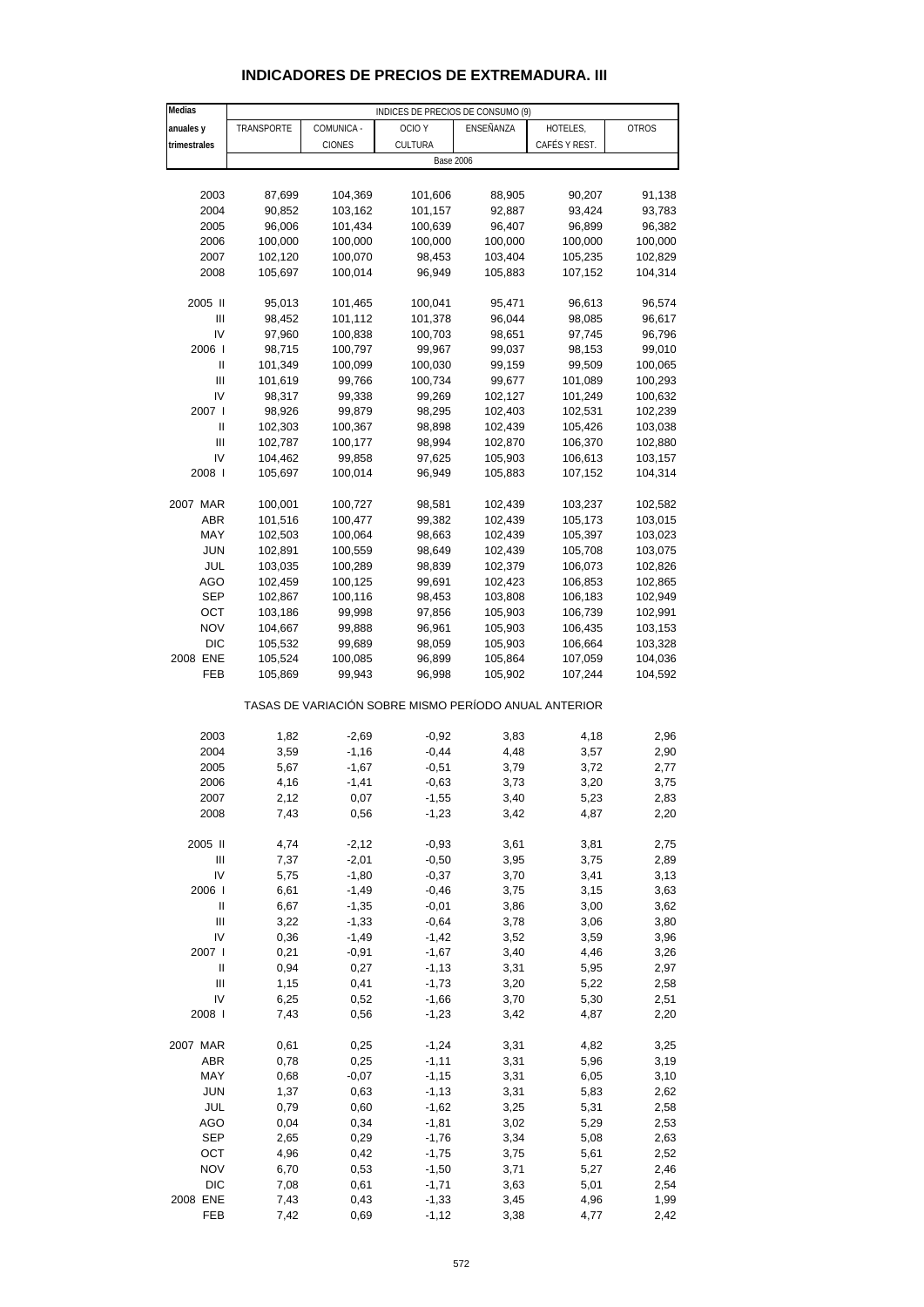## **INDICADORES DE SALARIOS DE EXTREMADURA**

| Medias                                                | COSTE SALARIAL                                       |                      |              |                          | SALARIOS                                     |              |              |              |              |  |  |
|-------------------------------------------------------|------------------------------------------------------|----------------------|--------------|--------------------------|----------------------------------------------|--------------|--------------|--------------|--------------|--|--|
| anuales y                                             | POR TRABAJADOR Y MES<br>POR HORA EFECTIVA DE TRABAJO |                      |              |                          | INCREMENTO SALARIAL PACTADO EN CONVENIO (11) |              |              |              |              |  |  |
| trimestrales                                          | <b>TOTAL</b>                                         | ORDINARIO            | <b>TOTAL</b> | ORDINARIO                | <b>TOTAL</b>                                 | AGRIC.       | CONST.       | INDUST.      | SERV.        |  |  |
|                                                       |                                                      | €                    |              |                          |                                              |              | $\%$         |              |              |  |  |
|                                                       |                                                      |                      |              |                          |                                              |              |              |              |              |  |  |
| 2003                                                  | 1.210,88                                             | 1.042,56             | 8,89         | 7,66                     | 3,51                                         | 3,00         | 4,80         | 3,25         | 3,38         |  |  |
| 2004                                                  | 1.225,20                                             | 1.046,47             | 9,04         | 7,72                     | 3,58                                         | 2,75         | 4,60         | 3,88         | 3,76         |  |  |
| 2005                                                  | 1.253,45                                             | 1.085,42             | 9,27         | 8,03                     | 3,67                                         | 3,00         | 4,27         | 4,51         | 3,71         |  |  |
| 2006                                                  | 1.298,05                                             | 1.131,28             | 9,52         | 8,30                     | 3,51                                         | 3,00         | 4,28         | 3,53         | 3,52         |  |  |
| 2007                                                  | 1.361,21                                             | 1.200,61             | 9,82         | 8,66                     | 3,99                                         | 4,20         | 0,00         | 4,45         | 3,69         |  |  |
| 2008                                                  |                                                      |                      |              | $\overline{\phantom{a}}$ | 2,96                                         | 3,00         | 0,00         | 3,39         | 2,85         |  |  |
|                                                       |                                                      |                      |              |                          |                                              |              |              |              |              |  |  |
| 2005 II<br>$\ensuremath{\mathsf{III}}\xspace$         | 1.229,83<br>1.213,14                                 | 1.084,15<br>1.097,67 | 8,63<br>9,62 | 7,61<br>8,70             | 3,28<br>3,27                                 | 3,00<br>3,00 | 4,00         | 3,65<br>3,32 | 3,33<br>3,29 |  |  |
| IV                                                    | 1.356,65                                             | 1.094,62             | 10,12        | 8,17                     | 3,31                                         | 3,00         | 4,00<br>4,00 | 3,51         | 3,36         |  |  |
| 2006                                                  | 1.245,74                                             | 1.096,20             | 8,71         | 7,67                     | 3,15                                         | 3,00         | 0,00         | 2,64         | 3,68         |  |  |
| $\ensuremath{\mathsf{II}}$                            | 1.263,66                                             | 1.124,55             | 9,01         | 8,02                     | 3,21                                         | 3,00         | 3,58         | 3,10         | 3,20         |  |  |
| Ш                                                     | 1.272,97                                             | 1.150,03             | 9,90         | 8,94                     | 3,23                                         | 3,00         | 3,58         | 3,11         | 3,25         |  |  |
| IV                                                    | 1.409,81                                             | 1.154,32             | 10,46        | 8,56                     | 3,23                                         | 3,00         | 3,58         | 3,12         | 3,25         |  |  |
| 2007 l                                                | 1.305,84                                             | 1.174,61             | 8,94         | 8,05                     | 2,83                                         | 1,06         | 0,00         | 2,83         | 2,83         |  |  |
| Ш                                                     | 1.336,08                                             | 1.193,11             | 9,41         | 8,40                     | 2,82                                         | 1,79         | 0,00         | 2,83         | 2,82         |  |  |
| $\ensuremath{\mathsf{III}}\xspace$                    | 1.336,39                                             | 1.218,20             | 10,19        | 9,28                     | 2,94                                         | 3,00         | 0,00         | 3,25         | 2,83         |  |  |
| IV                                                    | 1.466,52                                             | 1.216,51             | 10,74        | 8,91                     | 2,94                                         | 3,00         | 0,00         | 3,23         | 2,82         |  |  |
| 2008                                                  |                                                      |                      |              | ÷,                       | 2,96                                         | 3,00         | 0,00         | 3,39         | 2,85         |  |  |
|                                                       |                                                      |                      |              |                          |                                              |              |              |              |              |  |  |
| 2007 MAR                                              |                                                      |                      |              |                          | 2,83                                         | 1,06         | 0,00         | 2,83         | 2,83         |  |  |
| <b>ABR</b>                                            |                                                      |                      |              | ÷,                       | 2,83                                         | 1,06         | 0,00         | 2,83         | 2,83         |  |  |
| MAY                                                   |                                                      |                      |              |                          | 2,83                                         | 1,06         | 0,00         | 2,83         | 2,83         |  |  |
| <b>JUN</b>                                            |                                                      |                      |              | $\overline{a}$           | 2,82                                         | 1,79         | 0,00         | 2,83         | 2,82         |  |  |
| JUL                                                   |                                                      |                      |              |                          | 2,82                                         | 1,79         | 0,00         | 2,83         | 2,82         |  |  |
| AGO                                                   |                                                      |                      |              |                          | 2,88                                         | 1,79         | 0,00         | 3,25         | 2,83         |  |  |
| <b>SEP</b>                                            |                                                      |                      |              | ٠                        | 2,94                                         | 3,00         | 0,00         | 3,25         | 2,83         |  |  |
| OCT                                                   |                                                      |                      |              | ÷,                       | 2,93                                         | 3,00         | 0,00         | 3,26         | 2,79         |  |  |
| <b>NOV</b>                                            |                                                      |                      |              |                          | 2,94                                         | 3,00         | 0,00         | 3,23         | 2,82         |  |  |
| <b>DIC</b>                                            |                                                      |                      |              | ÷,                       | 2,94                                         | 3,00         | 0,00         | 3,23         | 2,82         |  |  |
| 2008 ENE                                              |                                                      |                      |              |                          | 2,94                                         | 3,00         | 0,00         | 3,26         | 2,82         |  |  |
| FEB                                                   |                                                      |                      |              |                          | 2,96                                         | 3,00         | 0,00         | 3,39         | 2,85         |  |  |
| TASAS DE VARIACIÓN SOBRE MISMO PERÍODO ANUAL ANTERIOR |                                                      |                      |              |                          |                                              |              |              |              |              |  |  |
|                                                       |                                                      |                      |              |                          |                                              |              |              |              |              |  |  |
| 2003                                                  | 4,62                                                 | 4,70                 | 6,34         | 6,58                     |                                              |              |              |              |              |  |  |
| 2004                                                  | 1,18                                                 | 0,38                 | 1,72         | 0,85                     |                                              |              |              |              |              |  |  |
| 2005                                                  | 2,31                                                 | 3,72                 | 2,54         | 3,98                     |                                              |              |              |              |              |  |  |
| 2006                                                  | 3,56                                                 | 4,22                 | 2,72         | 3,33                     |                                              |              |              |              |              |  |  |
| 2007                                                  | 4,87                                                 | 6,13                 | 3,15         | 4,37                     |                                              |              |              |              |              |  |  |
| 2008                                                  |                                                      |                      |              |                          |                                              |              |              |              |              |  |  |
|                                                       |                                                      |                      |              |                          |                                              |              |              |              |              |  |  |
| 2005 II                                               | 2,03                                                 | 3,03                 | 1,41         | 2,42                     |                                              |              |              |              |              |  |  |
| $\ensuremath{\mathsf{III}}\xspace$                    | 2,13                                                 | 3,59                 | 2,67         | 4,07                     |                                              |              |              |              |              |  |  |
| IV                                                    | 2,56                                                 | 5,24                 | 2,22         | 4,88                     |                                              |              |              |              |              |  |  |
| 2006                                                  | 2,60                                                 | 2,91                 | 0,11         | 0,39                     |                                              |              |              |              |              |  |  |
| $\ensuremath{\mathsf{II}}$                            | 2,75                                                 | 3,73                 | 4,40         | 5,39                     |                                              |              |              |              |              |  |  |
| $\ensuremath{\mathsf{III}}\xspace$                    | 4,93                                                 | 4,77                 | 2,91         | 2,76                     |                                              |              |              |              |              |  |  |
| IV                                                    | 3,92                                                 | 5,45                 | 3,36         | 4,77                     |                                              |              |              |              |              |  |  |
| 2007                                                  | 4,82                                                 | 7,15                 | 2,64         | 4,95                     |                                              |              |              |              |              |  |  |
| $\sf II$                                              | 5,73                                                 | 6, 10                | 4,44         | 4,74                     |                                              |              |              |              |              |  |  |
| $\ensuremath{\mathsf{III}}\xspace$                    | 4,98                                                 | 5,93                 | 2,93         | 3,80                     |                                              |              |              |              |              |  |  |
| IV                                                    | 4,02                                                 | 5,39                 | 2,68         | 4,09                     |                                              |              |              |              |              |  |  |
| 2008                                                  |                                                      |                      |              |                          |                                              |              |              |              |              |  |  |
|                                                       |                                                      |                      |              |                          |                                              |              |              |              |              |  |  |
| 2007 MAR                                              |                                                      |                      |              |                          |                                              |              |              |              |              |  |  |
| <b>ABR</b>                                            |                                                      |                      |              |                          |                                              |              |              |              |              |  |  |
| MAY                                                   |                                                      |                      |              |                          |                                              |              |              |              |              |  |  |
| <b>JUN</b>                                            |                                                      |                      |              |                          |                                              |              |              |              |              |  |  |
| JUL                                                   |                                                      |                      |              |                          |                                              |              |              |              |              |  |  |
| <b>AGO</b>                                            |                                                      |                      |              |                          |                                              |              |              |              |              |  |  |
| <b>SEP</b>                                            |                                                      |                      |              |                          |                                              |              |              |              |              |  |  |
| OCT<br><b>NOV</b>                                     |                                                      |                      |              |                          |                                              |              |              |              |              |  |  |
| <b>DIC</b>                                            |                                                      |                      |              |                          |                                              |              |              |              |              |  |  |
| 2008 ENE                                              |                                                      |                      |              |                          |                                              |              |              |              |              |  |  |
| FEB                                                   |                                                      |                      |              |                          |                                              |              |              |              |              |  |  |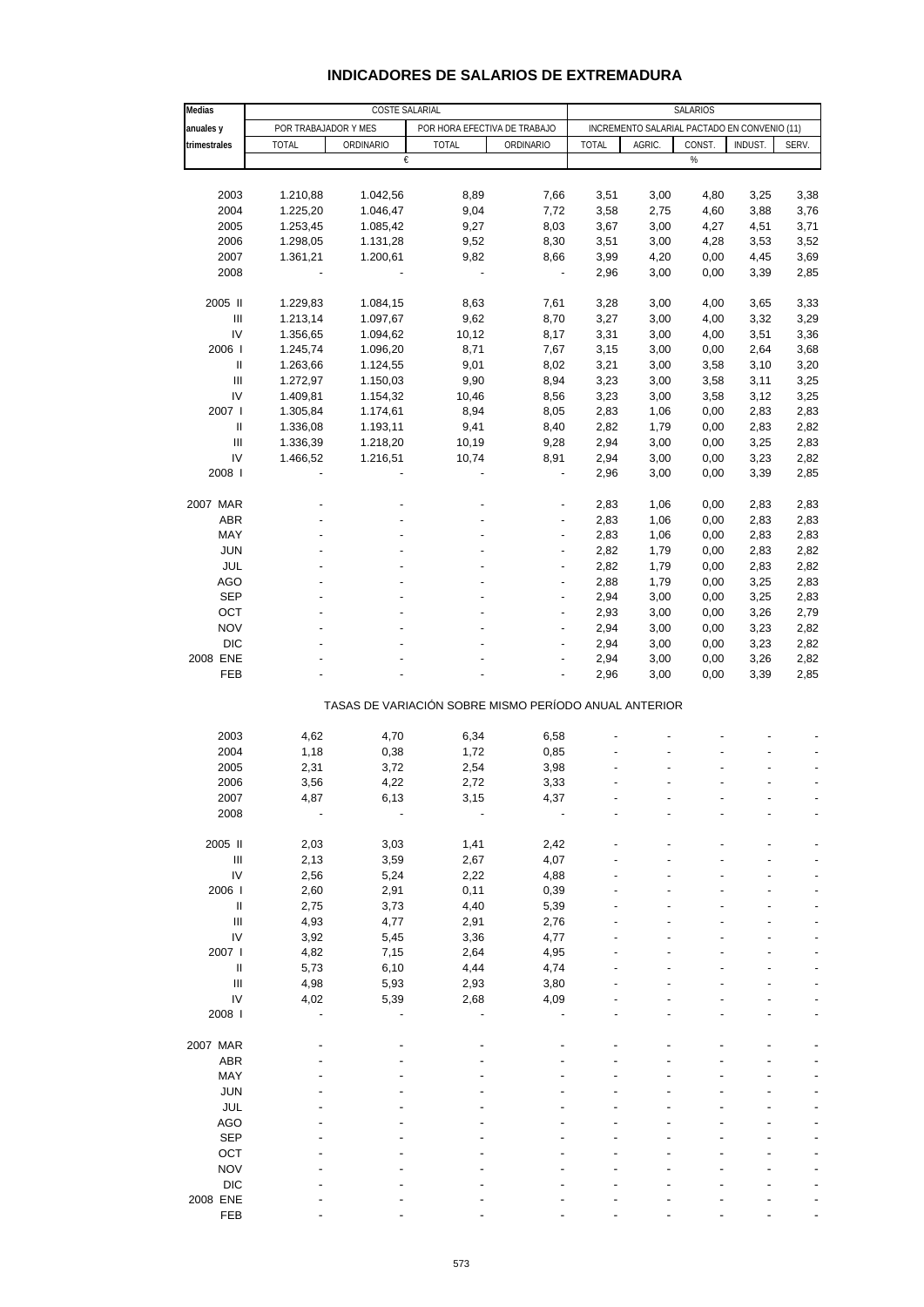| Medias                                                |           | CRÉDITOS Y DEPÓSITOS DEL SISTEMA BANCARIO |                  | HIPOTECAS INMOBILIARIAS |                           |                    |  |  |  |  |  |
|-------------------------------------------------------|-----------|-------------------------------------------|------------------|-------------------------|---------------------------|--------------------|--|--|--|--|--|
| anuales y                                             | CRÉDITOS  |                                           | <b>DEPÓSITOS</b> |                         | FINCAS RÚSTICAS Y URBANAS |                    |  |  |  |  |  |
| trimestrales                                          | S.PRIVADO | S.PÚBLICO                                 | S.PRIVADO        | S.PÚBLICO               | NÚMERO                    | <b>IMPORTE</b>     |  |  |  |  |  |
|                                                       |           |                                           | Millones de €    |                         | Unidades                  | Miles de €         |  |  |  |  |  |
|                                                       |           |                                           |                  |                         |                           |                    |  |  |  |  |  |
| 2003                                                  | 9.608,40  | 906,05                                    | 10.327,45        | 435,31                  | 1.681                     | 128.015            |  |  |  |  |  |
| 2004                                                  | 11.275,90 | 932,05                                    | 10.947,98        | 471,59                  | 1.778                     | 158.101            |  |  |  |  |  |
| 2005                                                  | 13.633,58 | 955,20                                    | 11.400,26        | 729,89                  | 2.094                     | 207.170            |  |  |  |  |  |
| 2006                                                  | 16.380,66 | 982,36                                    | 12.447,35        | 956,33                  | 2.295                     | 265.495            |  |  |  |  |  |
| 2007                                                  | 19.555,09 | 997,77                                    | 14.034,11        | 1.085,39                | 2.737                     | 327.509            |  |  |  |  |  |
| 2008                                                  |           |                                           |                  |                         | 2.296                     | 278.489            |  |  |  |  |  |
|                                                       |           |                                           |                  |                         |                           |                    |  |  |  |  |  |
| 2005 II                                               | 13.280,08 | 953,36                                    | 11.236,10        | 608,38                  | 2.229                     | 230.372            |  |  |  |  |  |
| Ш                                                     | 14.105,14 | 961,70                                    | 11.200,29        | 884,90                  | 1.971                     | 200.911            |  |  |  |  |  |
| IV                                                    | 14.708,20 | 973,70                                    | 11.617,04        | 847,15                  | 1.991                     | 192.921            |  |  |  |  |  |
| 2006                                                  | 15.225,08 | 981,85                                    | 11.768,76        | 860,03                  | 2.594                     | 272.706            |  |  |  |  |  |
| $\mathbf{I}$                                          | 16.044,09 | 991,32                                    | 12.372,85        | 828,95                  | 2.081                     | 254.217            |  |  |  |  |  |
| Ш                                                     | 16.694,30 | 967,31                                    | 12.476,90        | 952,03                  | 1.994                     | 222.519            |  |  |  |  |  |
| IV                                                    | 17.559,18 | 988,96                                    | 13.170,90        | 1.184,30                | 2.511                     | 312.539            |  |  |  |  |  |
| 2007 l                                                | 18.600,90 | 995,50                                    | 13.423,39        | 805,74                  | 2.983                     | 419.046            |  |  |  |  |  |
| Ш                                                     | 19.073,28 | 1.005,54                                  | 13.990,27        | 925,56                  | 2.849                     | 314.480            |  |  |  |  |  |
| Ш                                                     | 19.816,05 | 997,38                                    | 14.016,99        | 1.323,13                | 2.685                     | 306.917            |  |  |  |  |  |
| IV                                                    | 20.730,12 | 992,68                                    | 14.705,78        | 1.287,14                | 2.429                     | 269.594            |  |  |  |  |  |
| 2008 l                                                |           |                                           |                  |                         | 2.296                     | 278.489            |  |  |  |  |  |
|                                                       |           |                                           |                  |                         |                           |                    |  |  |  |  |  |
| 2007 FEB                                              |           |                                           |                  |                         | 2.645                     | 314.168            |  |  |  |  |  |
| MAR                                                   | ÷         |                                           |                  |                         | 2.980                     | 506.100            |  |  |  |  |  |
| ABR                                                   |           |                                           |                  |                         | 2.306                     | 296.243            |  |  |  |  |  |
| MAY                                                   |           |                                           |                  |                         | 2.391                     | 265.400            |  |  |  |  |  |
| <b>JUN</b>                                            |           |                                           |                  |                         | 3.849                     | 381.798            |  |  |  |  |  |
| JUL                                                   |           |                                           |                  |                         | 2.539                     | 277.916            |  |  |  |  |  |
| AGO                                                   |           |                                           |                  |                         | 2.279                     | 301.535            |  |  |  |  |  |
| <b>SEP</b>                                            |           |                                           |                  |                         | 3.237                     | 341.299            |  |  |  |  |  |
| ОСТ<br><b>NOV</b>                                     |           |                                           |                  |                         | 2.822                     | 349.037            |  |  |  |  |  |
| <b>DIC</b>                                            |           |                                           |                  |                         | 2.891<br>1.575            | 285.573<br>174.173 |  |  |  |  |  |
| 2008 ENE                                              |           |                                           |                  |                         | 2.296                     | 278.489            |  |  |  |  |  |
|                                                       |           |                                           |                  |                         |                           |                    |  |  |  |  |  |
| TASAS DE VARIACIÓN SOBRE MISMO PERÍODO ANUAL ANTERIOR |           |                                           |                  |                         |                           |                    |  |  |  |  |  |
|                                                       |           |                                           |                  |                         |                           |                    |  |  |  |  |  |
| 2003                                                  | 13,75     | 3,86                                      | 8,30             | 22,09                   | 7,99                      | 22,96              |  |  |  |  |  |
| 2004                                                  | 17,35     | 2,87                                      | 6,01             | 8,33                    | 5,83                      | 23,50              |  |  |  |  |  |
| 2005                                                  | 20,91     | 2,48                                      | 4,13             | 54,77                   | 17,75                     | 31,04              |  |  |  |  |  |
| 2006                                                  | 20,15     | 2,84                                      | 9,18             | 31,02                   | 9,59                      | 28,15              |  |  |  |  |  |
| 2007                                                  | 19,38     | 1,57                                      | 12,75            | 13,50                   | 19,24                     | 23,36              |  |  |  |  |  |
| 2008                                                  |           |                                           |                  |                         | $-30,95$                  | $-36,25$           |  |  |  |  |  |
| 2005 II                                               | 19,60     | 1,30                                      | 3,01             | 63,55                   | 11,11                     | 37,18              |  |  |  |  |  |
| $\mathbf{III}$                                        | 22,60     | 2,58                                      | 3,06             | 55,04                   | 25,99                     | 41,01              |  |  |  |  |  |
| IV                                                    | 22,73     | 5,36                                      | 1,52             | 57,22                   | 10,24                     | 15,46              |  |  |  |  |  |
| 2006                                                  | 22,38     | 5,34                                      | 1,91             | 48,50                   | 18,73                     | 33,37              |  |  |  |  |  |
| Ш                                                     | 20,81     | 3,98                                      | 10, 12           | 36,26                   | $-6,65$                   | 10,35              |  |  |  |  |  |
| Ш                                                     | 18,36     | 0,58                                      | 11,40            | 7,59                    | 1,13                      | 10,76              |  |  |  |  |  |
| IV                                                    | 19,38     | 1,57                                      | 13,38            | 39,80                   | 26,13                     | 62,00              |  |  |  |  |  |
| 2007 l                                                | 22,17     | 1,39                                      | 14,06            | $-6,31$                 | 14,99                     | 53,66              |  |  |  |  |  |
| $\begin{array}{c} \hline \end{array}$                 | 18,88     | 1,43                                      | 13,07            | 11,65                   | 36,89                     | 23,71              |  |  |  |  |  |
| Ш                                                     | 18,70     | 3,11                                      | 12,34            | 38,98                   | 34,68                     | 37,93              |  |  |  |  |  |
| IV                                                    | 18,06     | 0,38                                      | 11,65            | 8,68                    | $-3,27$                   | $-13,74$           |  |  |  |  |  |
| 2008                                                  |           |                                           |                  |                         | $-30,95$                  | $-36,25$           |  |  |  |  |  |
|                                                       |           |                                           |                  |                         |                           |                    |  |  |  |  |  |
| 2007 FEB                                              |           |                                           |                  |                         | 20,61                     | 45,13              |  |  |  |  |  |
| <b>MAR</b>                                            |           |                                           |                  |                         | 26,27                     | 95,29              |  |  |  |  |  |
| ABR                                                   |           |                                           |                  |                         | 40,18                     | 32,66              |  |  |  |  |  |
| MAY                                                   |           |                                           |                  |                         | $-2,09$                   | $-0,41$            |  |  |  |  |  |
| <b>JUN</b>                                            |           |                                           |                  |                         | 78,53                     | 39,93              |  |  |  |  |  |
| JUL                                                   |           |                                           |                  |                         | 46,51                     | 60,76              |  |  |  |  |  |
| AGO                                                   |           |                                           |                  |                         | 14,81                     | 23,29              |  |  |  |  |  |
| SEP                                                   |           |                                           |                  |                         | 43,04                     | 36,45              |  |  |  |  |  |
| ОСТ                                                   |           |                                           |                  |                         | $-3,92$                   | 1,52               |  |  |  |  |  |
| <b>NOV</b>                                            |           |                                           |                  |                         | 3,29                      | $-9,50$            |  |  |  |  |  |
| <b>DIC</b>                                            |           |                                           |                  |                         | $-12,40$                  | $-37,41$           |  |  |  |  |  |
| 2008 ENE                                              |           |                                           |                  |                         | $-30,95$                  | $-36,25$           |  |  |  |  |  |

# **INDICADORES MONETARIOS Y FINANCIEROS DE EXTREMADURA**